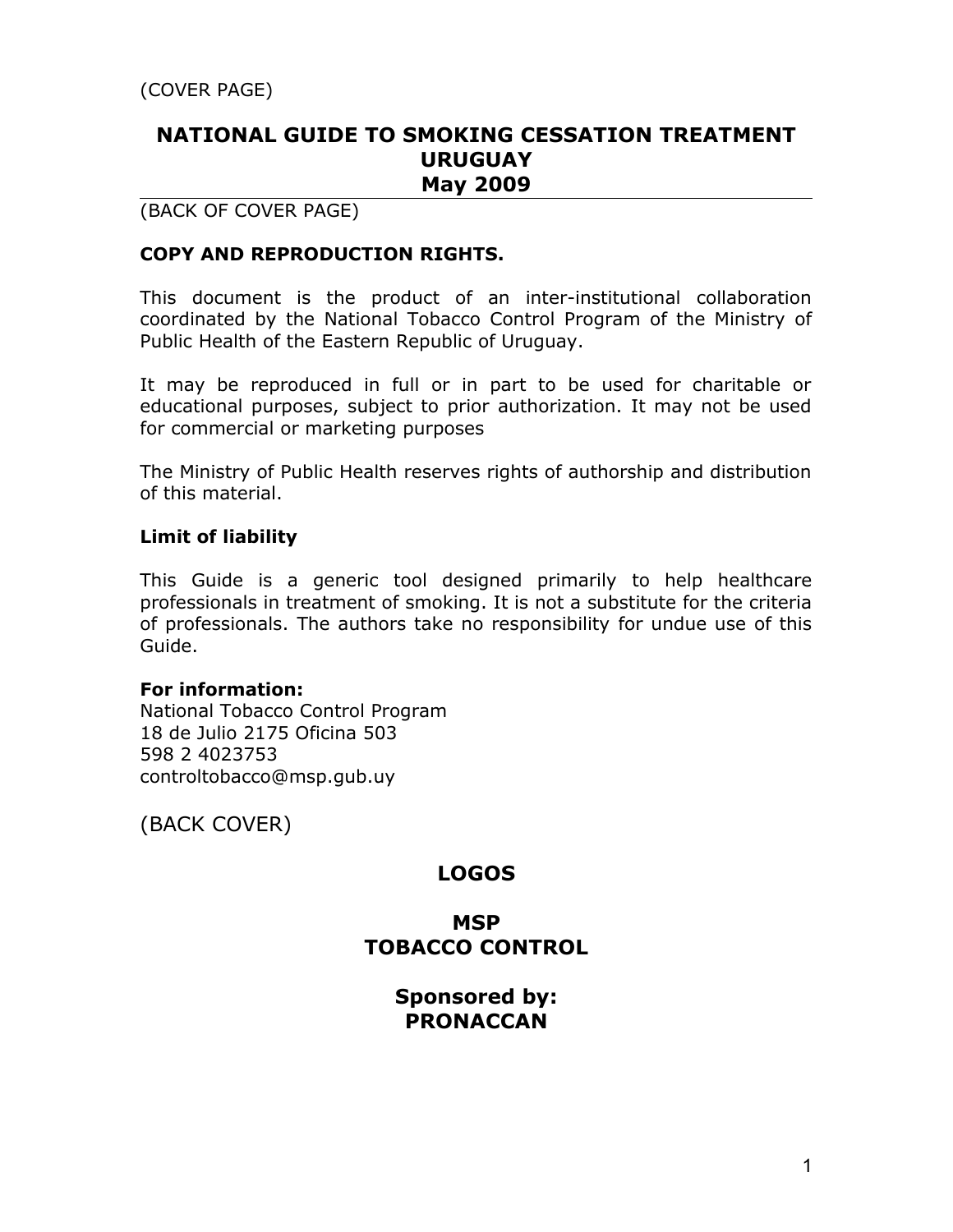## **NATIONAL GUIDE TO SMOKING CESSATION TREATMENT URUGUAY May 2009**

**This guide is accompanied by a Manual for Smoking Cessation Treatment in First Tier Care and an Algorithm with recommendations to facilitate its application in clinical practice by all members of the healthcare team.**

**These three publications are complementary and form a set of tools to be used in the various instances of the smoking cessation treatment process at the different levels of healthcare.**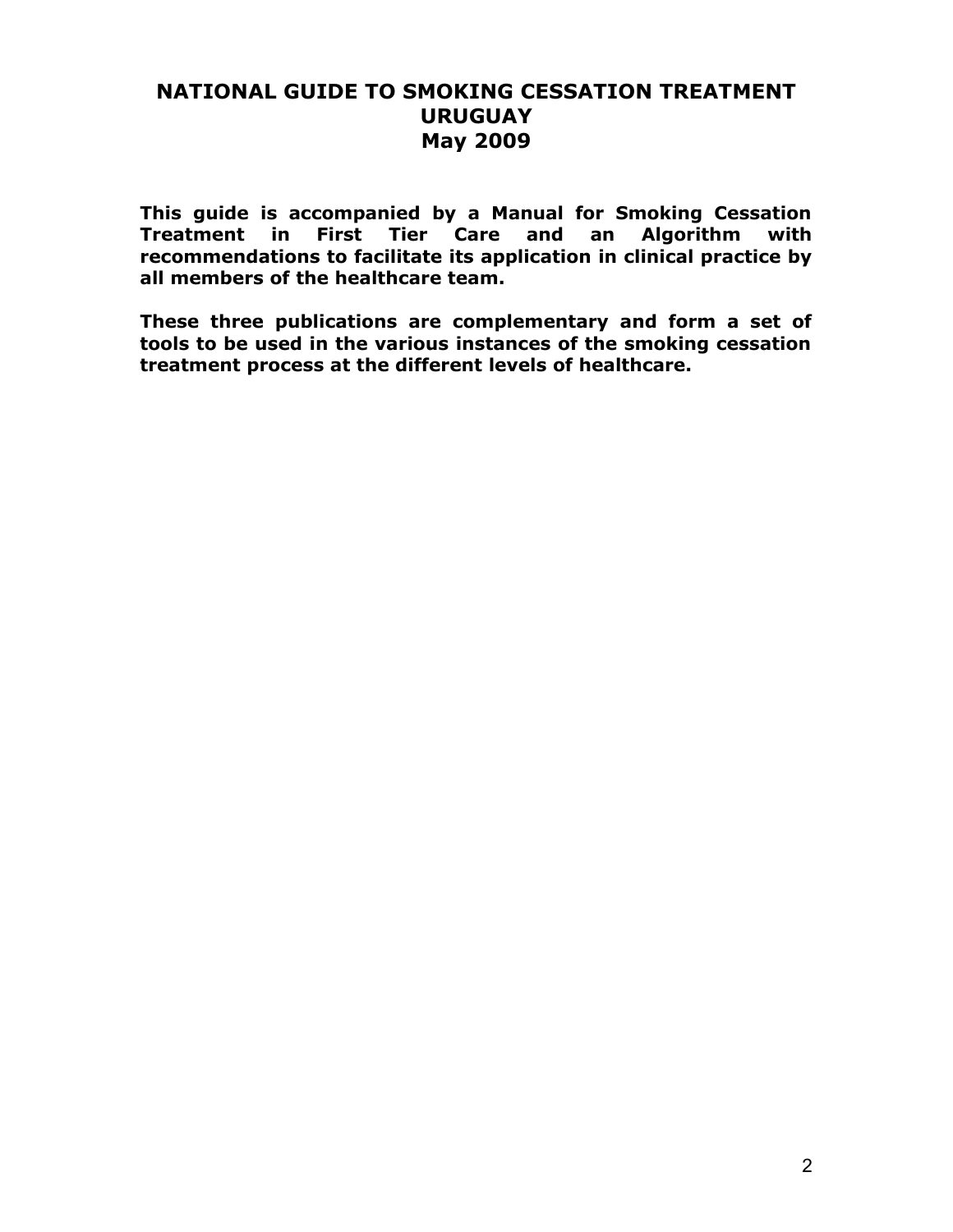### **Ministry of Public Health Minister of Public Health**

Dr. Maria Julia Munoz

**Under-Minister** Dr. Miguel Fernandez Galeano

#### **Director General of Health**

Dr. Jorge Basso Garrido

## **Director of the National Tobacco Control Program**

Dr. Winston Abascal

Sponsored by: **National Cancer Control Program** PRONACCAN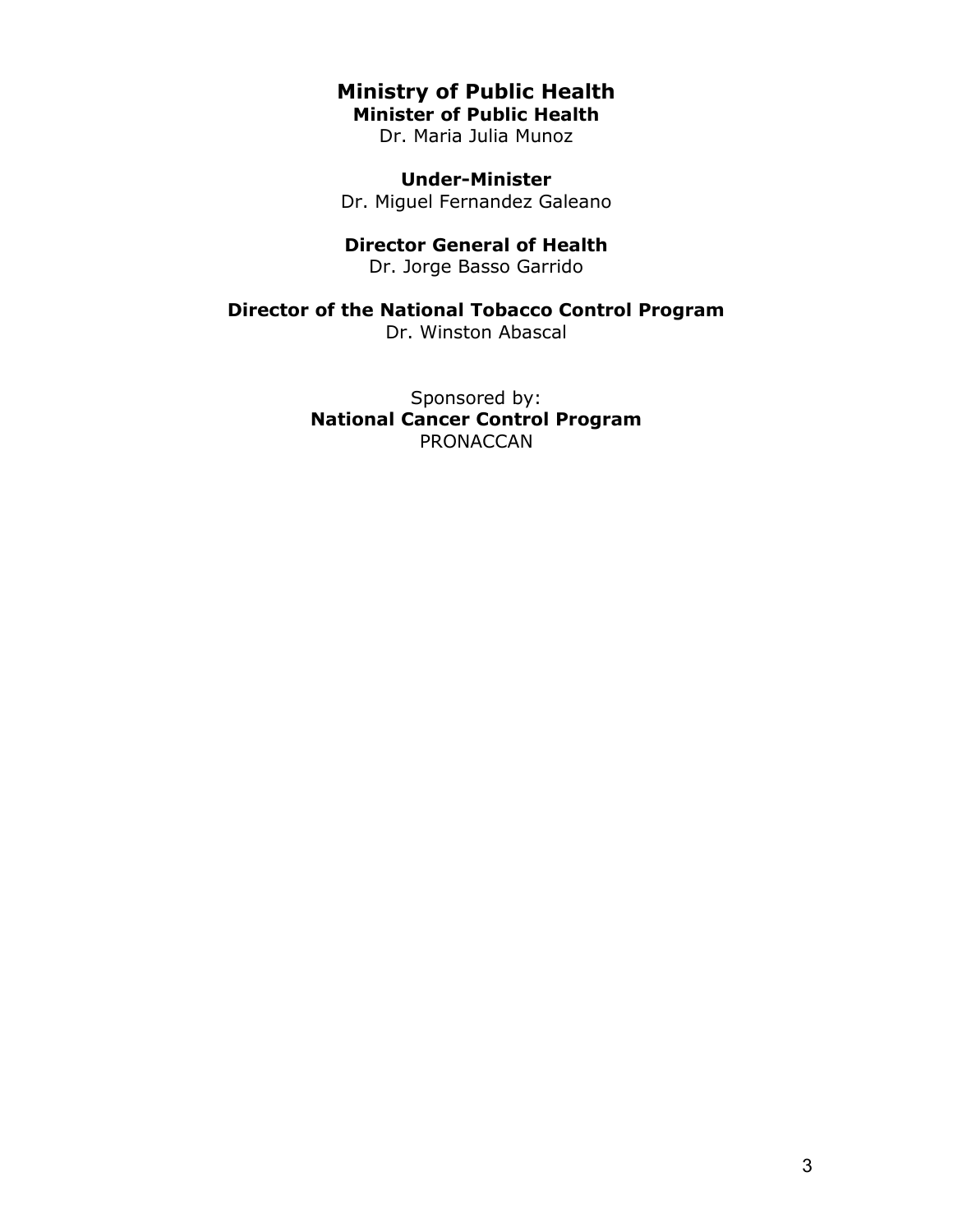## **AUTHORS**

Guide Development Group

#### **Dr. Ana Lorenzo Garcia**

Ministry of Public Health. Directorate General of Health National Tobacco Control Program

#### **Raquel Baraibar**

Ministry of Public Health. Directorate General of Health National Tobacco Control Program

#### **Dr. Silvia Melgar Alvarez**

Administration of State Healthcare Services Care Model Reconversion Unit First Tier Care Network

#### **Dr. Carolina Parodi Debat**

University of the Republic School of Medicine Hospital de Clinicas Smoking Cessation Program

#### **Dr. Rosana Gambogi Irigaray**

National Resource Fund Deputy Technical Director

## **Ana Cenandez Martinez.**

National Resource Fund Smoking Cessation Program

### **Dr. Elba Esteves Di Carlo.**

National Resource Fund Smoking Cessation Program

#### **Amanda Sica Schimansky.**

Honorary Commission for the Fight Against Cancer Technical – Professional Training Area

#### **Statement on conflicts of interest**

None of the members of the Guide Development Group have any conflict of interest to declare.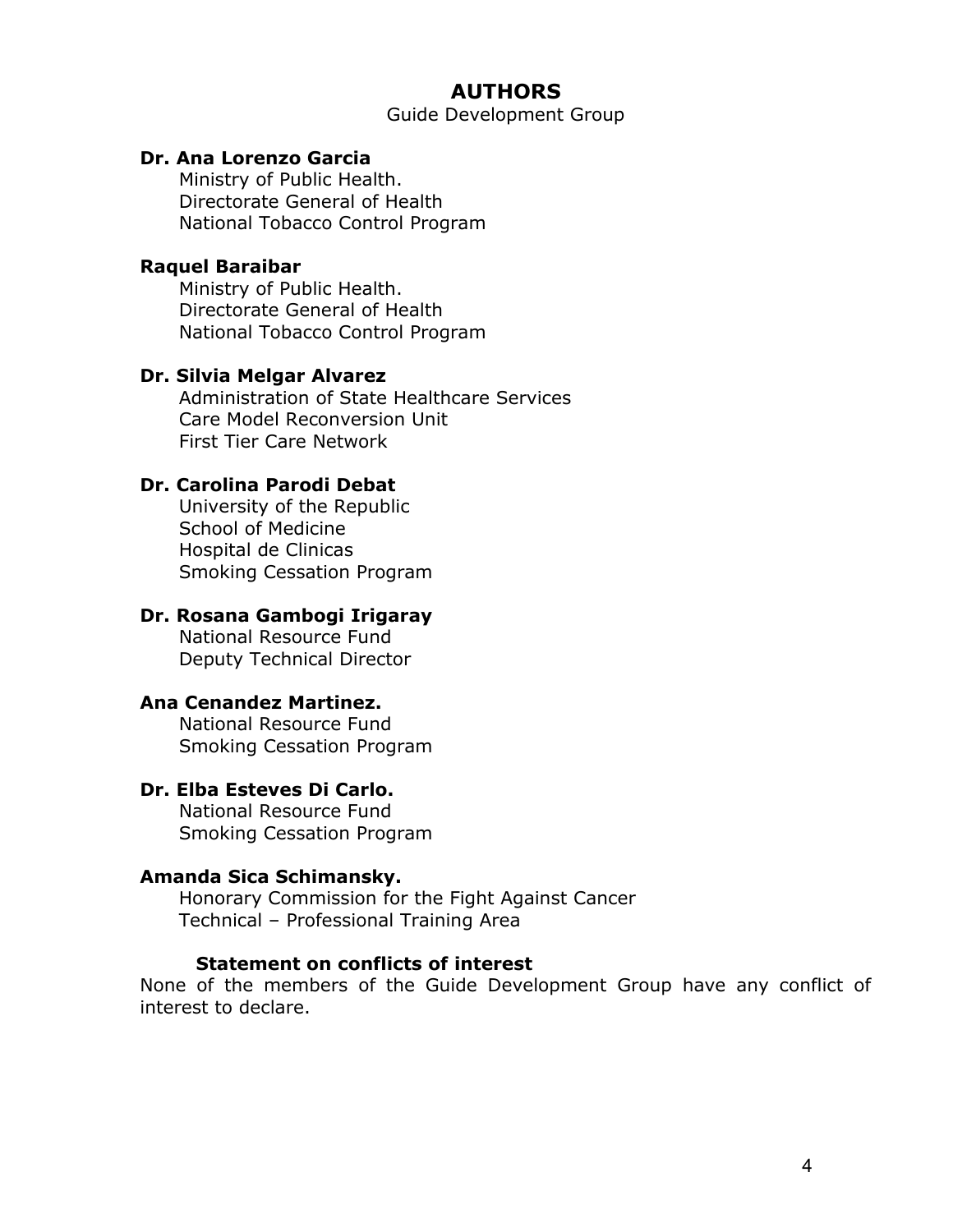#### **Contributors**

#### **a. Contributions from the different disciplines of First Tier Care**

Dr. Ascanio, Selene (First Tier Care Network) Barrenechea, Cristina (First Tier Care Network) De Leon, Myriam (School of Nutrition and Dietetics) Dr. Garcia, Triana (First Tier Care Network) Dr. Gomez, Elisa (First Tier Care Network) Dr. Irigoyen, Eliana (First Tier Care Network) Dr. Melo, Alvaro (First Tier Care Network) Moratorio, Ximena (First Tier Care Network) Natero, Virginia (Uruguayan Cardiology Society) Dr. Nosei, Claudia (First Tier Care Network) Olivera, Leticia (First Tier Care Network) Selios, Alexis (First Tier Care Network) Termezana, Lilian (First Tier Care Network) Dr. Vizcarra, Patricia (First Tier Care Network) Zulawski, Maia (First Tier Care Network)

#### **b. Methodological advice**

**Montevideo Clinical and Epidemiological Research Unit (Spanish acronym UNICEM).**

Dr. Giselle Tomasso Dr. Alicia Aleman Mercedes Colomar

#### **c. Consensus group:**

#### **Professionals involved in smoking cessation programs nationwide and contributed their opinions for use in preparing this guide.**

Dr. Acosta, Daniel. *Gremial Medica de Artigas, Bella Union.* Acuna, Alicia. *National Directorate of Civil Aviation and Aeronautical Infrastructure.* Dr. Altier, Gustavo. *Municipal Intendency of Montevideo.* Dr. Albanese, Miguel. *Municipal Intendency of Montevideo.* Dr. Alvarez, Miriam. *San Jose Medical Association.* Dr. Araujo, Lilian. *Maldonado Medical Services Cooperative.* Barreto, Rosario. *Instituto Asistencial Colectivo, Treinta y Tres.* Barros, Mary. *Smoking Cessation Polyclinic, School of Medicine, Hospital de Clinicas.* Dr. Batlle, Maria del Carmen. *Uruguayan Center for Cardiovascular Research; Casa de Galicia.* Dr. Bazano, Alicia. *Municipal Intendency of Montevideo.* Dr. Benavides, Carlos\*. *ASSE, Hospital Paso de los Toros, Tacuarembo.* Dr. Bertalmio, Juan. *Municipal Intendency of Montevideo.* Dr. Bianco, Eduardo\*. *National Resource Fund.* Blanco, Maria Laura.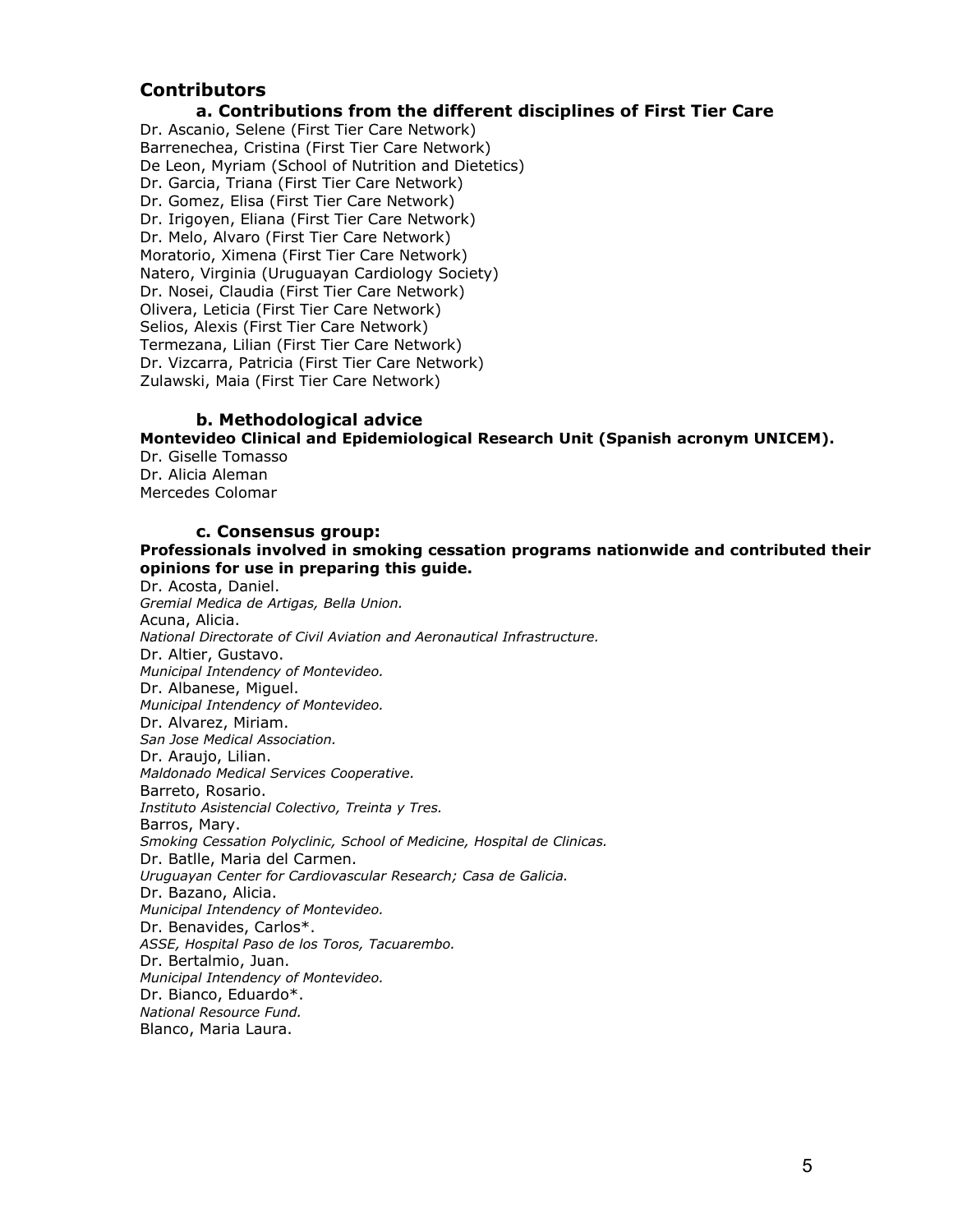*Smoking Cessation Polyclinic, School of Medicine, Hospital de Clinicas.* Blanquet, Alicia. *Municipal Intendency of Montevideo.* Dr. Bonilla, Mariela. *Municipal Intendency of Montevideo.* Bosch, Andrea *Durazno Medical Services Cooperative.* Dr. Buroni, Cristina. *ASSE, Hospital Vidal y Fuentes; Lavalleja Medical Services Cooperative.* Dr. Cabezas, Ana Maria *National Resource Fund.* Cafasso, Patricia. *ASSE, Hospital Espanol.* Dr. Camacho, Ema. *Administracion Nacional de Usinas y Transmisiones Electricas.* Dr. Camps, Xavier. *ASSE, Hospital Vidal y Fuentes; Lavalleja Medical Services Cooperative.* Cardona, Alicia. *National Directorate of Civil Aviation and Aeronautical Infrastructure.* Cardozo, Rosario. *State Sanitary Works.* Dr. Casadei, Carol. *Pando Medical Cooperative.* Casco, Maria del Lujan. *Soriano, Cardona, Medical Services Cooperative.* Castillo, Julio. *First Spanish Mutual Aid Association.* Dr. Cecere, Julio. *State Sanitary Works.* Dr. Conde, Diego. *Maldonado Medical Services Cooperative.* Dr. Contrera, Mariela. *ASSE, Hospital Espanol.* Dr. Cordoba, Mario\*. *Departmental Intendency of Paysandu; Paysandu Medical Corporation.* Correa, Fernando. *Legislative Palace.* Cosenza, Gonzalo. *Ministry of Economy and Finance* Dr. Chijani, Vilma. *National Directorate of Civil Aviation and Aeronautical Infrastructure.* Dr. Chimiel, Gabriel. *Rocha Medical Cooperative* Crespo, Claudia. *Municipal Intendency of Montevideo.* Dr. Davyt, Osvaldo. *Medical Services Cooperative of Western Colonia.* Dr. Debones, Anabel. *State Sanitary Works* Dr. de Leon, Cirio. *Uruguay Medical Union Medical Services Center.* Destouet, Graciela. *Legislative Palace.* Dr. Deus, Ana L. *Municipal Intendency of Montevideo.* Dr. Diaz, Yisella. *Rocha Medical Cooperative.* Diaz, Alvaro. *Municipal Intendency of Montevideo.* Dr. Diaz, Miriam. *Salto Medical and Surgical Society.* Dominguez, Cristina. *Municipal Intendency of Montevideo, Occupational Health Service.*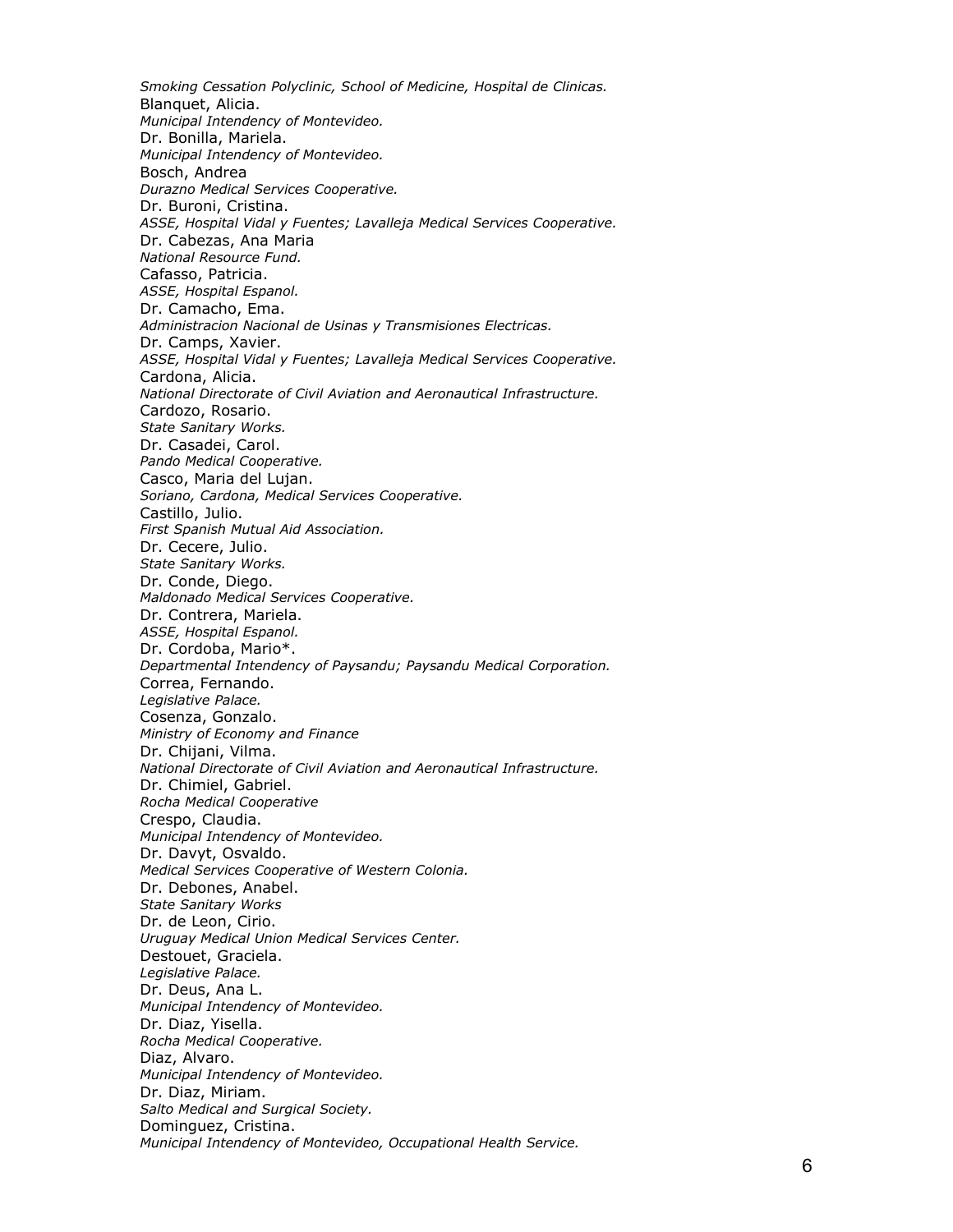Dr. Dominguez, Maria Teresa. *Ministry of Economy and Finance* Dr. Dominguez, Gerardo. *Administracion Nacional de Usinas y Transmisiones Electricas.* Dotti, Gabriela. Dr. Espinosa, Maria. *Canelones Medical Cooperative.* Dr. Eugui, Eva. *Banco de la Republica Oriental del Uruguay.* Failache, Virginia. *Regional Integral Medical Services Cooperative, Las Piedras.* Dr. Fernandez, Ariel. *ASSE, Hospital Colonia de Sacramento, Colonia.* Dr. Fernandez, Cecilia. *Maldonado Medical Services Cooperative.* Fernandez, Silvia. *Administracion Nacional de Usinas y Transmisiones Electricas.* Dr. Filippini, Isaura. *Durazno Medical Services Cooperative.* Dr. Frascheri, Marta. *Lavalleja Medical Services Cooperative.* Dr. Galain, Gustavo. *Municipal Intendency of Montevideo.* Dr. Goja, Beatriz. *Smoking Cessation Polyclinic, School of Medicine, Hospital del Clinicas* Dr. Gonzalez, Alexis. *RAP, Chuy Auxiliary Center* Dr. Gonzalez, Marcela. Gonzalez, Monica. *Canelones Medical Cooperative.* Dr. Guerrero, Maria Ines\*. *Rocha Medical Cooperative.* Gularte, Rosario. *Municipal Intendency of Montevideo.* Dr. Juarez, Maria del Rosario. *PROCARDIAS Association* Lanciano, Graciela. *Municipal Intendency of Montevideo.* Latorre, Estela. *Paso de los Toros Medical Cooperative.* Dr. Lecot, Carlos. *Administracion Nacional de Usinas y Transmisiones Electricas.* Dr. Leites, Maria Angelica. *Hospital de Melo; Cerro Largo Medical Cooperative.* Dr. Licos, Ariel. *Colonia Cooperative Medical Services Organization.* Dr. Lizuain, Maria del Carmen. *ASSE, Rio Negro.* Dr. Longo, Miguelina. Lopez, Amelia. *Municipal Intendency of Montevideo.* Dr. Lopez, Rodolfo. *Maldonado Medical Services Cooperative.* Luchini, Daniela. *Gremial Medica de Artigas, Bella Union.* Dr. Llambi, Maria Laura. *Smoking Cessation Polyclinic, School of Medicine, Hospital de Clinicas.* Dr. Machado, Lilian. *Claveaux Polyclinic, RAP; PROCARDIAS Association.* Dr. Martinez, Liria. *ASSE, Hospital de Salto; CA Bella Union; Hospital de Florida; Florida Medical Cooperative.* Dr. Martinez, Graciela.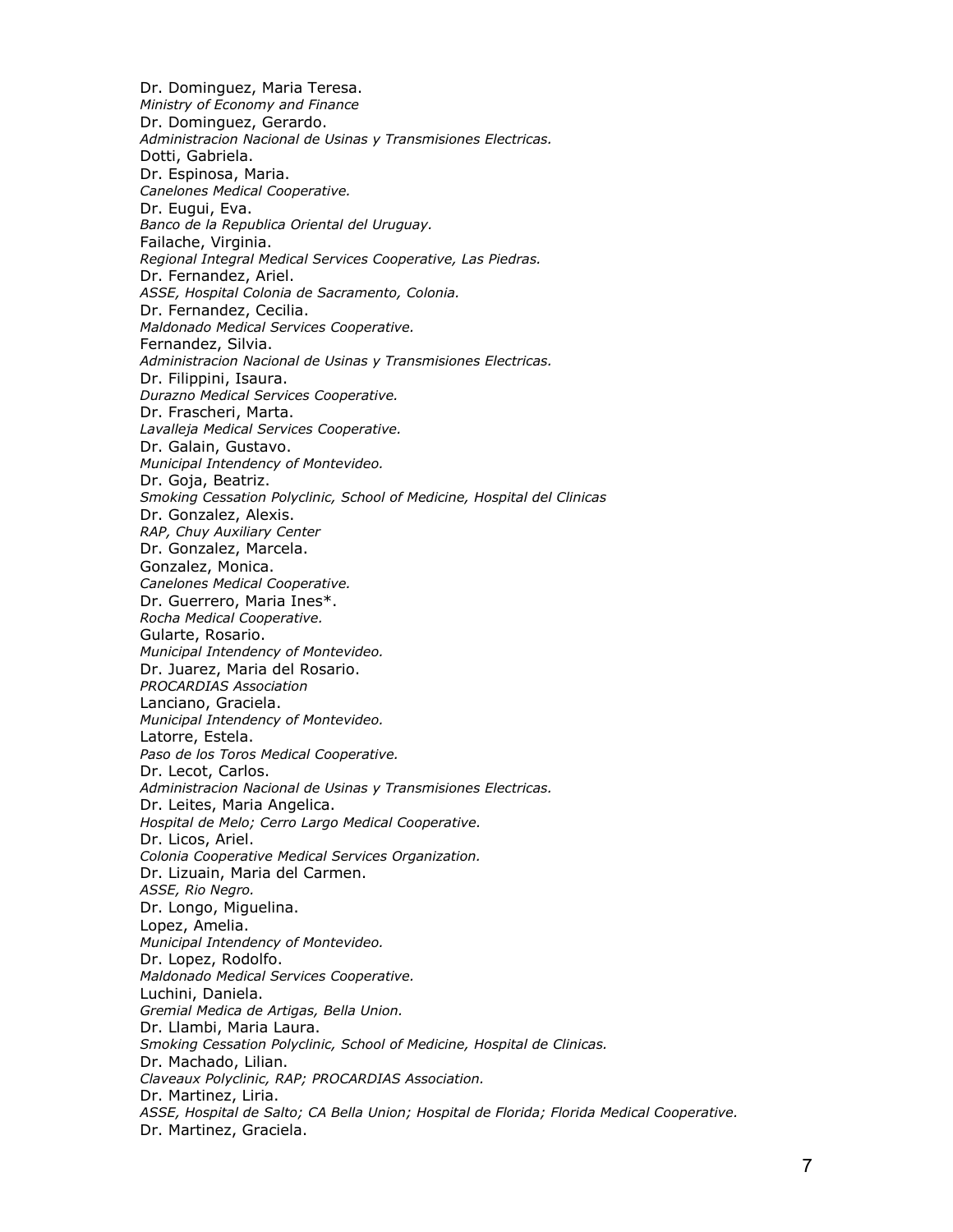*Gremial Medica de Artigas, Bella Union.* Dr. Martinez, Mariana. *Municipal Intendency of Canelones.* Mendez, Nancy. *First Spanish Mutual Aid Association.* Dr. Mendez, Roberto. *Rocha Medical Cooperative.* Dr. Menendez, Adriana\*. *ASSE, Hospital Saint Bois.* Dr. Mercadal, Laura. *Pando Medical Cooperative.* Dr. Mesa, Estela. *San Jose Medical Association.* Montelongo, Paula. *RAP, La Cruz de Carrasco Center, Yanicelli Sub-Center.* Dr. Montenegro, Hugo. *Regional Integral Medical Services Cooperative, Las Piedras.* Dr. Mourelle, Sandra\*. *Medical Services Cooperative of Western Colonia.* Dr. Navarro, Veronica. *Durazno Medical Services Cooperative.* Dr. Oliveira, Walter\*. *ASSE; San Jose Medical Association.* Dr. Pagliotti, Maria Laura. *Departmental Center; Instituto Asistencial Colectivo, Treinta y Tres.* Palacio, Tania. *National Resource Fund; PROCARDIAS Association* Dr. Palacios, Rosa. *Administracion Nacional de Usinas y Transmisiones Electricas.* Dr. Palomino, Miriam. *Uruguay Pneumology Society; School of Medicine CLAEH; Sanatorio SEMM-Mautone, Maldonado* Pallares, Cecilia. *Primary Care Network, La Cruz de Carrasco Center, Montevideo.* Dr. Pamparato, Marcos. *Salto Medical and Surgical Society.* Dr. Parajo, Monica. *Primary Care Network, La Cruz de Carrasco Center, Yanicelli Sub-Center, Montevideo.* Dr. Pelufo, Alicia. *Municipal Intendency of Montevideo.* Dr. Pineyro, Nancy. *San Jose Medical Association* Prego, Rosana. *Municipal Intendency of Canelones.* Dr. Quintan, Ana. *Salto Medical and surgical Society.* Dr. Quartino, Laura. *La Cruz de Carrasco Center, Yanicelli Sub-Center.* Rainieri, Silvana. *Municipal Intendency of Montevideo.* Dr. Ramos, Walter. *Municipal Intendency of Montevideo.* Rebollo, Beatriz. *San Jose Medical Association.* Reyes, Teresita. *ASSE, San Jose.* Rivas, Graciela. *Municipal Intendency of Montevideo.* Dr. Roballo, Laura\*. *Central Hospital of the Armed Forces.* Dr. Rodriguez, Adriana\*. *Medical Institute for Prevision, Assistance, and Related Services (IMPASA).* Rossi, Cristina. *Primary Care Network, La Cruz de Carrasco Center.*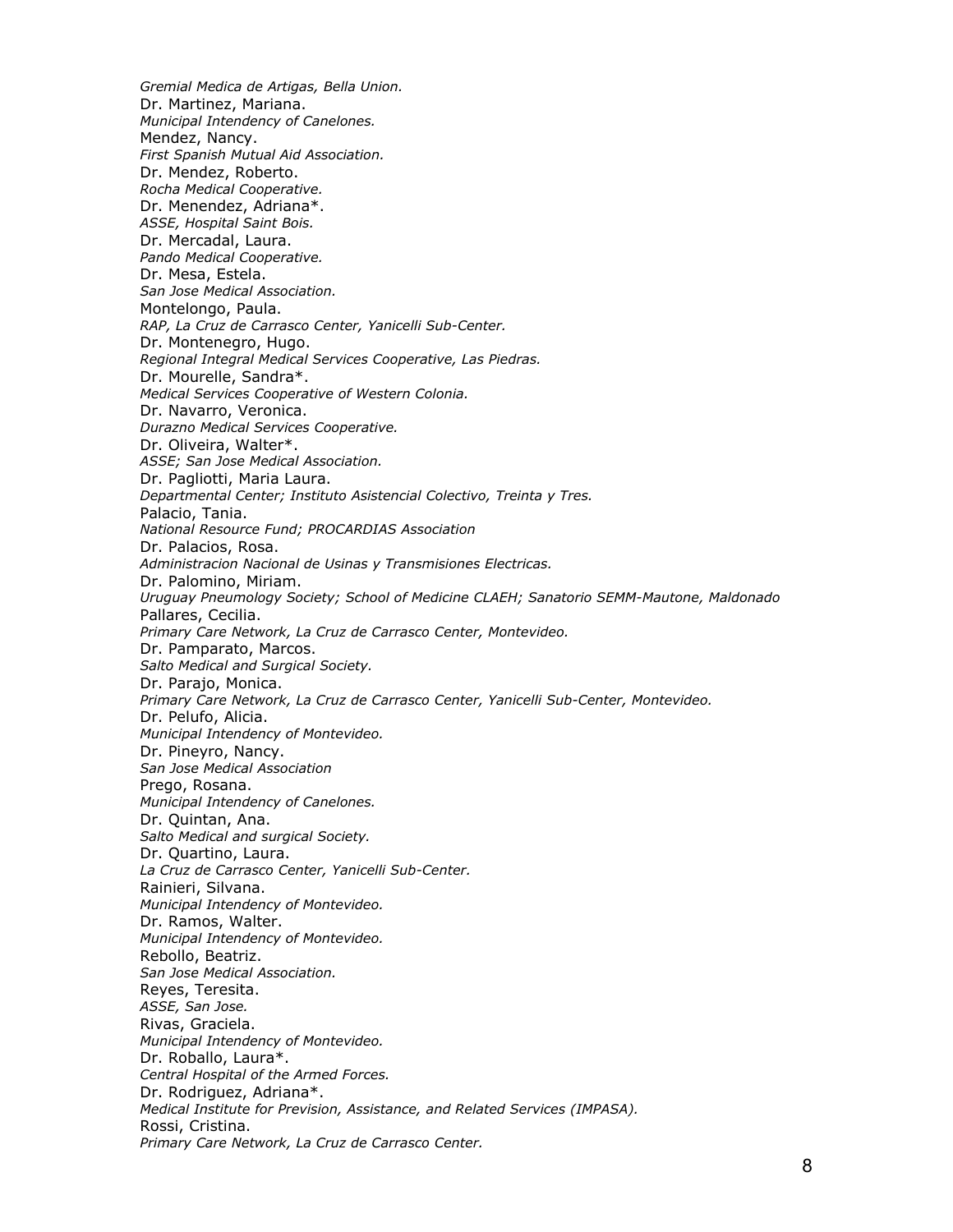Ruella, Monica. *ASSE, Hospital Colonia de Sacramento, Colonia* Saavedra, Lorena. *ASSE, San Jose* Dr. Salari, Silvia. *ASSE, Colonia Etchepare. San Jose.* Dr. Sangenis, Albar. *Legislative Palace.* Dr. Seres, Silvana. *Maldonado Medical Services Cooperative.* Dr. Sica, Rosario. *Honorary Commission for the Fight Against Cancer Smoking Cessation Service.* Dr. Stankevicius, Antonio. *Municipal Intendency of Montevideo, Occupational Health Service.* Techera, Marisol. *Caja de Auxilio de Socios y Empleados de COETC, Montevideo.* Trinidad, Analia. *Gremial Medica de Artigas, Bella Union.* Dr. Torres, John. *Tacuarembo Medical Cooperative, Paso de los Toros.* Dr. Valentini, Gustavo\*. *First Spanish Mutual Aid Association.* Yacosa, Sonia. *Pando Medical Services Center.* Dr. Zeballos, Cristina. *Integral Medical Service.* Dr. Zicari, Lourdes. *Legislative Palace*

\*Members of the combined pharmacological treatment work group.

#### **d. Consultation on applicability**

The following scientific societies lent their support to the National Guide and offered opinions regarding its applicability in their respective fields of specialization.

Uruguayan Society for Internal Medicine Uruguayan Pneumology Society Uruguayan Society for Toxicology and Ecotoxicology Uruguayan Cardiology Society

#### **e. Acknowledgements.**

We wish to acknowledge the advice of the following professionals:

Lourdes Galvan and Dr. Cristina Alonso. *Department of Medications Healthcare Products Division. Ministry of Public Health.*

Dr. Gustavo Tamosiunas *Professor of Pharmacology. School of Medicine. University of the Republic.*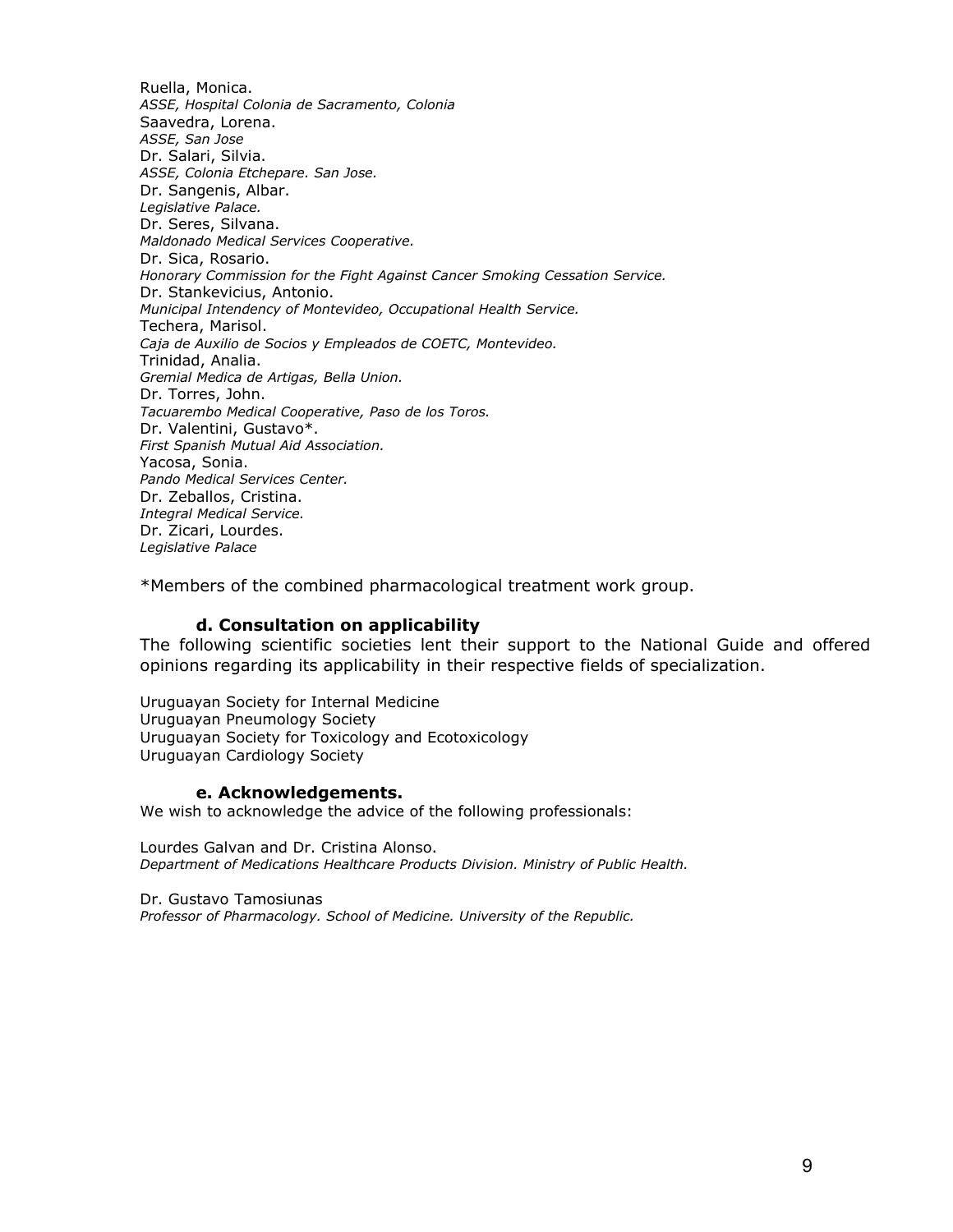## **INTRODUCTION**

This publication has as its purpose to provide support and reference material for all healthcare personnel, fundamentally in first tier care. It responds to the commitment established in Law Nº 18256, Integral Law on Tobacco Control, Art. 10, which stipulates: "public and private healthcare services will incorporate diagnosis and treatment of tobacco dependence in their national programs, plans, and strategies for primary healthcare ".

Also, the Decree regulating the referenced law, Art. 13, stipulates that:

"healthcare professionals must apply the recommendations established in the **National Guide to Smoking Cessation Treatment** published by the Ministry of Public Health".

Also, this Guide incorporates the measures proposed in Art. 14 of the World Health Organization Framework Convention on Tobacco Control.

This material is the product of the efforts of a group of authors who, week after week, over a long period of time, met to review the scientific evidence available worldwide and discuss comprehensive lines of action based on best practices.

All members of the healthcare teams working on smoking cessation nationwide participated in this process, in order to build a national consensus.

This Guide is integrated with national health plans and strategies in that it seeks to facilitate accessibility to treatments for tobacco dependence, which will be implemented as part of the benefits of the Integrated National Healthcare System for First Tier Care.

Consequently, the National Tobacco Control Program has the satisfaction of presenting this publication which unquestionably represents a fundamental contribution to control the smoking epidemic, while providing tools that will help many of our compatriots overcome this addiction and make the most important decision they can for their health, and quit smoking.

> Dr. Winston Abascal National Tobacco Control Program – MSP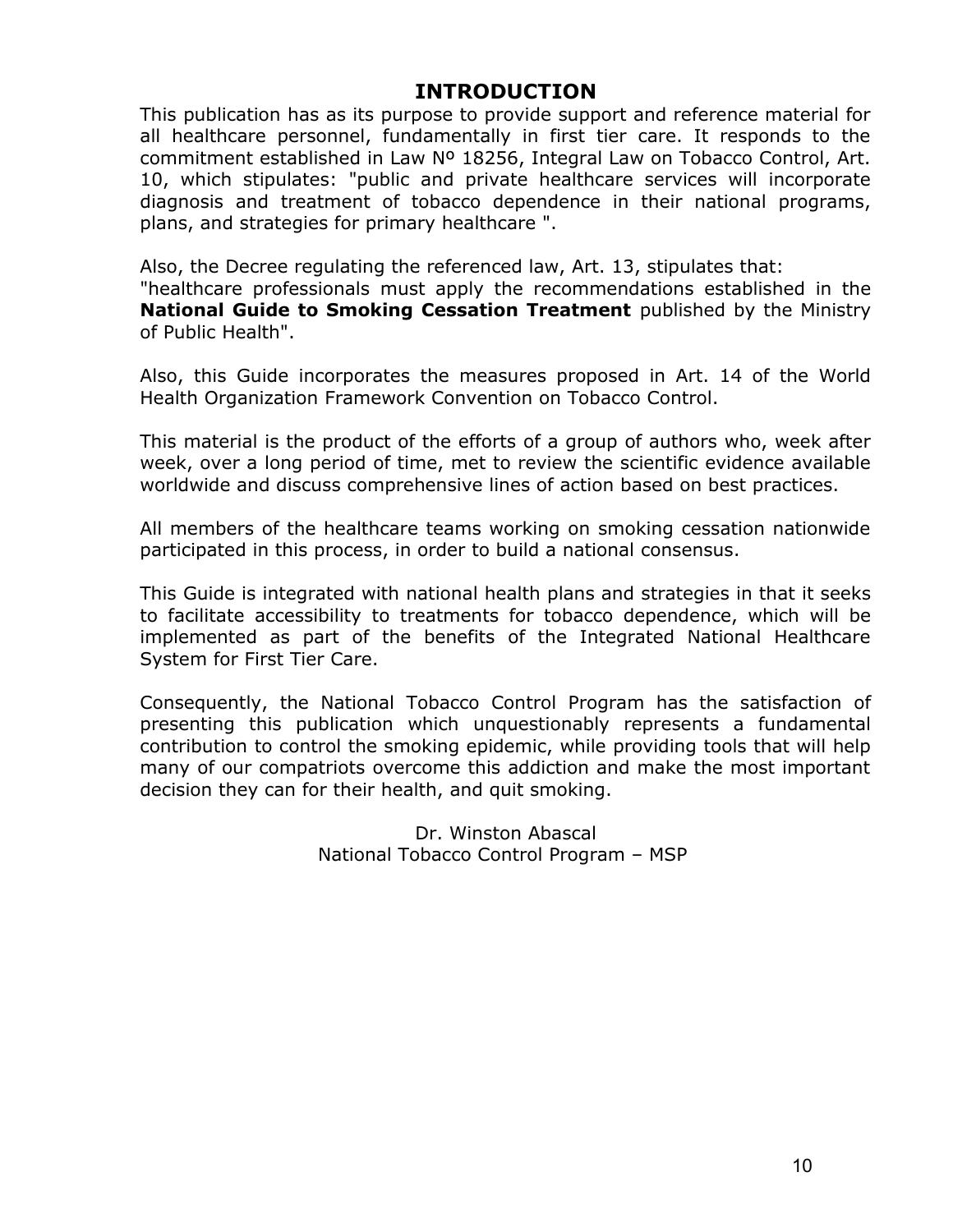## **NATIONAL GUIDE TO SMOKING CESSATION TREATMENT URUGUAY - 2009**

## **Contents**

1. Summary page x.

- 2. Fundamentals
- 3. Objectives
- 4. Target audience
- 5. Development methodology
- 6. General recommendations
- **•** Operative definitions
- **ABC** of smoking cessation
- Ask
- **Brief advice**
- **EXECO** Cessation support
	- − Face-to-face support
	- − Telephone support
	- − Pharmacological Treatment
		- Nicotine replacement therapy
		- Bupropion
		- Varenicline
		- Nortriptyline
- 7. Contributions from the different disciplines of FTC
- 8. Smoking cessation in special groups
- 9. Treatment for the relapsing patient
- 10. Other treatments and interventions
- 11. Bibliography
- 12. Annexes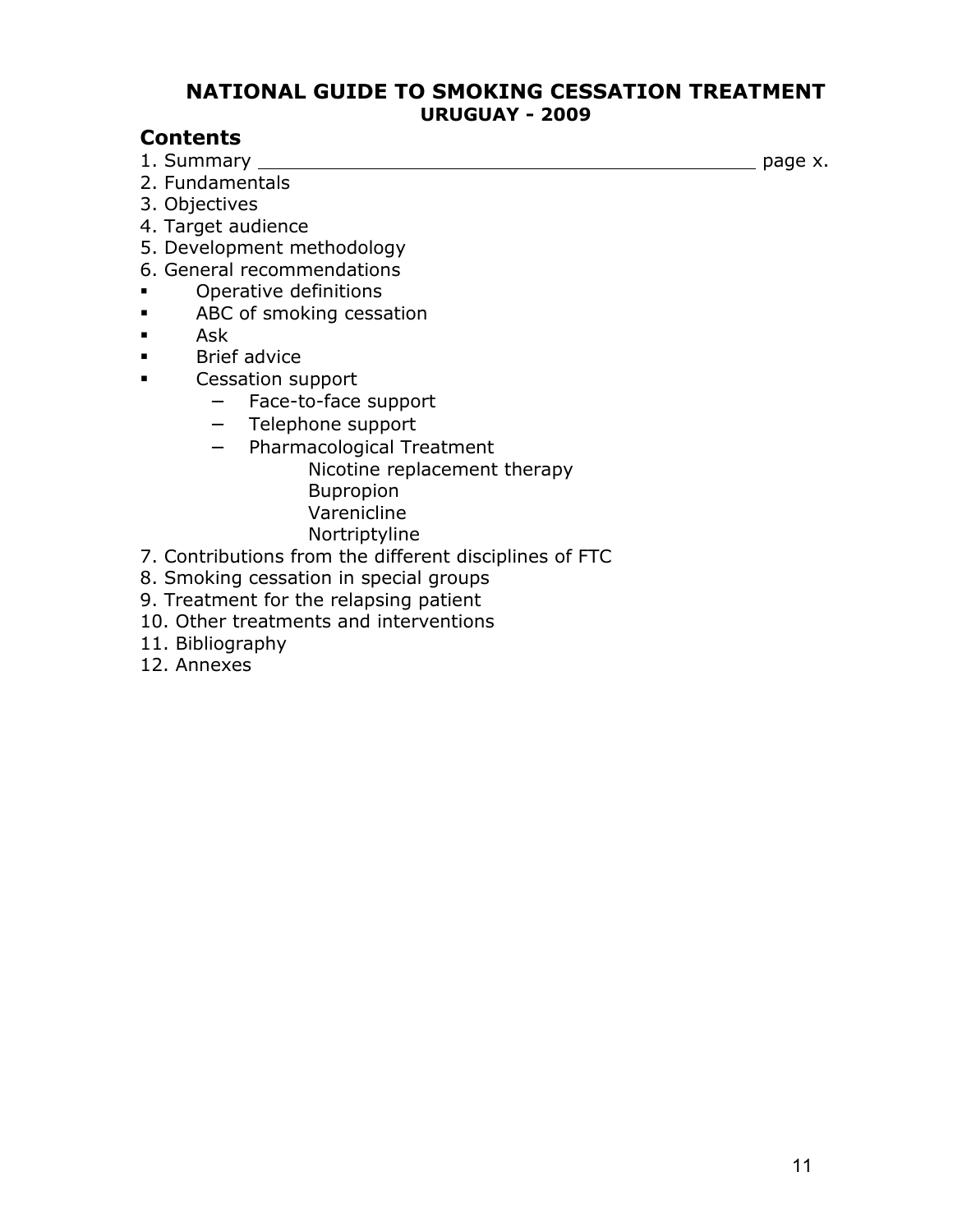# **1 Summary**

The National Guide to Smoking Cessation Treatment (Uruguay 2009) provides up to date support for the entire healthcare team in the context of the strategy for Primary Health Care (PHC). It focuses, accordingly, on health promotion, prevention, treatment, and rehabilitation.

These guidelines recommend interventions that have proven to be effective in the general population and in special groups, based on a complete national and international bibliographical review of the best available evidence, considering treatments and practices available in Uruguay. The special groups considered are: pregnant and lactating women, children and adolescents, hospitalized patients, and patients en preoperative care, users of mental health services, patients with other addictions, and patients who have relapsed.

This Guide was developed by a group of specialists, and technical specialists on all the groups involved in addressing the issue were consulted.

### **The recommendations include several important messages:**

- − **Healthcare teams should implement actions for promotion and prevention of smoking.**
- − **All smokers should receive a short advisory message, regardless of their desire to stop smoking.**
- − **All smokers who want to stop smoking should receive the necessary support.**
- − **Only treatments with proven efficacy should recommended to persons who intend to stop smoking.**

These recommendations are structured with a new nemotechnical method proposed in the 2007 New Zealand Guide, **ABC of Smoking Cessation**, which replaces the "5 As of intervention". This choice was based on its greater simplicity and ease of use for the entire healthcare team.

**ABC** prompts healthcare workers to:

**A**sk about smoking status or risk of starting.

Give **B**rief advice to stop smoking.

Give the necessary **Cessation support** for those who wish to stop smoking.

Implicit within this guideline is an assumption that health care workers have the prerequisite knowledge, attitudes and skills to support smokers in the process of cessation from their field of expertise.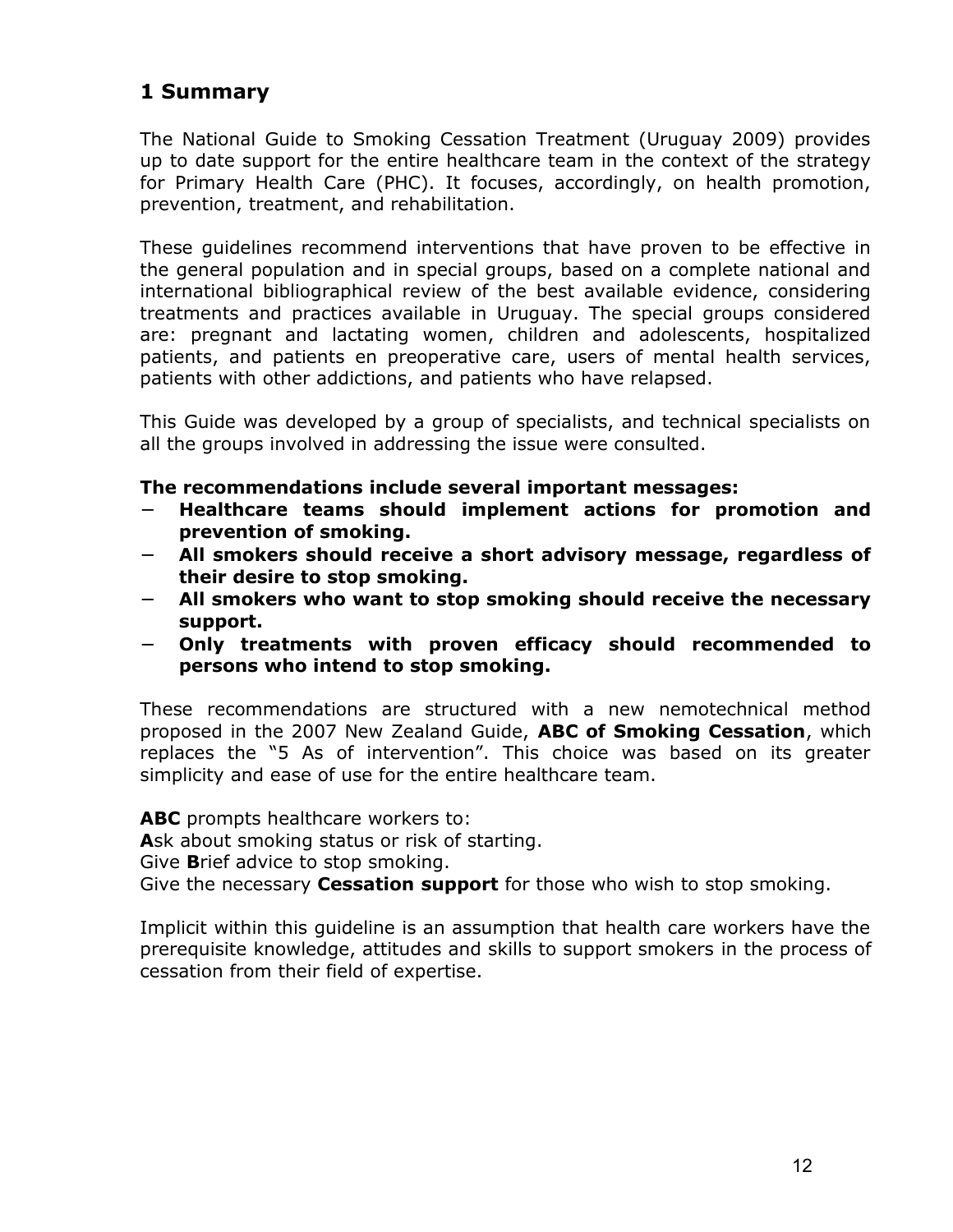# **2 Fundamentals**

**Smoking is a chronic addictive disease that evolves with relapses. Nicotine is the substance responsible for the addiction, acting** at the level of the central nervous system.

Nicotine is one of the most addictive drugs known, exceeding the addictiveness of cocaine and heroin. For this reason it is important to know that although 70% of smokers want to stop smoking, only 3% of them succeed without help each year.

Smoking is an addiction because it meets the following criteria:

- Compulsive, repetitive behavior
- Continued consumption despite recognizing the damage it causes
- Tolerance: need for progressively greater intake to achieve the same effect.
- Withdrawal syndrome: appearance of symptoms that cause discomfort when intake is reduced or ceases.
- Alteration of aspects of everyday and social life due to the effects of consumption.

As in all addictions biological, psychological, and social factors (genetic predisposition, vulnerable personality, identifying models, peer pressure, etc.) are present.

According the World Health Organization, smoking represented the greatest pandemic of the 20th century, and will remain so in the  $21<sup>st</sup>$  century if current patterns of tobacco consumption are not modified. At present, an estimated 1.2 billion persons, or 1/3 of the world's population, smoke. In Uruguay, the prevalence of smoking is approximately 32%, based on data from 2006 (1,2). Among doctors the prevalence of smoking is 27% (3), which sends a contradictory message to the population, with the resulting difficulty in offering help for smokers. It is fundamental to recognize the social responsibility and the role model that healthcare personnel represent in the community. A more recent SMU telephone survey of a representative sample of active Uruguayan medical professionals found that 17% of subjects answered affirmatively to the question *"Do you smoke?"*(4); an encouraging figure that will have to be corroborated in new studies.

Tobacco is the only product legal for sale that kills half of its regular consumers when used as recommended by its manufacturer (5). It represents the leading cause of avoidable illness and death (6) worldwide. Of the total deaths in Uruguay (32000 persons / year) around 5,000 are imputable to smoking, and 10 to 15% of them are caused by exposure to second-hand smoke (7).

At the global level this epidemic has spread to developing countries, where it continues to spread, principally affecting women and young people. The WHO predicts that, in the 2020s 80% (6) of deaths from smoking will occur in these countries.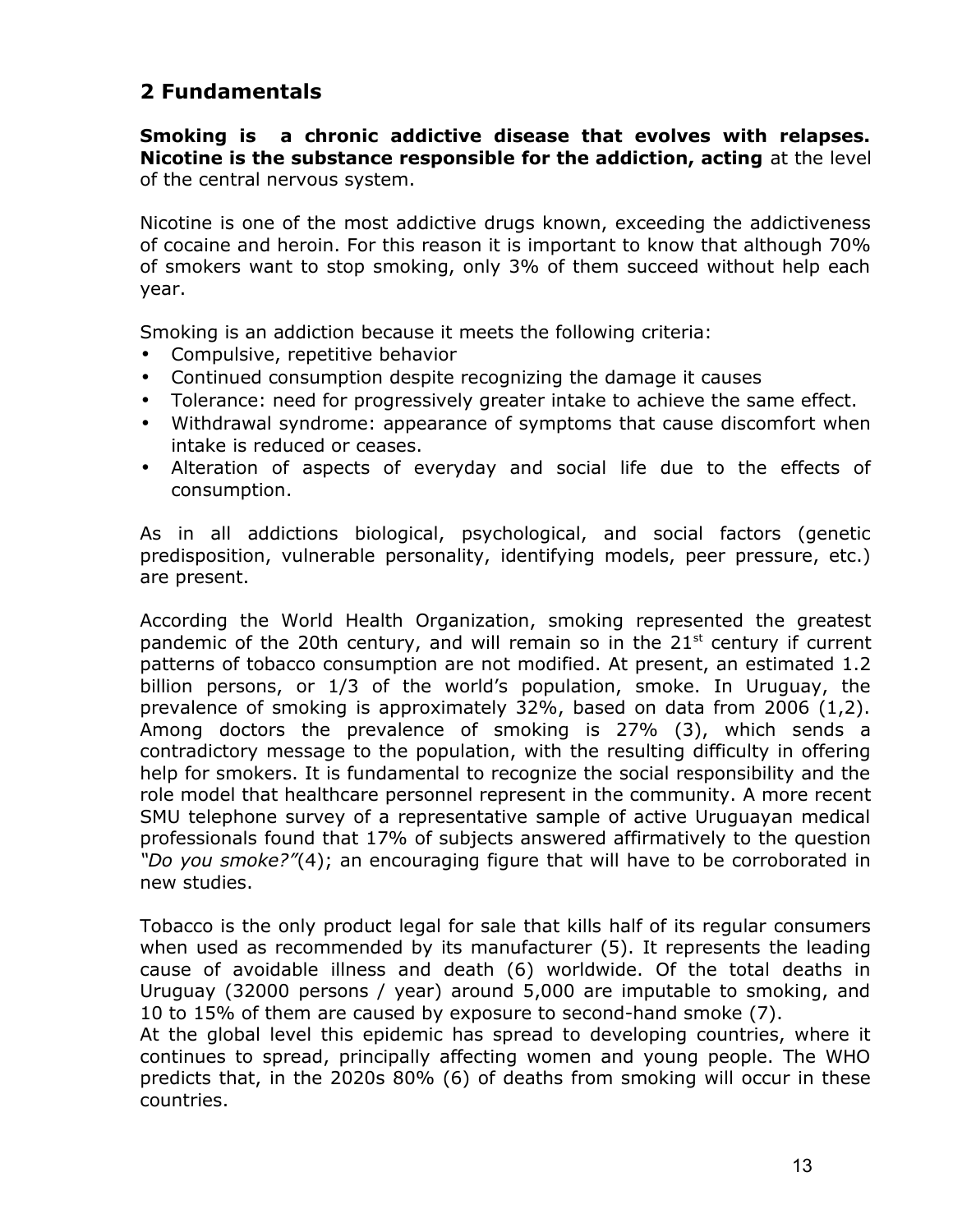Smoking is more common in persons with lower educational levels and in those living below the poverty line. Most regular smokers start before age 18. Young people are the most vulnerable members of the population and tobacco consumption often represents a gateway to other drugs.

Smoking not only has a high sanitary cost, but also at the economic, social, and environmental levels.

From an economic standpoint, the estimated direct sanitary costs of smokers in Uruguay amount to approximately 150 million dollars a year. This figure could increase by up to 70% due to loss of productivity due to premature death, loss of work days, and other costs, doubling revenues from taxes applied to tobacco products (8).

At the family level, a large part of household income that could be used to purchase food, medicines, or clothing is diverted to buying tobacco. Thus, tobacco consumption contributes to the impoverishment of both families and entire countries.

From a social standpoint, smoking lowers workers' productivity, because smokers get sick more than non-smokers. Half the deaths caused by tobacco consumption occur prematurely between the ages of 35 and 69 years (9). Smoking is also a risk factor in occupational and traffic accidents. This in turn produced an overload on social security systems due to the increase in illnesses responsible for occupational disability or incapacity.

The only effective way to halt this epidemic is by implementing the measures established in the WHO Framework Convention on Tobacco Control<sup>[1](#page-13-0)</sup>, among which include health promotion, prevention of starting smoking, and treatment of current smokers are fundamental components.

In Uruguay, tobacco control has changed quali- and quantitatively since March 1, 2006, when a ban on smoking in enclosed public places took effect, accompanied by a firm political commitment to the issue culminating in the approval of Law 18.256 of March 6, 2008 (10).

Ratified by Uruguay in September 2004.

<span id="page-13-0"></span> $<sup>1</sup>$  The Framework Convention on Tobacco Control (FCTC) is the first global public health treaty</sup> sponsored by the WHO, signed and ratified by 161 countries when this document went to press (January 2009).

http://www.fctc.org/index.php?option=com\_content&view=article&id=14&Itemid=11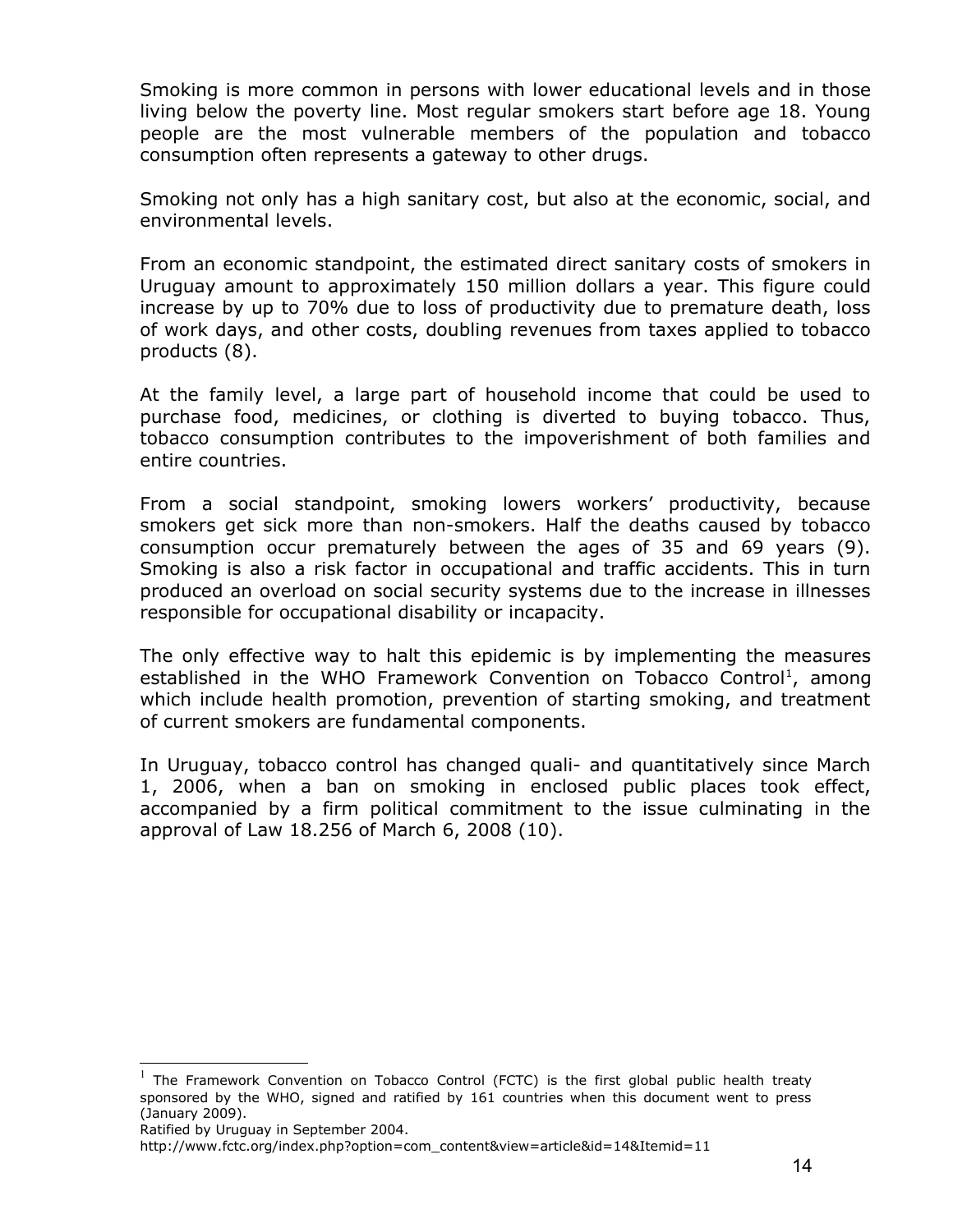As regards treatment of the smoking population in Uruguay, there has been a progressive rise in the number of trained professionals and cessation programs, mainly in the last 5 years. However, the intervention of the healthcare team in all smokers who have contact with the healthcare system is far from systematic and universal.

A national guide designed for the entire healthcare team, easy to apply and tailored to the local situation, will be a useful tool to **help all healthcare team members conduct effective intervention in the entire smoking population.**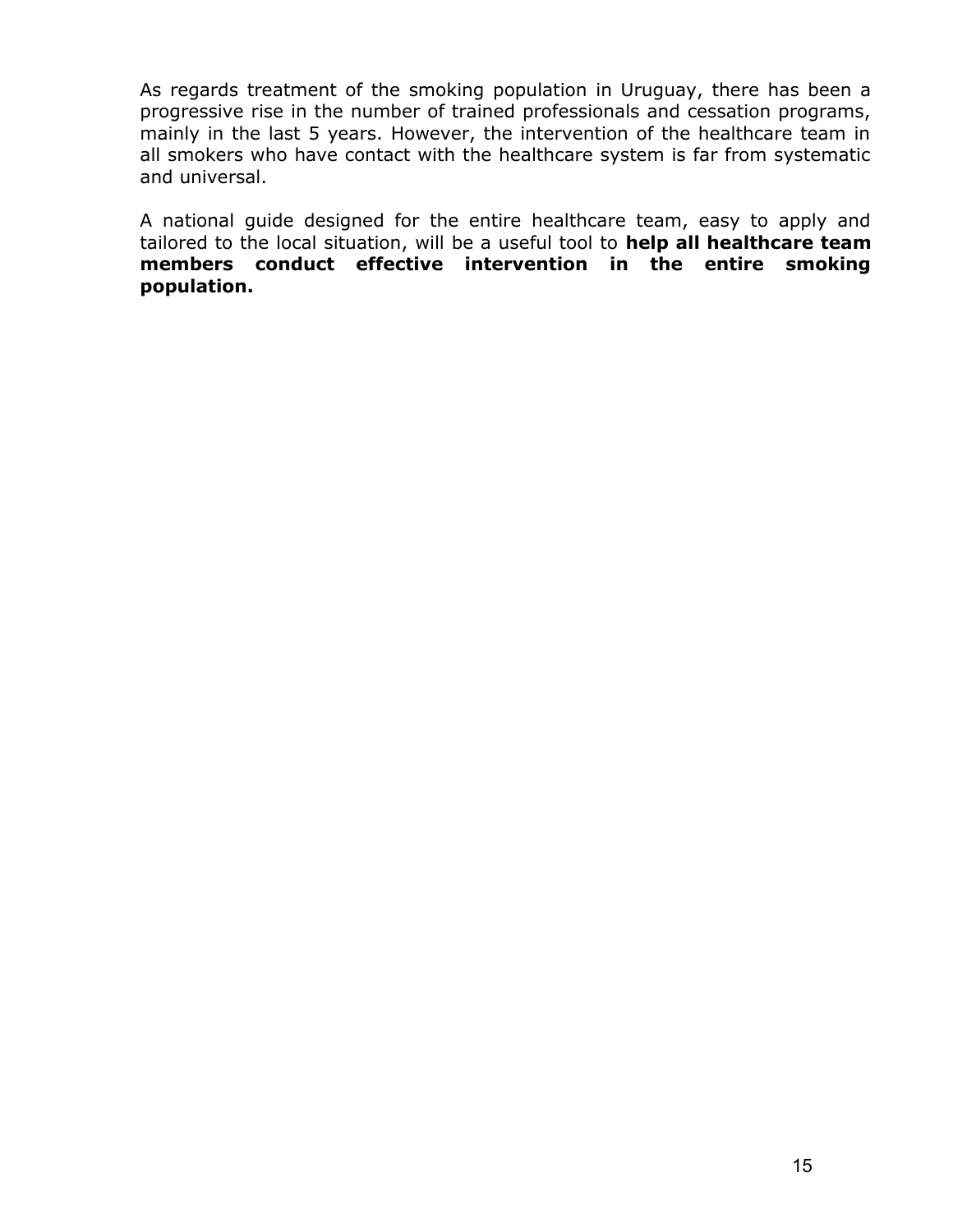# **3 Objectives of this Guide**

## **3.1 General**

 Lower the prevalence of smoking and its consequences in the Uruguayan population.

## **3.2 Specific**

- Prevent the start of tobacco consumption.
- Promote cessation among smokers.
- Establish criteria for consensus on smoking cessation treatment, based on the best available evidence.
- Offer simple tools for all members of the healthcare team so that they can intervene effectively in the entire population.
- Promote the creation and maintenance of smoke-free environments, emphasizing their importance in the home.
- Avoid exposing the population to second-hand tobacco smoke.

# **4 Target audience**

This guide is intended for all healthcare team members operating at all levels of care.

All healthcare professionals should be sensitized and committed to the issue, even if they are not members of the healthcare team from a technical- academic standpoint.

# **5 Development methodology**

- **I Search and critical analysis of guides based on evidence.**
- **II Updating of evidence**
- **III Development of the Uruguayan Guide**
- **IV Dissemination**
- **V Assessment of application**
- **VI Update plan.**

## **I – Search and critical analysis of guides based on evidence.**

Among the guides published in the region and in the world, the guide published in New Zealand (11) was chosen because it offers new ideas for smoking cessation treatment, has a friendlier format, and uses updated evidence through the year 2007. Some particular points were taken from the Argentine (12) and United States (13) guides published during the process of developing this guide. The authors were contacted to request the corresponding authorizations.

A critical analysis of the guides considered was conducted by two independent reviewers, using AGREE (Appraisal of Guidelines Research & Evaluation). The conclusion reached was that they are based on the evidence and are of sound methodological quality (14)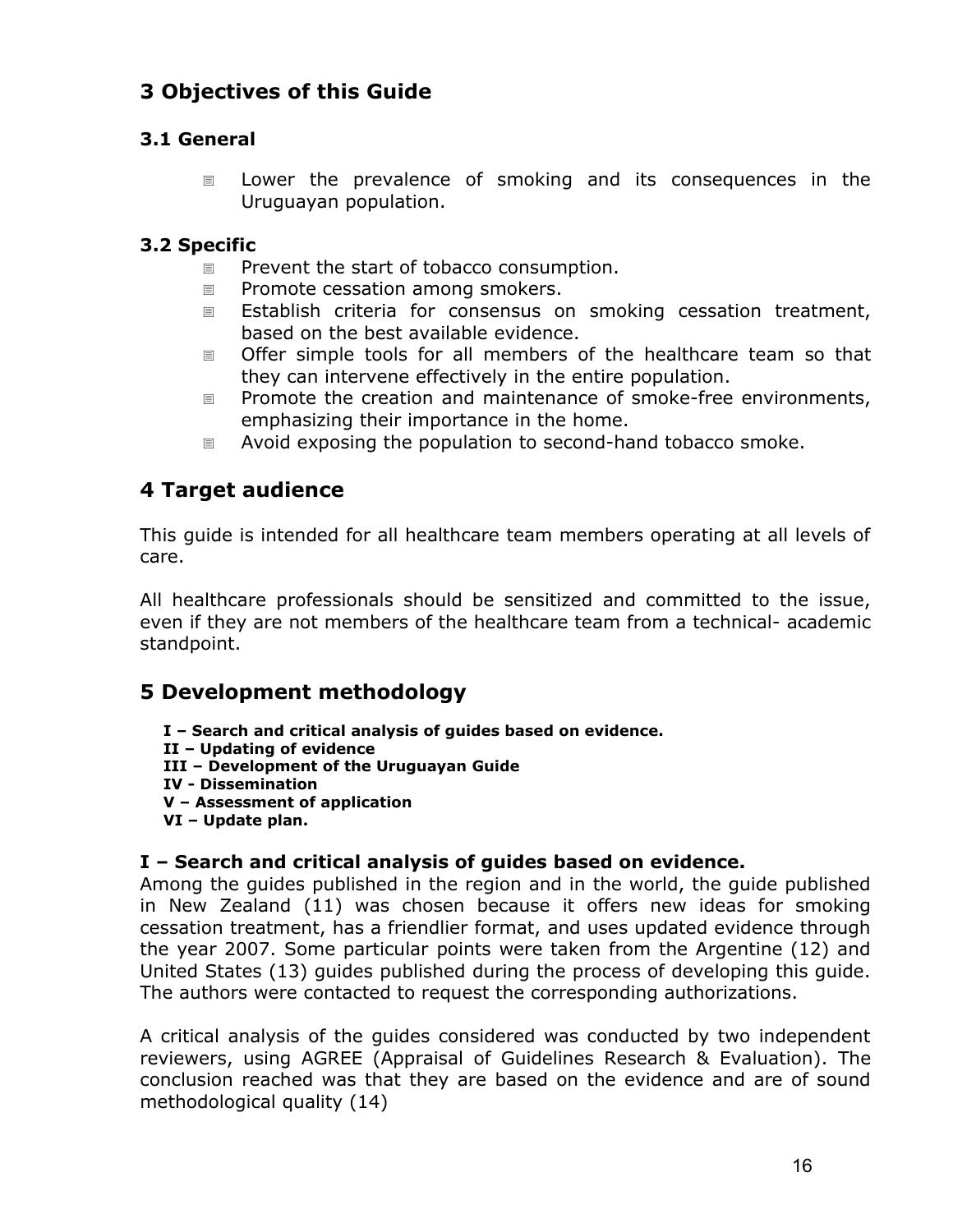#### **II – Update of the evidence**

The New Zealand Guide was chosen as the basis for the work, with evidence updated through 2007

#### *a –Bibliographic search*

A bibliographic search was conducted in the computer databases most commonly uses for medical literature: Medline, Cochrane Library, Lilacs.

The last search was conducted in May 2008. Broad and inclusive criteria were used.

The key words used for the text search were: (Smoking OR tobacco) AND cessation

Limits used were: Methodological filters Controlled trials Reviews Meta-analysis Date of publication filters 2007-2008

It was evaluated whether the Randomized Clinical Investigations (RCIs) found were included or excluded in the systematic reviews of the New Zealand Guide (NZ) or the reviews found. In cases in which they had not been considered in any review, they were subject to critical analysis.

#### *b - Critical analysis of studies*

Each of the studies was analyzed to determine its methodological quality, using the McMaster University guides to Analysis of Systematic Reviews and ICAS (15,16)

#### c - *Classification of the new literature by intervention*.

The studies included were classified based on the interventions addressed and were evaluated by the team members most appropriate for each one.

In all cases in which new studies were included, the coincidence or lack thereof of the direction of the effect of the intervention studied with the prior recommendation was evaluated. If the direction coincided, the recommendation was maintained. If the direction did not coincide, it was proposed to conduct a meta-analysis with all the studies included (the situation never arose). In cases in which the new study did not refer to any of the recommendations made by the NZ Guide, a recommendation was made based on this existing evidence.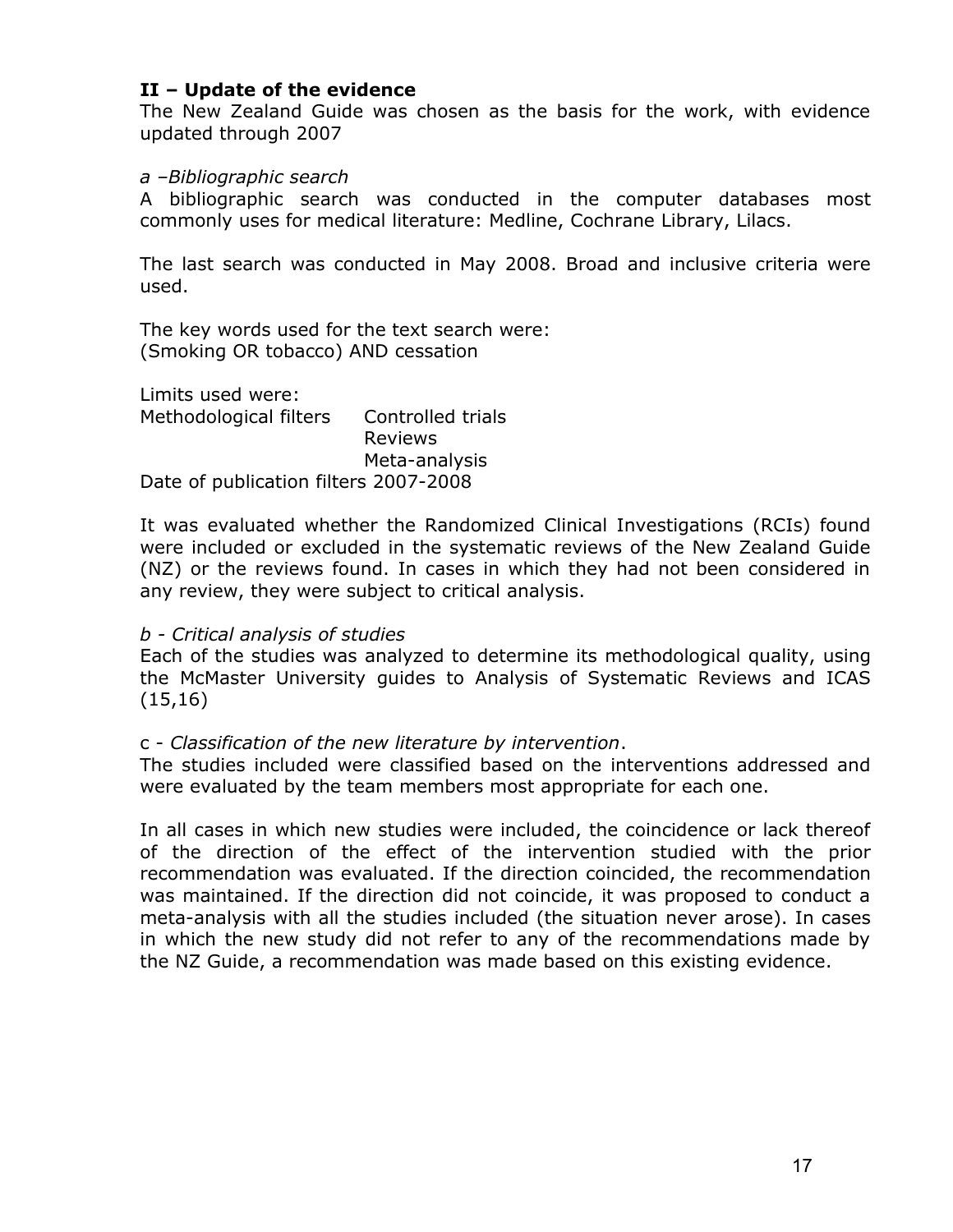*d -Classification of evidence and recommendations (17)*

| <b>Level</b> | <b>Type of de evidence</b>                                                                                                                                                                                           |
|--------------|----------------------------------------------------------------------------------------------------------------------------------------------------------------------------------------------------------------------|
| <b>Ia</b>    | Evidence obtained from meta-analysis of controlled and randomized clinical trials                                                                                                                                    |
| Ib           | Evidence obtained from at least one controlled and randomized clinical trial                                                                                                                                         |
| <b>Iia</b>   | Evidence obtained from at least one well designed, non-randomized controlled trial                                                                                                                                   |
| Iib          | Evidence obtained from at least one well designed, quasi-experimental trial                                                                                                                                          |
| III          | Evidence obtained from well designed non-experimental descriptive<br>trials<br>(observational studies) such as comparative studies (cohorts, cases, and controls),<br>of correlation (ecological) or series of cases |
| <b>IV</b>    | Evidence obtained from opinions in reports by experts, or opinions from clinical<br>experiments by recognized authorities.                                                                                           |

| <b>Degree</b>                                 | <b>Recommendation</b>                                                                                                                                                                                  |
|-----------------------------------------------|--------------------------------------------------------------------------------------------------------------------------------------------------------------------------------------------------------|
| А<br>Ia and Ib evidence                       | Requires at least one randomized controlled clinical trial as part of the body<br>of evidence needed to satisfy the specific requisites of good quality and be<br>consistent with the recommendation.  |
| B<br>IIa,<br>Iib,<br>and<br>evidence          | Requires availability of well designed, but non-randomized clinical trials<br>TIT (quasi-experimental or observational)                                                                                |
| C<br>IV evidence                              | Requires evidence obtained from reports by committees of experts and<br>opinions / clinical experience of recognized authorities. Indicates absence of<br>good quality clinical trials on the subject. |
| <b>RTG</b><br>Recommendation<br>of this guide | Recommendations based on clinical experience of the guide development<br>group. Represents local contributions.                                                                                        |

## **III – Development of the Uruguayan Guide a - Preliminary version**

A first draft was prepared based on the New Zealand Guide, with contributions from updates to the evidence.

After being analyzed independently by each member of the guide development group, it was reassessed jointly, reaching a consensus on the text of the **preliminary version.**

## **b - Consensus version**

In June 2008, the preliminary version was distributed to all the groups working on smoking cessation nationwide, with a template to record their opinions on each recommendation proposed in the guide.

After analyzing and summarizing the contributions received, each recommendation was discussed to arrive at a consensus version, in 2 meetings held on June 26 and July 31, 2008. Approximately 80 professionals, mostly representing multidisciplinary groups working on smoking cessation, from all parts of the country, took part in these meetings. All the recommendations were approved by consensus of the attendees.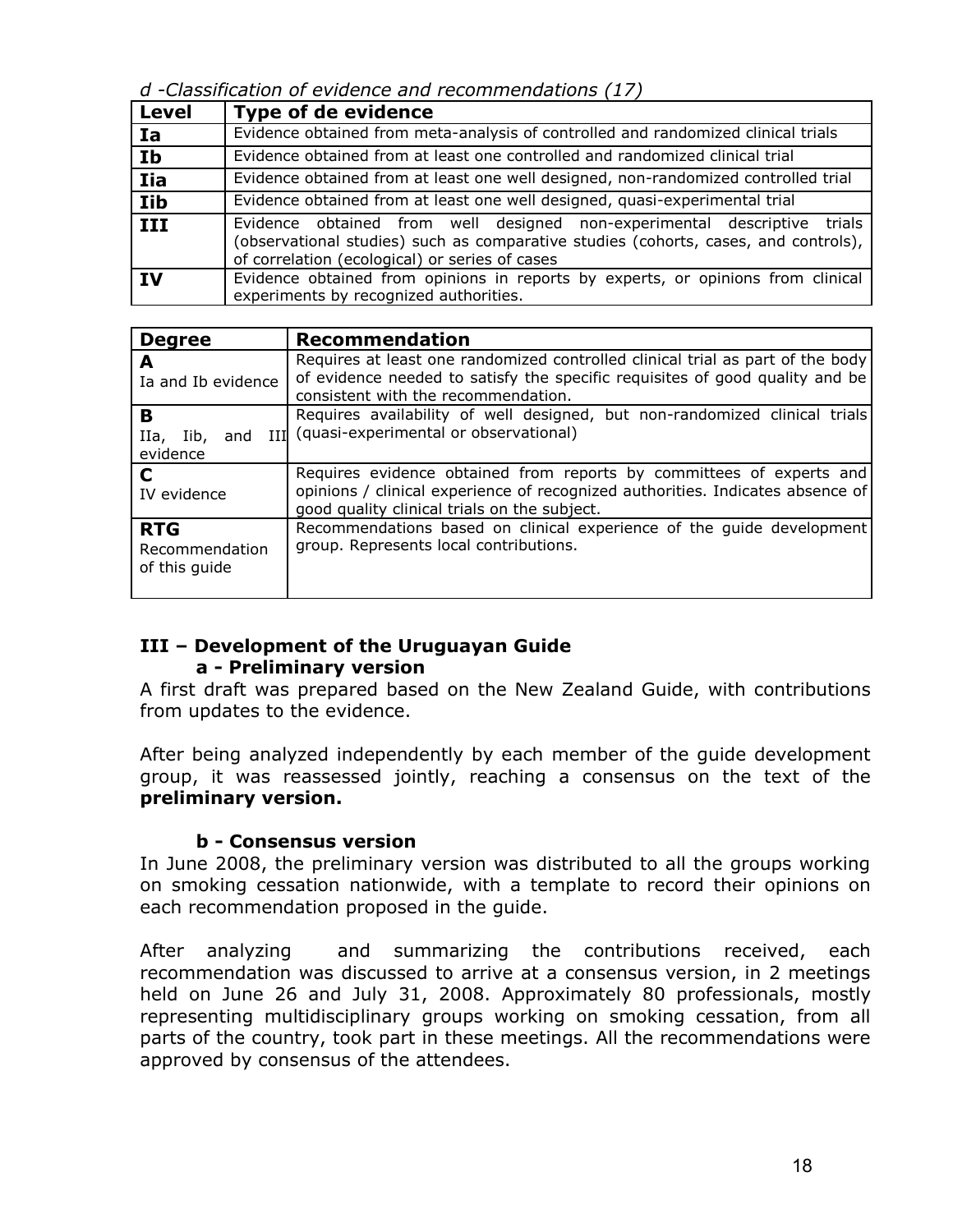In the first meeting it was necessary to form a work group to dilucidate a debate on combined pharmacological treatment. This group was made up by representatives of the different opinions. They conducted a review of the evidence and reached an agreement, which was passed on to the second general consensus meeting.

Finally, the consensus version was distributed for final approval.

The National Guide is accompanied by a Manual to apply in First Tier Care and an Algorithm accompanied by practical tools to be distributed in all consulting rooms in public and private healthcare services nationwide.

#### **c - - Evaluation of reviewers.**

The consensus version of the guide was subject to an evaluation of applicability nationwide, by the various scientific societies and medical specialists' associations involved in smoking and its consequences.

After collecting the opinions of the different national groups consulted, the guide was sent for evaluation to the international reviewers in Argentina and New Zealand, whose contributions were considered for use in the final document:

#### **Prof Gustavo E Zabert**

Professor of Medicine and Surgery, School of Medicine, UNComahue Former President of the Argentine Association for Respiratory Medicine Neuquen, Argentina.

#### **Dr Hayden McRobbie MB ChB PhD**

Senior Clinical Research Fellow, Queen Mary University of London, Barts & The London School of Medicine and Dentistry Senior Lecturer, Auckland University of Technology, School of Public Health and Psychosocial Studies Auckland. New Zealand

#### **IV - Dissemination**

#### **The effective dissemination of these materials is essential to ensure the application of the recommendations.**

Program for dissemination activities:

#### **a – Informative meeting with Departmental Healthcare Directors.**

#### **b – Dissemination plan**

∼ Each Department Manager will select a person responsible trained in smoking for training in application and dissemination of the guide.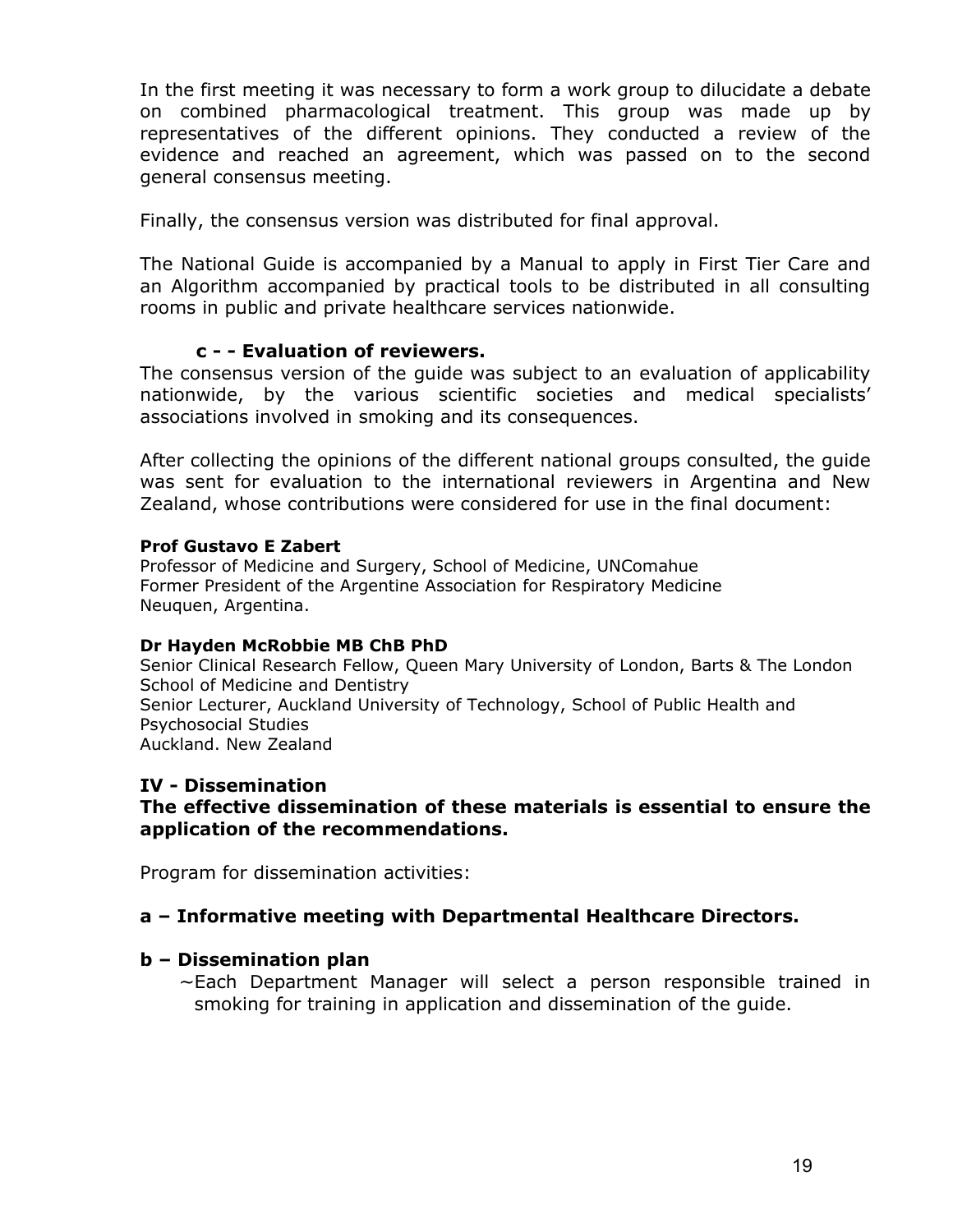- ∼ This person responsible will in turn train **representatives** from each public or private healthcare service in the department.
- ∼ These representatives will replicate the work methodology for their services healthcare teams.
- ∼ The process will be documented in a systematized form.
- ∼ The National Guide, the Manual for FTC, and the Algorithm for consulting rooms in all public and private healthcare services nationwide.

## **V - Evaluation of application**

The impact of the guide's application will be evaluated by means of a survey in the smoking population following its implementation. The following indicators were defined:

- number of smokers questioned about their status as smokers x 100 / total smokers surveyed

- number of smokers who received brief advice to stop smoking x100 / number of smokers questioned about their status as smokers.

- number of smokers who received specific orientation to stop smoking x 100 / number of smokers who received brief advice to stop smoking.

## **VI – Updating plan.**

The evidence will be updated every 2 years and whenever necessary. Publication of new versions or updates will be ordered at the discretion of the Ministry of Public Health.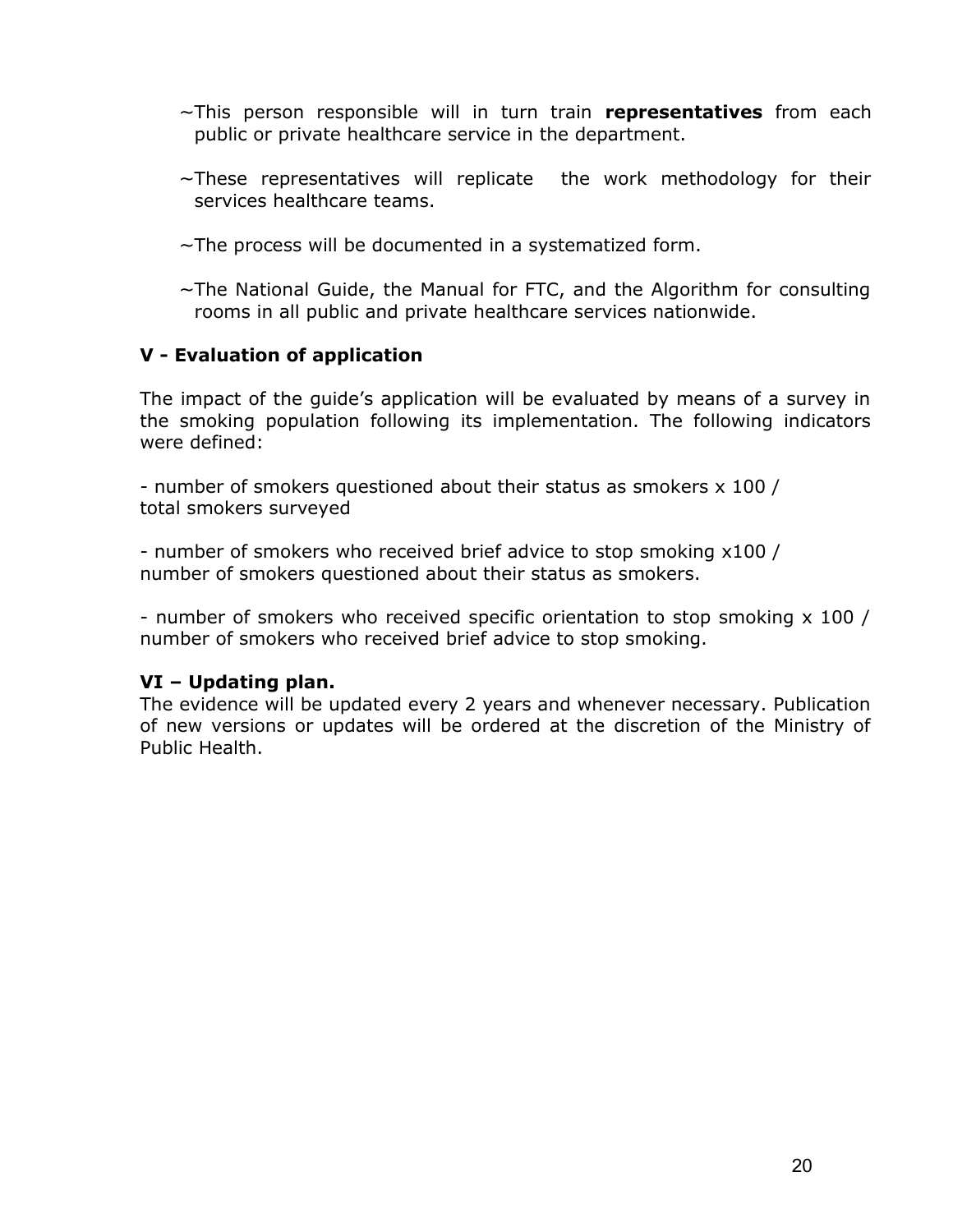# **6 General recommendations**

First, we present operative definitions and a simplified scheme of the general recommendations presented in this guide:

## **ABC of smoking cessation**.

Then, we examine in depth all the points discussed above.

# **Operative definitions**

#### **Smoker**

A person who has smoked at least one cigarette in the last 6 months. In this group, we can differentiate:

#### *Daily Smoker*

A person who has smoked at least one cigarette a day, over the last 6 months.

#### *Occasional Smoker*

A person who has smoked less than one cigarette a day; such persons should also considered smokers.

#### **Passive Smoker**

A person who does not smoke, but who involuntarily breathes second-hand tobacco smoke or environmental tobacco smoke.

#### **Ex Smoker**

A person who, having been a smoker, has maintained abstinence for at least the last 6 months.

#### **Non-Smoker**

A person who has never smoked or has smoked less than 100 cigarettes in their life.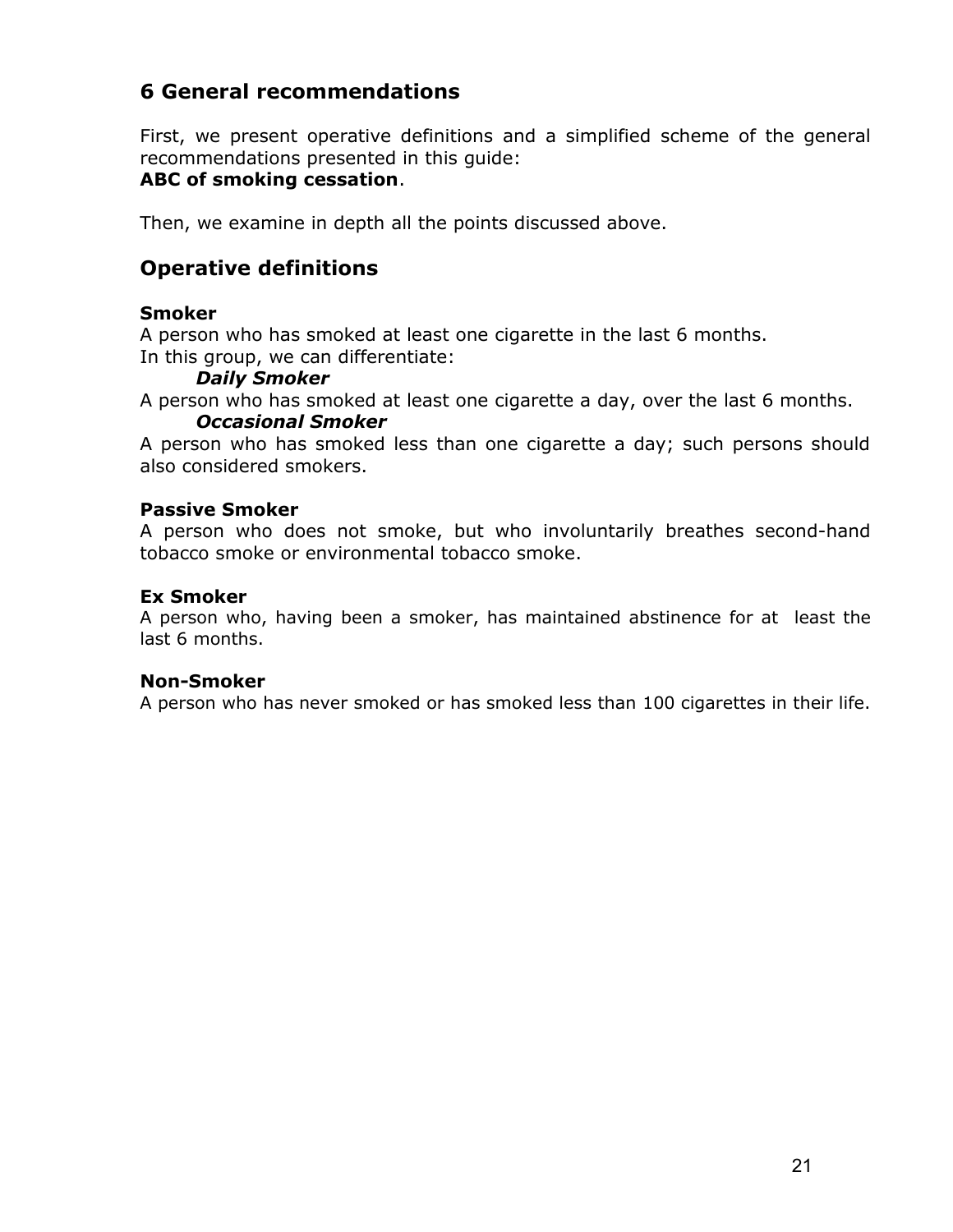# **ABC for smoking cessation**

**A**SK

**C**ESSATION SUPPORT

1. Ask about and document smoking status for all people. For those who have recently stopped smoking, smoking status should be checked and updated on a regular basis in their clinical history.



1. Advise people to stop smoking. For example, you could say: *'Stopping is the best thing that you can do to improve your health. I understand that it can be hard to stop smoking, but if you want to, I can help you.' : 'You may know the risks involved with smoking, but do you realize how harmful it is?'*

**B**RIEF ADVICE 2. Personalize the advice. For example, explain how smoking is related to existing health problems and how stopping smoking might help. Highlight the most important benefits of quitting smoking (see Appendix 1).

3. Document that advice was given.

4. Repeat the advice as many times as necessary, bearing in mind that some people make several attempts to quit before stopping for good.



There are two options for providing cessation support.

1. **Provide support:** All health care workers should provide support. Support can include advising the smoker about the advantages of complete abstinence; providing practical strategies to effect behavioral change (see Chapter 6), arranging medication to aid the quit attempt, and arranging for a follow-up consultation in the short term.

2. **Refer:** After consultation, health care workers **without the expertise** or time to help people to stop smoking should refer smokers to specialized smoking cessation services. It is advisable to give the patient a list with information on available smoking cessation services (see Appendix 2)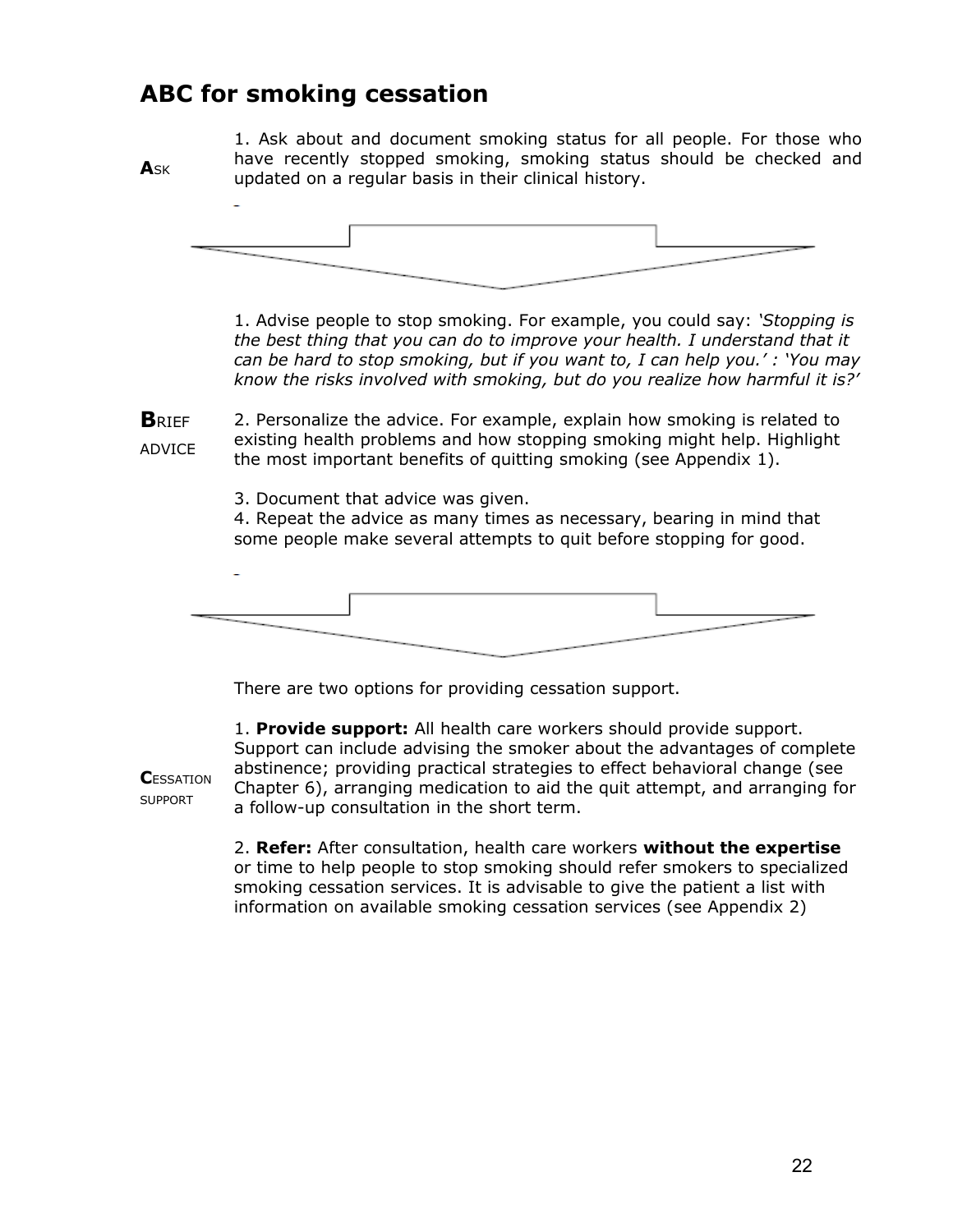# $A - Ask$

All people attending any health care service should be asked if they smoke tobacco. Their response should be recorded in their clinical records. The records of anyone who smokes, or has recently quit, should be updated regularly (at least once a year).

Simple systems – such as computer prompts, stickers in the client chart, or including smoking status as a vital sign in the patient's medical record – can remind healthcare workers to ask and document smoking status. (11).

#### **Recommendations**

**A** - Ask about and document smoking status for all patients. This information should be updated on a regular basis.

#### **Recommendation Grading Key**

A: The recommendation is supported by GOOD (strong) evidence.

B: The recommendation is supported by FAIR (reasonable) evidence, but there may be minimal inconsistency or uncertainty.

C: The recommendation is supported by EXPERT opinion (published) only.

RTG: Recommendations based on clinical experience of the guide development group.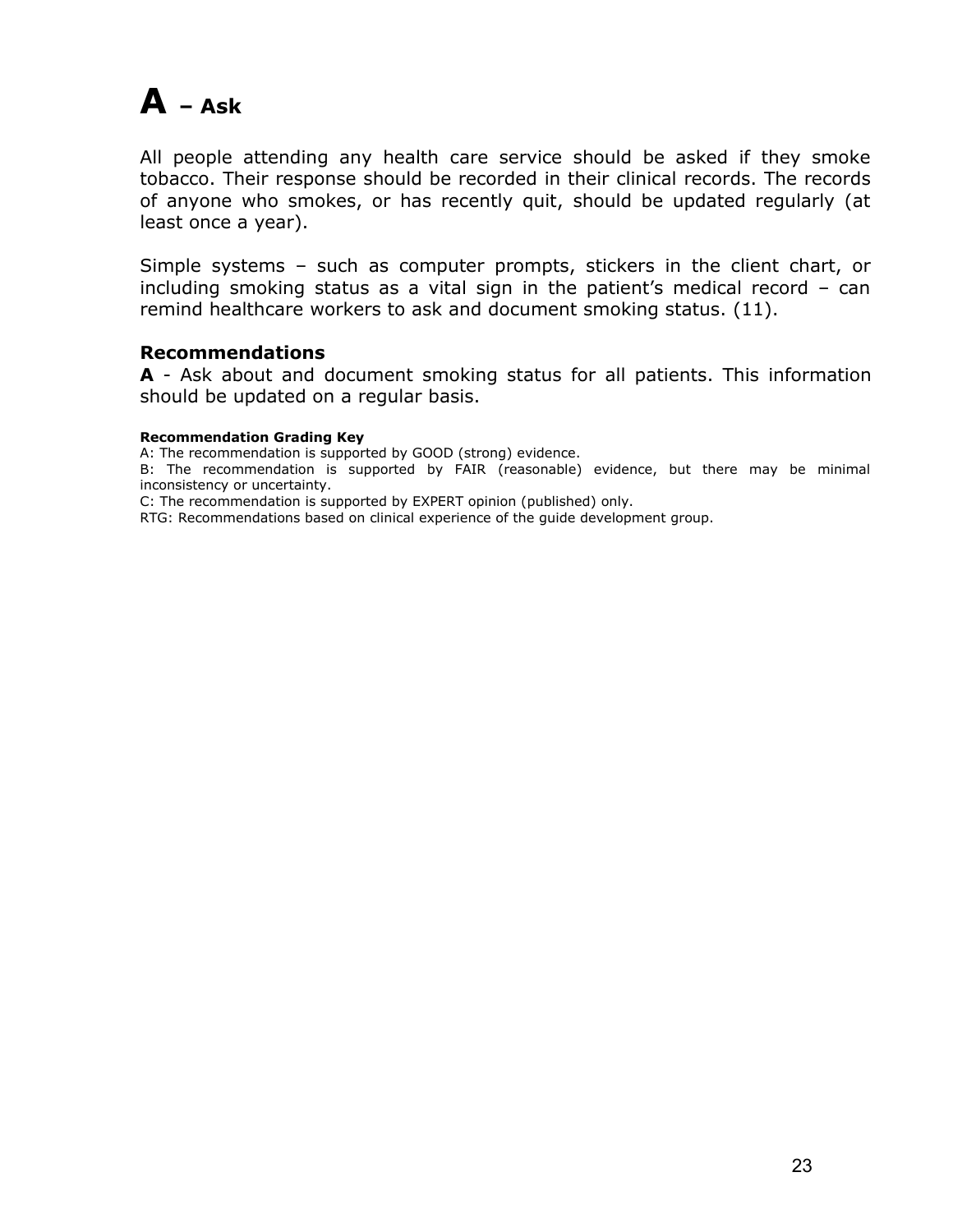# **B – Brief Advice**

Brief advice simply means advising people who smoke to stop. It can be done in as short a time as 3 minutes. (18)

Advice should be provided to *all* smokers irrespective of whether they want to stop smoking or not.

It is recommended to tailor the advice to the patient's situation. Advice can be strengthened if it can be linked to a smoker's existing medical condition or to the importance of protecting people living with the smoker from exposure to second-hand smoke.

Brief advice appears to work by triggering a quit attempt (19). It also seems to have its greatest effect on less dependent smokers (20).

## **Evidence**

There is evidence from Randomized Clinical Trials (RCTs) that brief advice to stop smoking from a doctor improves abstinence rates measured at 6 months after stopping (20).

Although the evidence is limited, brief advice from nurses, dentists, dental hygienists, pharmacists and all health care workers is likely to have some benefit (21).

There is no evidence that adding self-help written materials to brief advice gives any additional benefit (20), but providing written materials to support the advice that is given may reinforce the importance of quitting and provide information about cessation support.

#### **Recommendations**

**A** - All doctors should provide brief advice to quit smoking at every available opportunity to all patients who smoke.

**B** - All other health care workers should also provide brief advice to quit smoking at every available opportunity to all patients who smoke.

**B** - Health care workers should seek appropriate training to enable them to provide brief advice. This training should include providing the health care worker with information on available evidence-based smoking cessation treatments.

**C** - Record the provision of brief advice in patient records.

A: The recommendation is supported by GOOD (strong) evidence.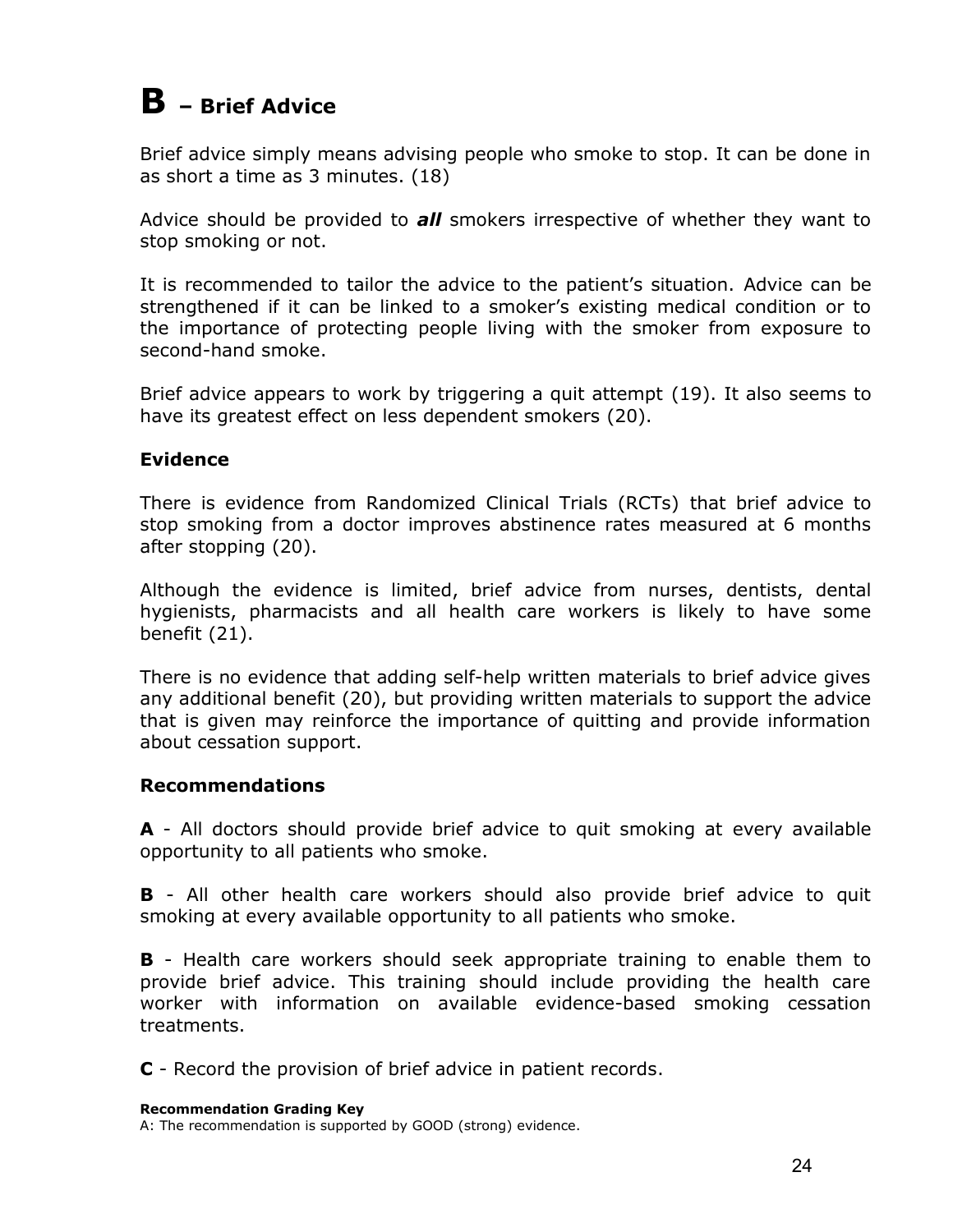B: The recommendation is supported by FAIR (reasonable) evidence, but there may be minimal inconsistency or uncertainty.

C: The recommendation is supported by EXPERT opinion (published) only.

RTG: Recommendations based on clinical experience of the guide development group.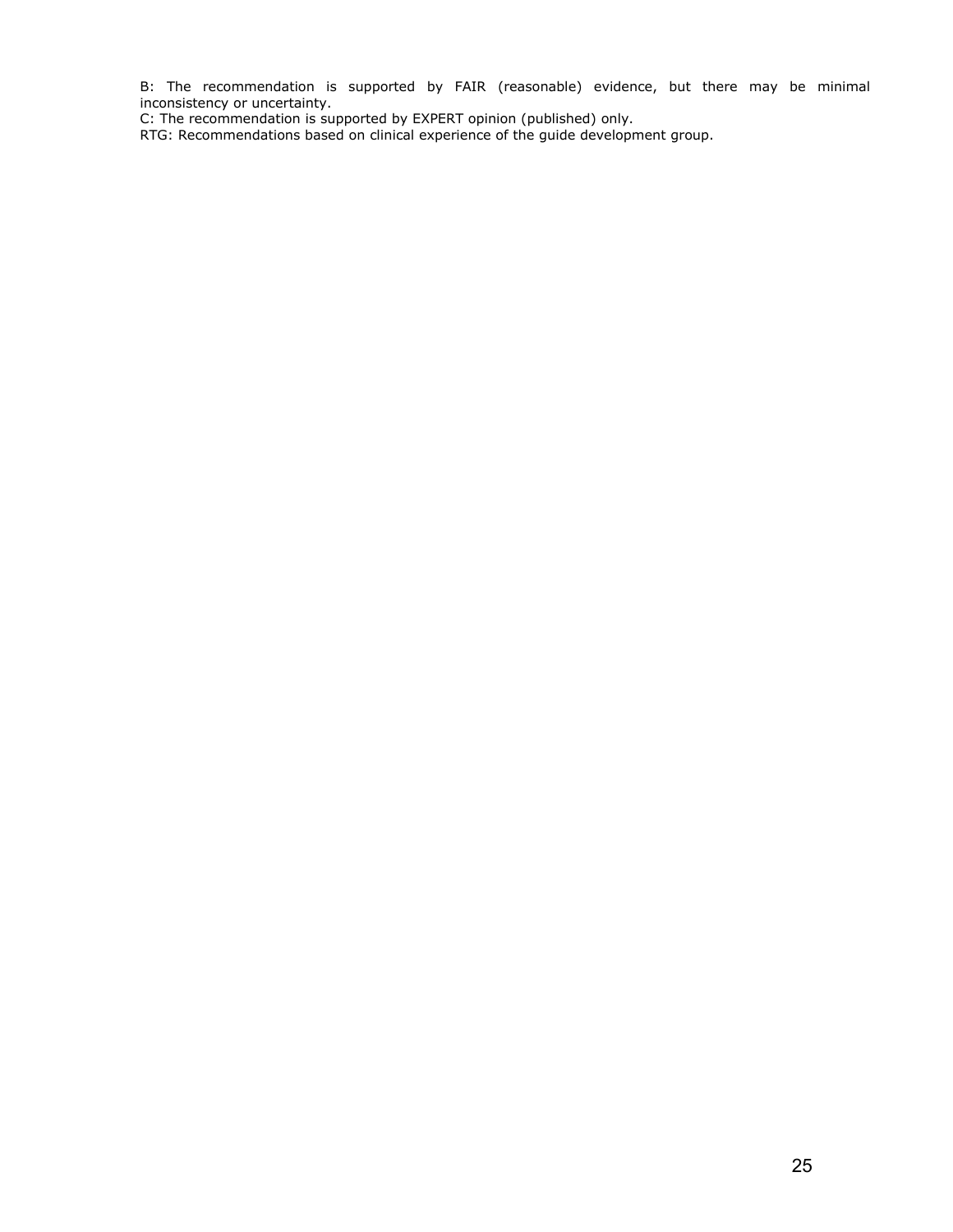# **C – Cessation Support**

Cessation support includes a wide range of intervention levels, from minimal intervention lasting a few minutes in the doctor's office to specialized intervention in a smoking cessation service.

• Minimal intervention consists of generating or increasing the smoker's motivation to quit and offering the patient behavioral management tools (see Chapter 6), with follow up at subsequent doctor visits.

• When the healthcare professional has the necessary skills and time, a more extensive or comprehensive intervention should be implemented, which includes cognitive-behavioral treatment and pharmacological treatment, in patients for whom it is indicated.

 $\#\mathfrak{m}\blacksquare$   $\blacklozenge \mathfrak{m}\blacksquare$  patient has severe difficulty quitting or belongs to one of the special groups (see Chapter 8), the doctor should refer the patient to a specialized smoking cessation service.

The components of smoking cessation treatment that have proven to be effective are: **multiple support sessions and pharmacological treatment**.

The effectiveness of treatment depends on the professional's smoking cessation knowledge, skills, and available time.

If the aforementioned interventions cannot be implemented, patients who want to quit should be referred to specialized services. The best referral is that which is accompanied by a brief description of the help the patient is to receive.

**Below, we discuss the various forms of support that have proven to be effective to stop smoking long term.**

- **Face-to-Face Support**
- **Telephone Support**
- **Pharmacological Treatment**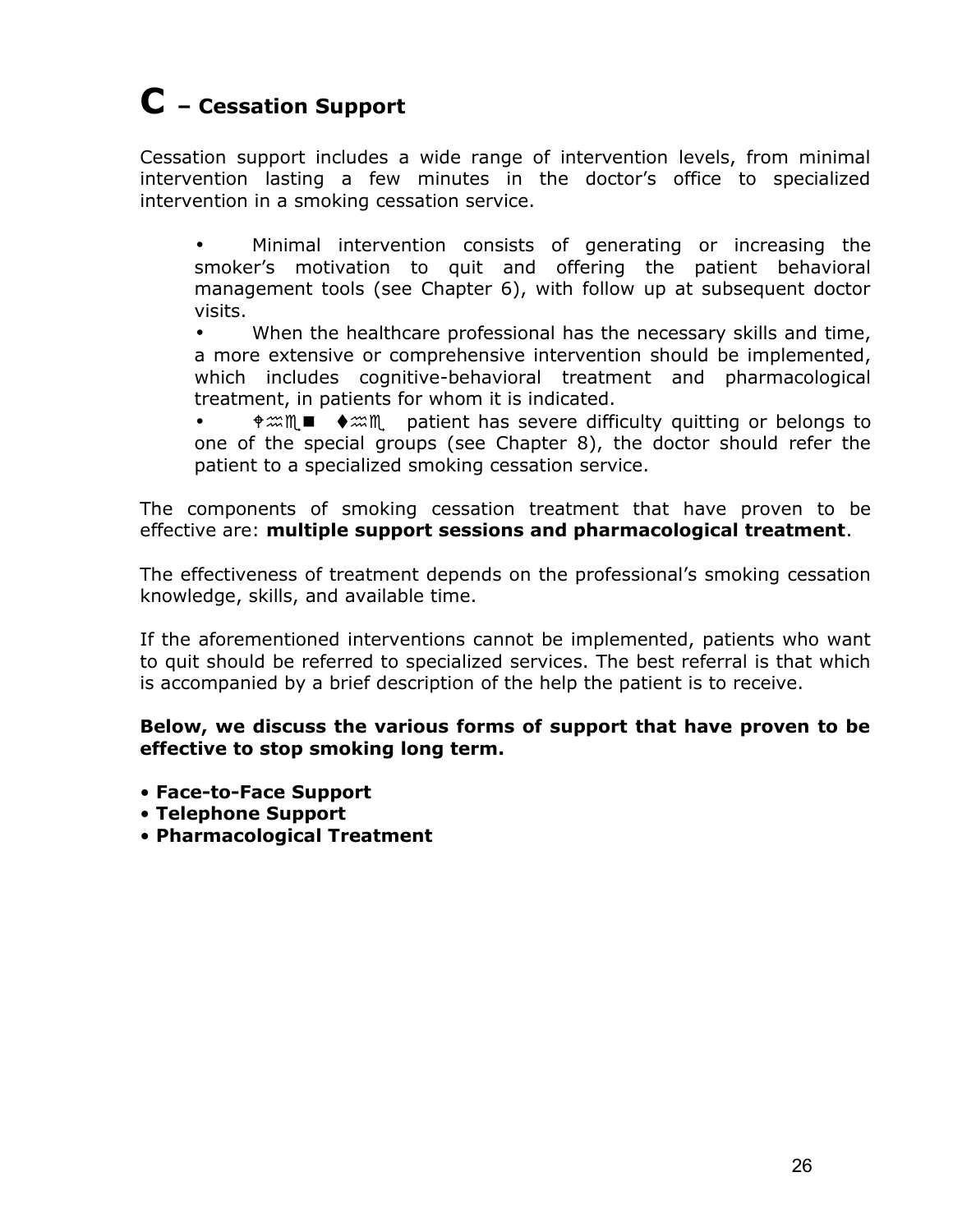## **Face-to-face support**

Face-to-face cessation support, either on an individual basis or in a group situation, is fundamental to smoking cessation treatment. It is when alternative approaches to quitting are discussed; on an individual basis or in a group situation, they are proposed in a personalized manner.

While a minimum of 4 sessions is considered sufficient as an initial approach to cessation support, we also know that the outcome of a treatment is directly related to the number of interviews and the variety of approaches taken (multicomponent approach: psychological support  $+$  written material  $+$  physical exercise + relaxation or stress management exercises + pharmacological treatment, etc.)

Aspects that have proven to be effective in treatment are related to:

1. analysis of the patient's ideas and beliefs related to health and smoking as part of treatment; e.g. the patient's beliefs about smoking and health: "smoking calms my nerves"; or the meaning healthy living has for the patient.

2. development of skills to cope with problematic situations; anticipate consequences and develop alternative behaviors.

3. building self esteem, helping the patient perceive self worth.

4. modification of smoking-related behaviors, offering strategies for alternative actions.

5. training in relaxation techniques; reduction of anxiety.

The following table presents some practical smoking cessation coping tools.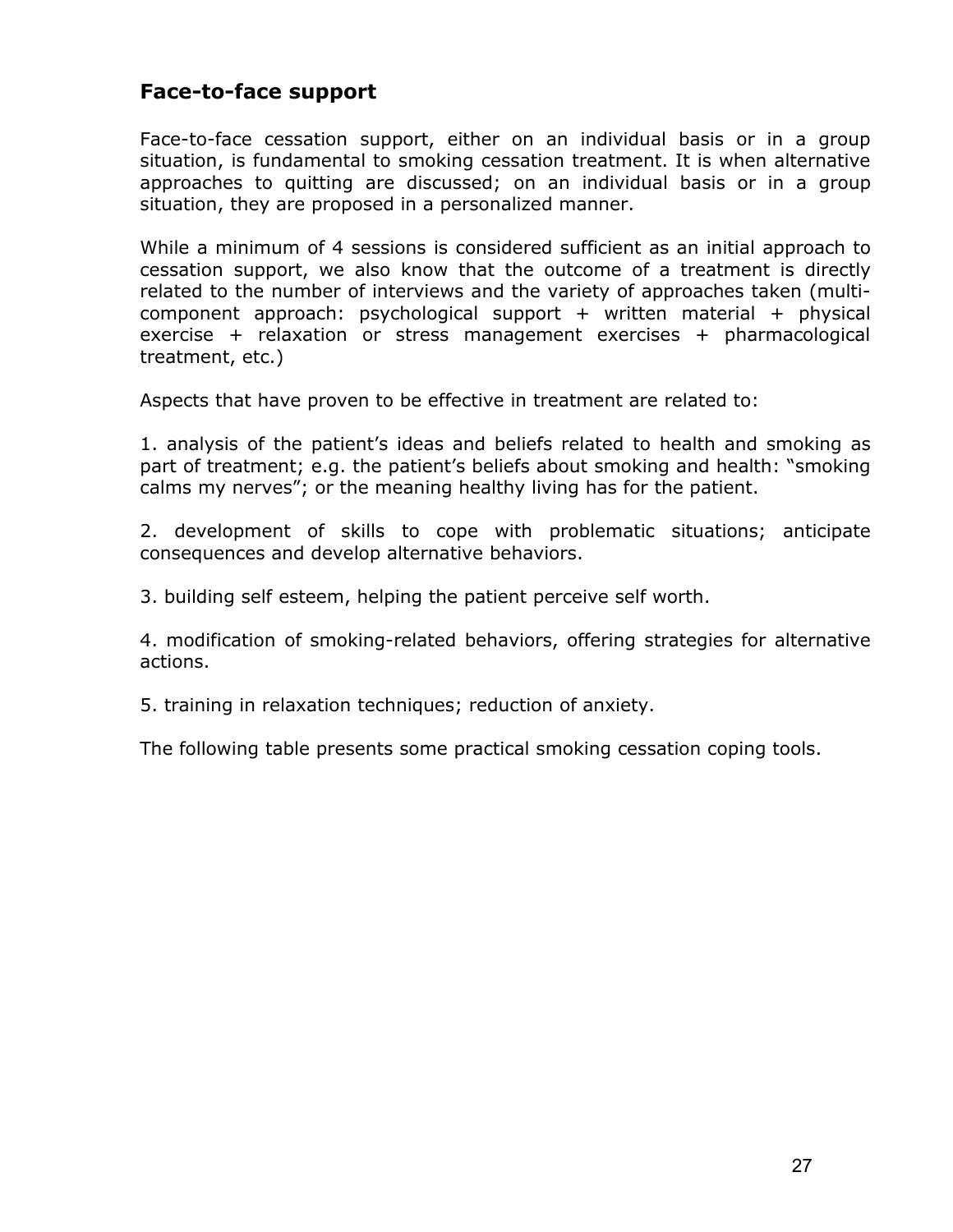| <b>LEVEL OF</b>   | <b>SPECIFIC INTERVENTIONS</b>                                                                                                                                                                                                                                                                                                                                                                                                                                                                                                                                                                                                                                                                          |
|-------------------|--------------------------------------------------------------------------------------------------------------------------------------------------------------------------------------------------------------------------------------------------------------------------------------------------------------------------------------------------------------------------------------------------------------------------------------------------------------------------------------------------------------------------------------------------------------------------------------------------------------------------------------------------------------------------------------------------------|
| <b>MOTIVATION</b> |                                                                                                                                                                                                                                                                                                                                                                                                                                                                                                                                                                                                                                                                                                        |
| <b>Unprepared</b> | • Promote a change of attitude toward smoking<br>· Emphasize the relationship between smoking and<br>the patient's present condition.<br>. In relation to the patient's other risk factors,<br>emphasize the added harm smoking represents<br>• Offer help<br>· Perform medium- to long-term follow up (30<br>days)                                                                                                                                                                                                                                                                                                                                                                                    |
| <b>Preparable</b> | • Develop a personalized plan<br>• Boost motivation, congratulate patient for the<br>decision and progress made<br>. Reinforce self confidence, convince patient s/he can<br>do it.<br>• Stress the importance of the patient's decision for<br>his/her health<br>· Encourage patient to reduce the number of<br>cigarettes smoked by offering strategies, until s/he<br>stops<br>. Inform patient of the possible appearance of<br>withdrawal symptoms, offering strategies<br>to<br>overcome them<br>. Negotiate a deadline for quitting with the patient.<br>• Assess the need for pharmacological support based<br>on medical criteria.<br>. Perform short- to medium-term follow up (15)<br>days) |
| <b>Prepared</b>   | • Agree on a quit date<br>. Inform patient of the possible appearance<br>of<br>withdrawal symptoms,<br>offering strategies<br>to<br>overcome them<br>• Offer pharmacological support to all patients that do<br>not have contraindications<br>• Perform short-term follow up (7 days)<br>• After patient stops smoking, offer strategies to<br>prevent relapse.                                                                                                                                                                                                                                                                                                                                        |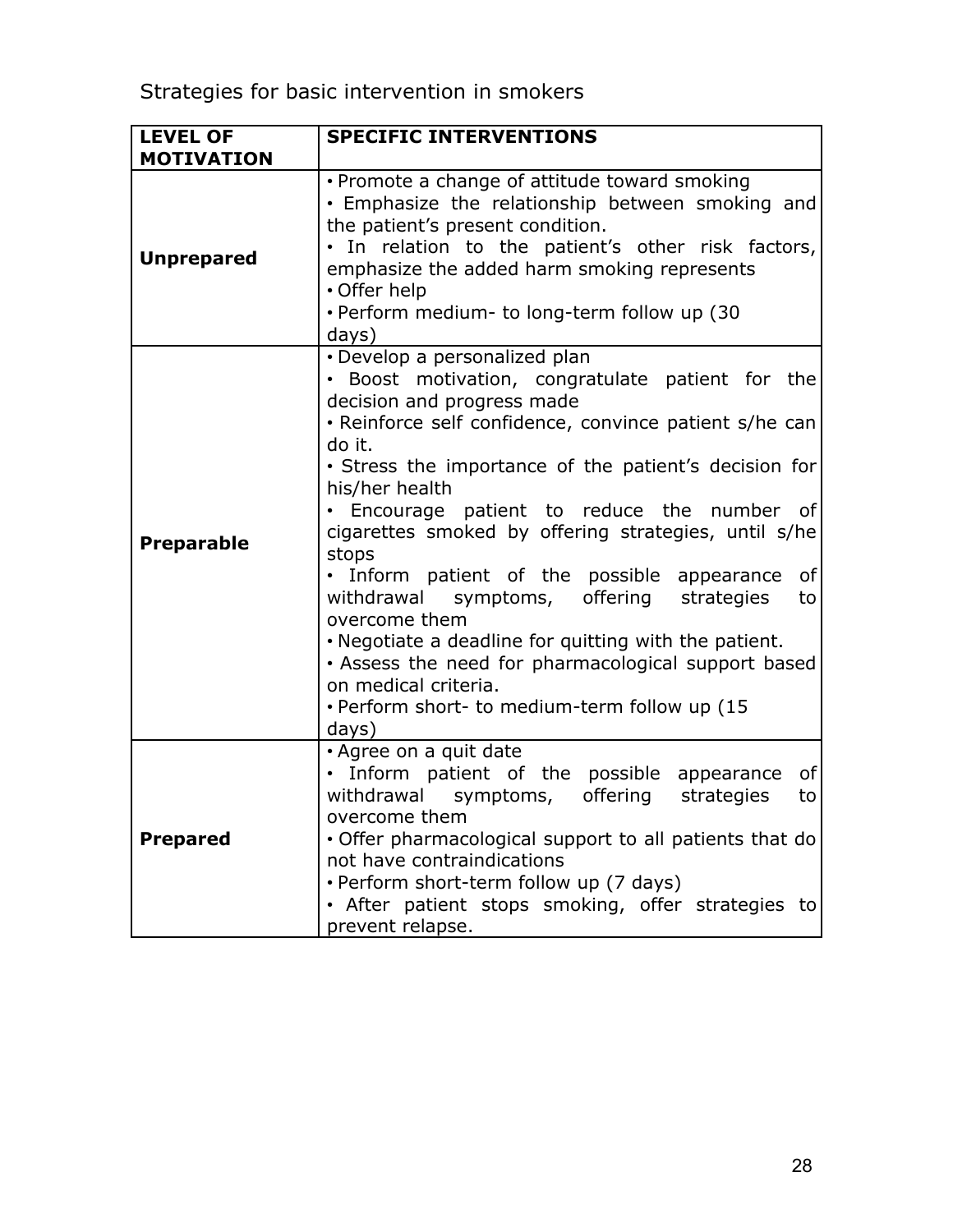| <b>HOW TO</b>                      | <b>STRATEGIES</b>                                                                                                                                                                                                                                                                                                                                                                                                                                                                                                                                                                                                                               |  |  |
|------------------------------------|-------------------------------------------------------------------------------------------------------------------------------------------------------------------------------------------------------------------------------------------------------------------------------------------------------------------------------------------------------------------------------------------------------------------------------------------------------------------------------------------------------------------------------------------------------------------------------------------------------------------------------------------------|--|--|
| reduce number<br>of cigarettes     | · Record number, time, and situation in which patient<br>lights each cigarette<br>• Wrap package so it looks unpleasant<br>· Postpone smoking each cigarette<br>as<br>long<br>as<br>possible, for example going for a walk<br>• Change brands<br>. Don't smoke while doing something else.<br>Separate associated behaviors, for example:<br>Telephone and cigarette, mate and cigarette, coffee<br>and cigarette<br>. Put the package out of reach<br>· don't smoke before breakfast and after meals<br>• Eliminate ashtrays<br>• Drink abundant water or unsweetened juices<br>· Substitute cigarettes with sugar free qum<br>orl<br>lozenges |  |  |
| overcome<br>withdrawal<br>syndrome | · Encourage recreational activities, walking, physical<br>exercise<br>. Avoid having foods high in fat and/or refined sugar<br>easily available.<br>· Drink abundant unsweetened liquids.<br>. Monitor portion sizes, increase consumption of fruit<br>and vegetables.<br>• Pharmacological support based on medical criteria                                                                                                                                                                                                                                                                                                                   |  |  |
| prevent relapse                    | · Boost motivation, valuing the benefits achieved by<br>quitting.<br>· Boost self confidence, emphasizing the progress<br>made<br>• Anticipate situations of vulnerability and define how<br>to respond, for example: ask the patient "in what<br>situation do you think you could not avoid lighting a<br>cigarette? and how do you think you could manage<br>that situation without a cigarette?"<br>. Encourage the patient to seek support if s/he needs<br>it                                                                                                                                                                              |  |  |

Motivation and change. All smokers go through varying levels of motivation that modify their thoughts and attitudes. The level of motivation ranges from having no intention to stop smoking to that necessary to stop.

We can classify patients based on the following levels of motivation: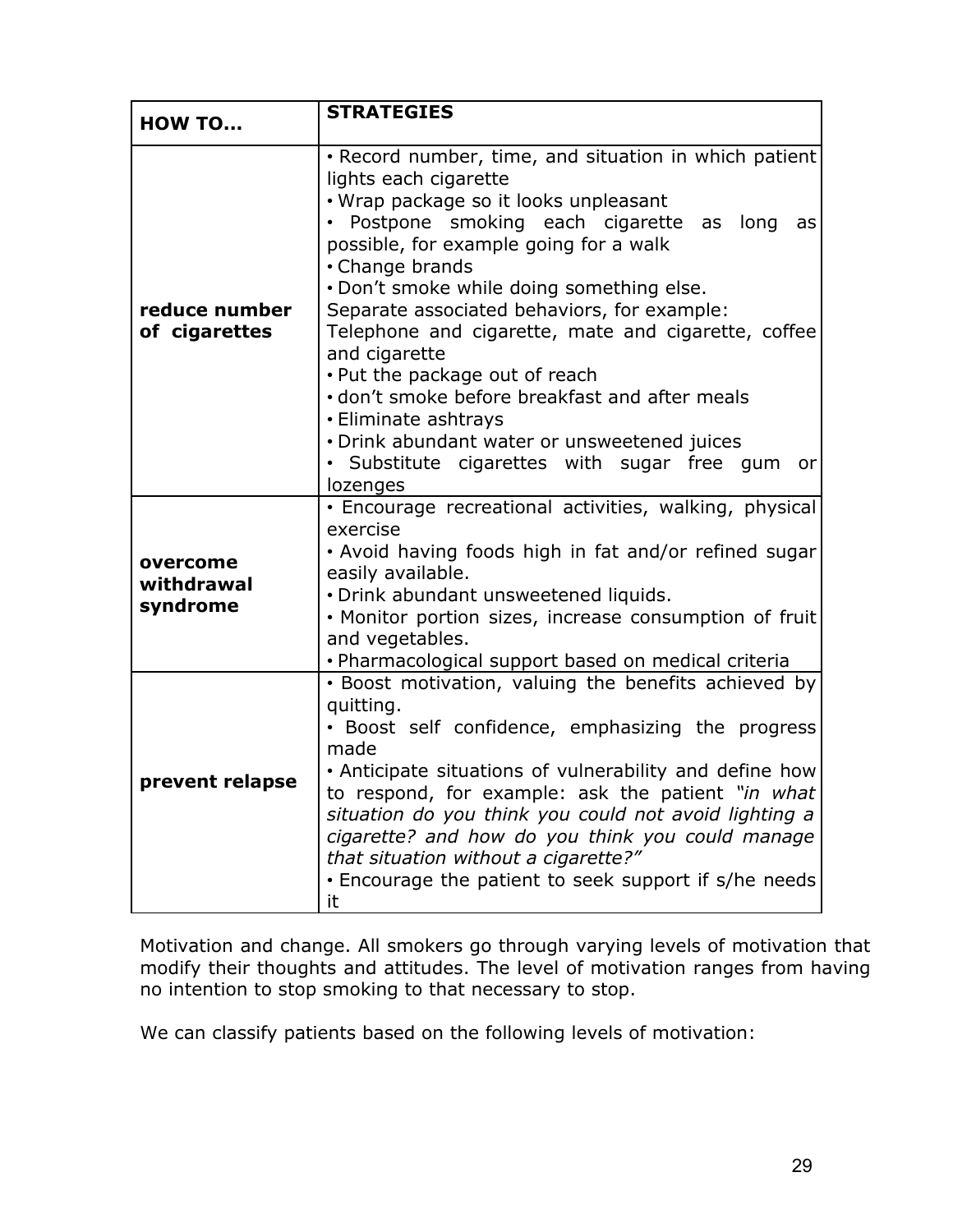• UNPREPARED

Patients who have not yet considered quitting smoking.

• PREPARABLE

Patients who are already thinking of quitting although they still have considerable ambivalence

• PREPARED

Patients who have already decided to stop smoking.

These levels of motivation are correlated with the stages of change in the process described by Prochanska and Di Clemente, through which a patient passes as she progresses toward quitting smoking, although not always in the order indicated. for example, a patient may pass from directly precontemplation to action, following a motivating event.

| LEVEL OF MOTIVATION | STAGE OF CHANGE <sup>2</sup> |  |  |  |
|---------------------|------------------------------|--|--|--|
| <b>Unprepared</b>   | Precontemplation             |  |  |  |
| <b>Preparable</b>   | Contemplation                |  |  |  |
| <b>Prepared</b>     | <b>Preparation</b>           |  |  |  |
| <b>Prepared</b>     | <b>Action</b>                |  |  |  |
| <b>Maintenance</b>  |                              |  |  |  |
| <b>Relapse</b>      |                              |  |  |  |

Relapse is part of this process, and should be taken as learning for new quitting attempts. It is noteworthy that the patient's antecedents of cessation achievements are very important: the more attempts a patient has made, the closer he is to definitive cessation.

**The goal of professional intervention is to stimulate progress in the process of change.** (See Chapter 6)

**Individual support** is provided both in the consulting room with the general physician and in specialized services<sup>[3](#page-29-1)</sup>, working toward the same goals in both cases.

The motivational talk takes on its true importance in individual treatment. It aims to reinforce the patient's existing motivations and emphasize the importance of the decision she has made, minimizing resistances.

Quitting is presented as the first commitment. The deadline for total abstinence must be flexible and capable of adapting to each individual's particular needs and circumstances.

In both individual and group treatment, face-to-face support is based on cognitive-behavioral techniques, which have shown a high level of efficacy supported by experimental research.

<span id="page-29-0"></span> $<sup>2</sup>$  Stage of change. Refers to the transtheoretical model of Prochaska and Di Clemente, which</sup> describes the process of behavioral change**.**

<span id="page-29-1"></span> $^3$  The team at an ideal specialized service would include specialists in areas such as: medicine, psychology, nursing, nutrition, social work, physiotherapy, and physical education.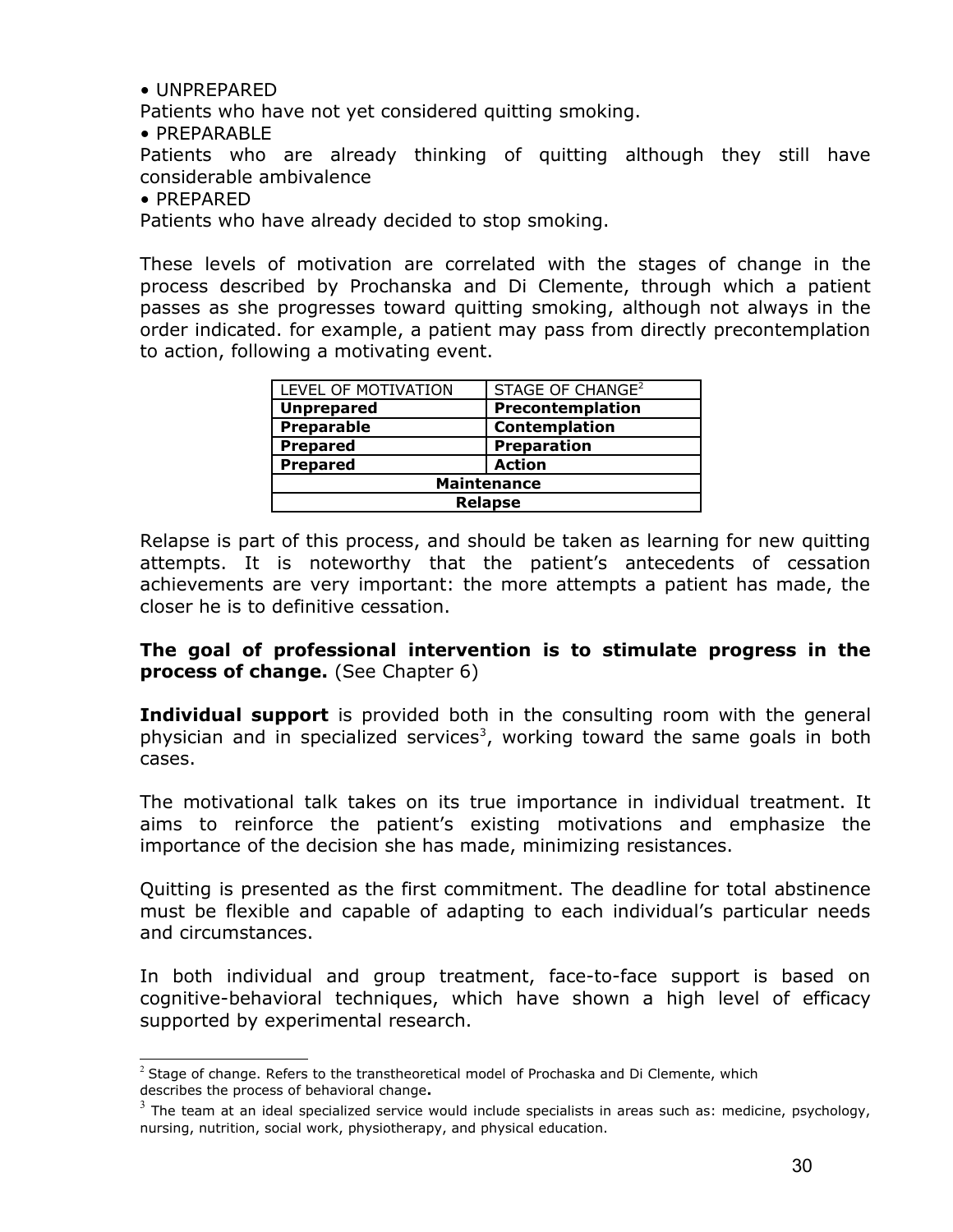In all cases the patient is seen as a proactive subject, whose behavior should be considered in a context of environmental variables and cultural processes.

**Group support** is a tool of great importance for treatment of addicts. Group work, from its multi-dimensionality, offers more tools for treating addictions than individual work. The patient, through a process of identification with others, is able to visualize the possibility of changing his behavior with greater advantages.

Group therapy can be conducted intensively or extensively, depending on the frequency and number of face-to-face encounters it involves. An average of eight group sessions are considered necessary.

Intervention groups in this area do not work as psychotherapy groups but as support groups. They are not self-help groups, because their coordinators should be professionals and not peers (ex smokers).

To implement group treatment, some form of training in group dynamics is a necessity.

Face-to-face support in any of its modes is more effective when provided on a schedule specifically allocated for it and on a paid basis.

#### **Evidence**

There is clear and consistent evidence that face-to-face counseling increases smoking cessation rates over that of minimal support (22-24).

Both individual and group-based interventions are effective (22-24).

The effectiveness of intervention is directly tied to the frequency and number of interviews, the variety of treatments implemented (multi-component treatment), and the basic principles of establishing total abstinence as the goal with subsequent follow up. (25)

There is evidence showing that more intensive support in relation to the frequency and duration of interviews with smokers (at least four 20 minute sessions) is associated with higher rates of abstinence (24, 26-28).

There is evidence that when face-to-face support is provided, its effectiveness is independent of the provider (doctor, nurse, psychologist, other), provided s/he has suitable training (28,29)

#### **Recommendations**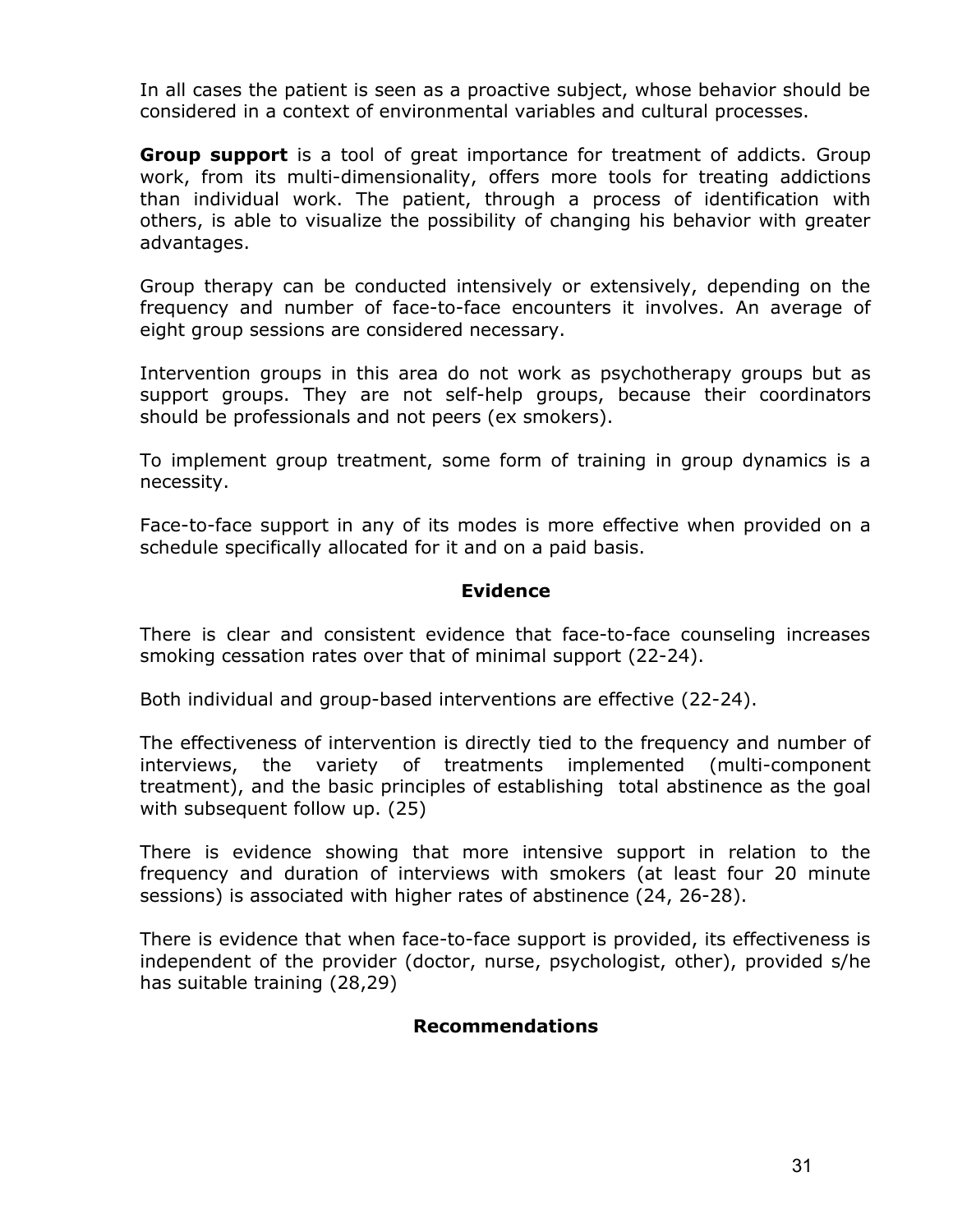**A** - Offer face-to-face support for smoking cessation at both the individual and group levels. Conduct no less than 4 sessions, in the understanding that the greater the number of interventions the better the result.

**A** – Promote a change of attitude toward smoking. Emphasize the relationship between smoking and the patient's current condition. Emphasize the increase in damage smoking entails when other risk factors are present.

**C** – Healthcare professionals who provide smoking cessation support should receive suitable training.

**C** – A specific time should be assigned to provide support in smoking cessation treatments.

**RTG –** Record the strategies offered and agreements reached. Perform periodic follow up.

#### **Recommendation Grading Key**

A: The recommendation is supported by GOOD (strong) evidence.

B: The recommendation is supported by FAIR (reasonable) evidence, but there may be minimal inconsistency or uncertainty.

C: The recommendation is supported by EXPERT opinion (published) only.

RTG: Recommendations based on clinical experience of the guide development group.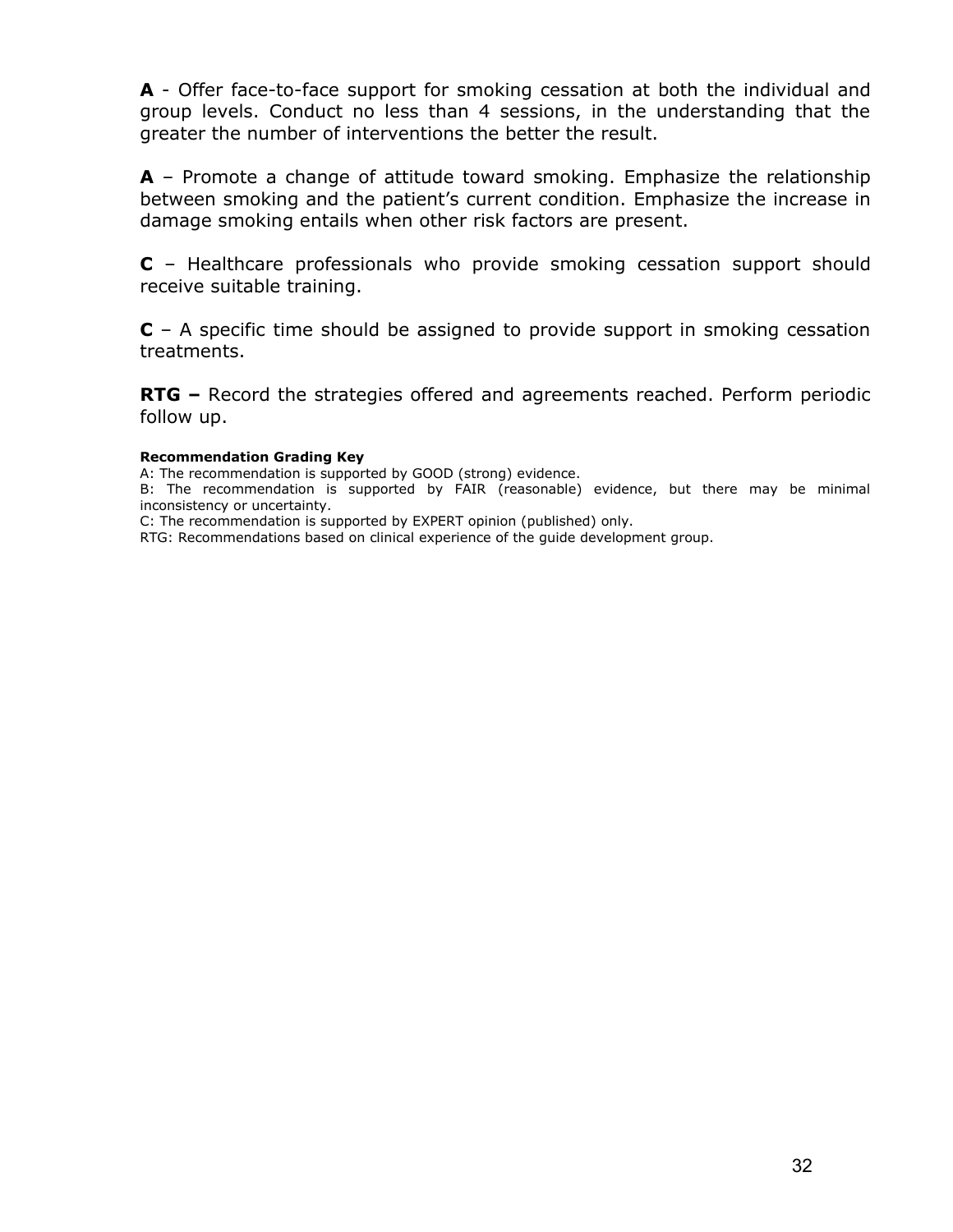## **Telephone Support**

Telephone support is an effective method for encouraging smoking cessation. It can be reactive (where the smoker calls a helpline for information and advice) or proactive (where the smoker receives calls from a telephone counselor at set times). The strongest evidence for efficacy exists for the proactive form of telephone support.

The idea is to establish a prearranged contact with the patient, at prearranged times and days, and provide cessation support over the telephone.

The type of support and strategies are the same as in the other types of treatment.

These services have been developed intensely in different countries because they are cost-effective and have a very wide reach (that is, they can be delivered to many people over a large geographical area).

#### **Evidence**

Proactive telephone support for smoking cessation increases long-term abstinence rates (30).

There is evidence that adding telephone support to medication increases shortand long-term abstinence rates over that of medication alone (30-34)

The optimum number of calls is not set, but at least 3 calls are considered necessary (32)

When the intensity of face-to-face counseling is low, such as providing a single counseling session for hospital in-patients, additional follow-up with telephone counseling has been shown to have greater efficacy (35).

As yet, there is no evidence that telephone follow-up after intensive support reduces relapse rates (36)

#### **Recommendations**

**A** – If a telephone counseling system is offered to stop smoking, it should be proactive.

**RTG** – Use telephone follow-up to help recover patients in case of relapse or loss of motivation.

#### **Recommendation Grading Key**

A: The recommendation is supported by GOOD (strong) evidence.

B: The recommendation is supported by FAIR (reasonable) evidence, but there may be minimal inconsistency or uncertainty.

C: The recommendation is supported by EXPERT opinion (published) only.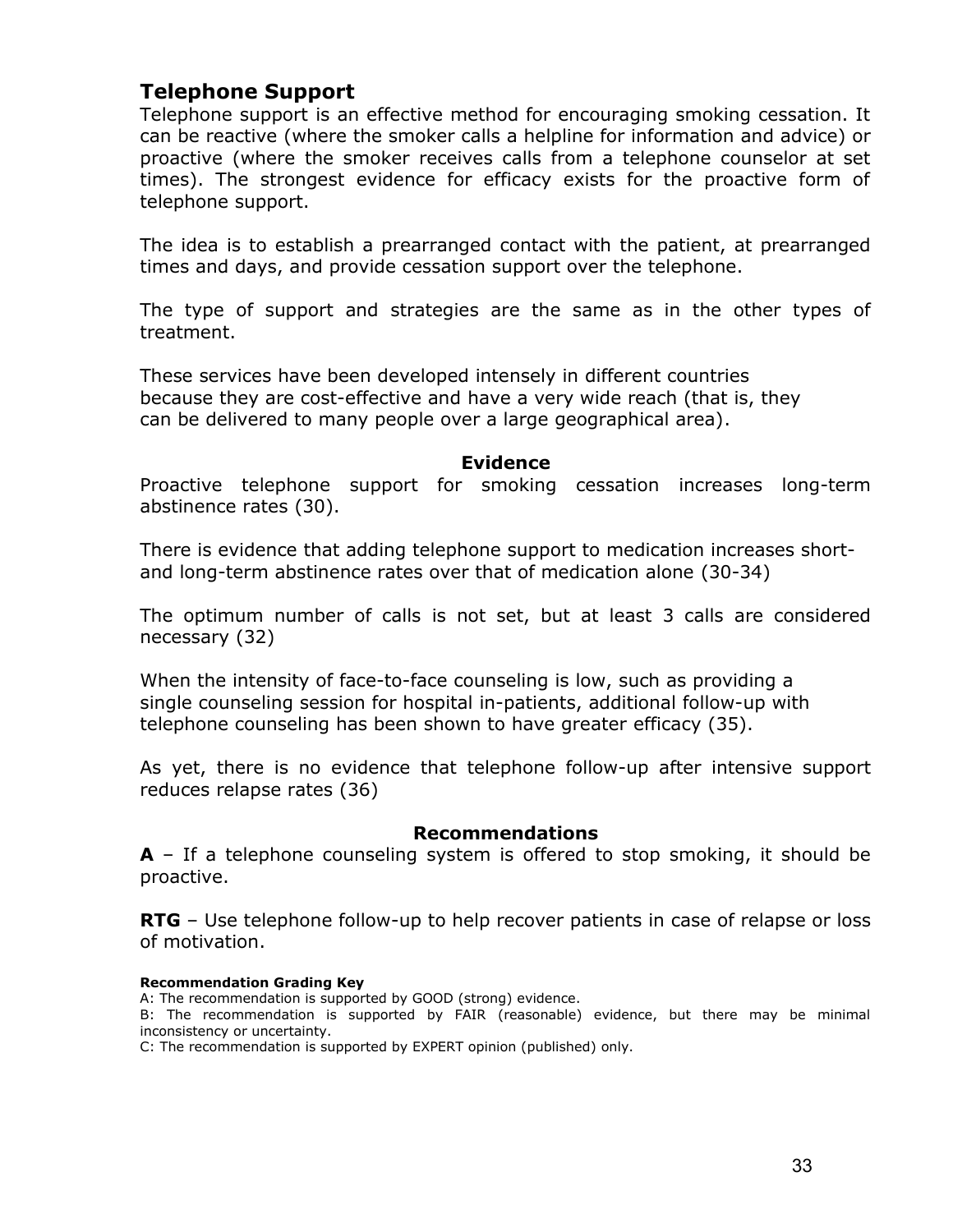RTG: Recommendations based on clinical experience of the guide development group.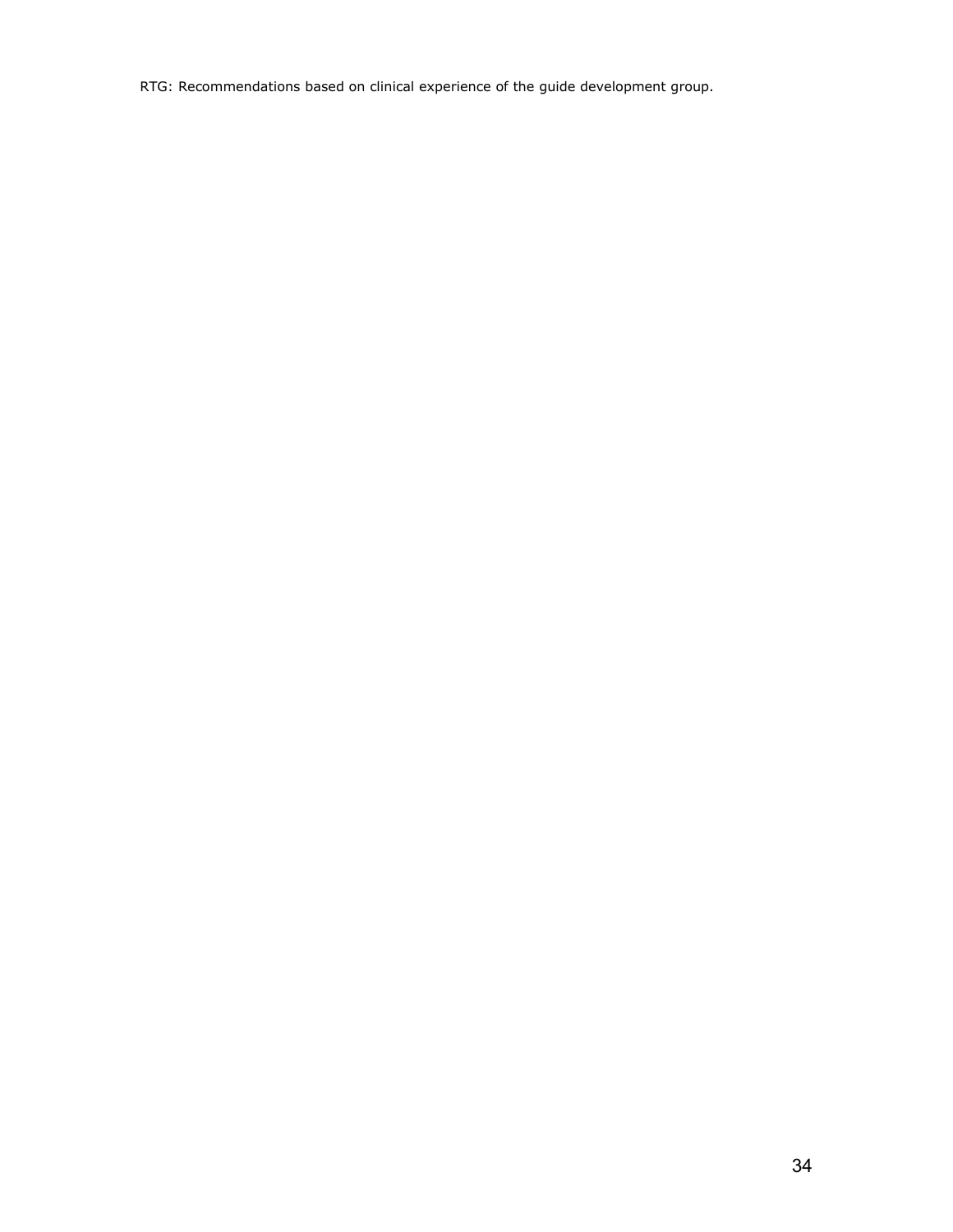## **Pharmacological treatment**

Pharmacological smoking cessation treatment is cost effective, compared with treatment of other chronic diseases such as high blood pressure or dyslipemia.

It focuses mainly on alleviating nicotine withdrawal syndrome, which includes irritability, depression, anxiety, lack of concentration, restlessness, increased appetite, constipation, and sleep disorders. Most of the symptoms disappear after 4 weeks' abstinence.

The urge to smoke remains for several months, and can be as strong as in the early stages of cessation, but occurs increasingly less often as the period of abstinence lengthens. Appearance of the urge to smoke is typically related to triggering situations and can be controlled with specific strategies (see Chapter 9).

Withdrawal syndrome is one of the manifestations of physical dependence. Patients who suffer more intensely from it can benefit most from pharmacological treatment. One of the most widely used tools to measure the level of nicotine dependence is the Fagerström Test (see Appendix 3). A simple means of approximating the level of physical dependence is to ask only the third question in the test:

*When you wake up, how much time passes before you light your first cigarette?*

If the person smokes within the first 30 minutes after awakening, s/he has a higher level of nicotine dependence.

#### **Evidence**

There are drugs that have been proven effective for smoking cessation treatment, which at least double the probability of quitting smoking compared with untreated patients (13).

To date there is evidence of effectiveness for smoking cessation treatment with the following first-line options: nicotine replacement therapies (chewing gum, patches, lozenges, nasal spray, inhaler, and sublingual tablets), Bupropion SR, and Varenicline Tartrate.

Second line options include: Nortriptyline and Clonidine (the latter without clinical application at present) (37-41).

There is reliable evidence that pharmacological treatment for smoking is cost effective (42-44).

Further evidence is needed to prove the effectiveness of pharmacological treatment in patients who smoke less than 10 cig/day, in smokeless (chewing), tobacco consumers, in pregnant or lactating women, and in adolescents (see Chapter 8)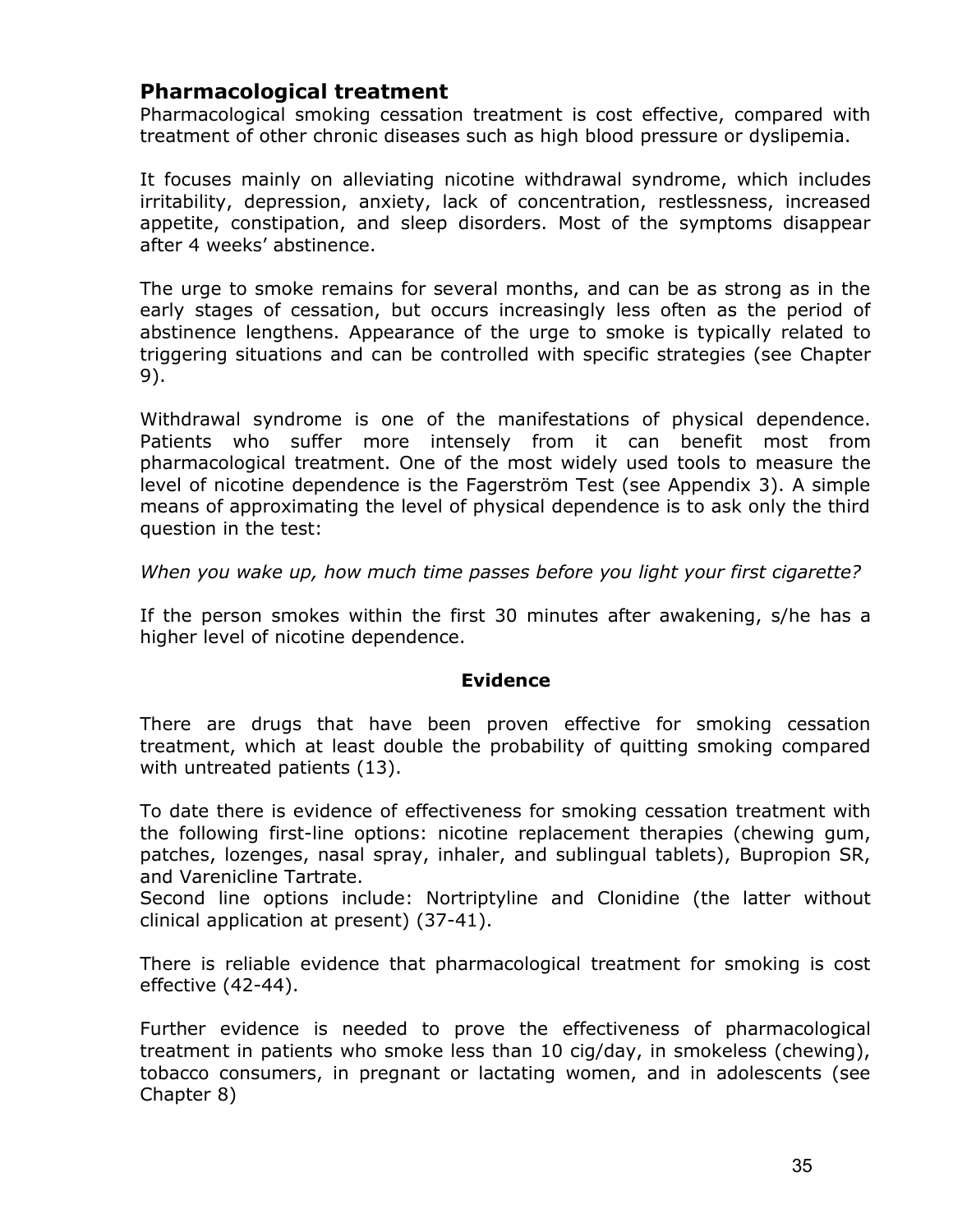There is evidence that the effectiveness of cognitive-behavioral and pharmacological intervention combined is greater than the effectiveness of each intervention separately (13).

#### **Recommendations**

**A** – All pharmacological smoking cessation treatment should be indicated by a doctor and must always be associated with face-to-face support, to achieve fundamental behavioral changes that allow the patient to overcome his or her addiction.

**A** - Pharmacological treatment should be offered to all patients who attempt to stop smoking, except when they present specific contraindications for each drug (see Appendices 4 through 7) or belong to one of the groups for which evidence of effectiveness is insufficient (patients who smoke less than 10 cig/day, in smokeless tobacco consumers, in pregnant or lactating women, and in adolescents).

#### **Recommendation Grading Key**

A: The recommendation is supported by GOOD (strong) evidence.

B: The recommendation is supported by FAIR (reasonable) evidence, but there may be minimal inconsistency or uncertainty.

C: The recommendation is supported by EXPERT opinion (published) only.

RTG: Recommendations based on clinical experience of the guide development group.

**The evidence and recommendations for use of the different pharmacological treatment options are described below. Appendices 4 through 7 detail pharmaceutical forms, modes, contraindications, and side effects for each one.**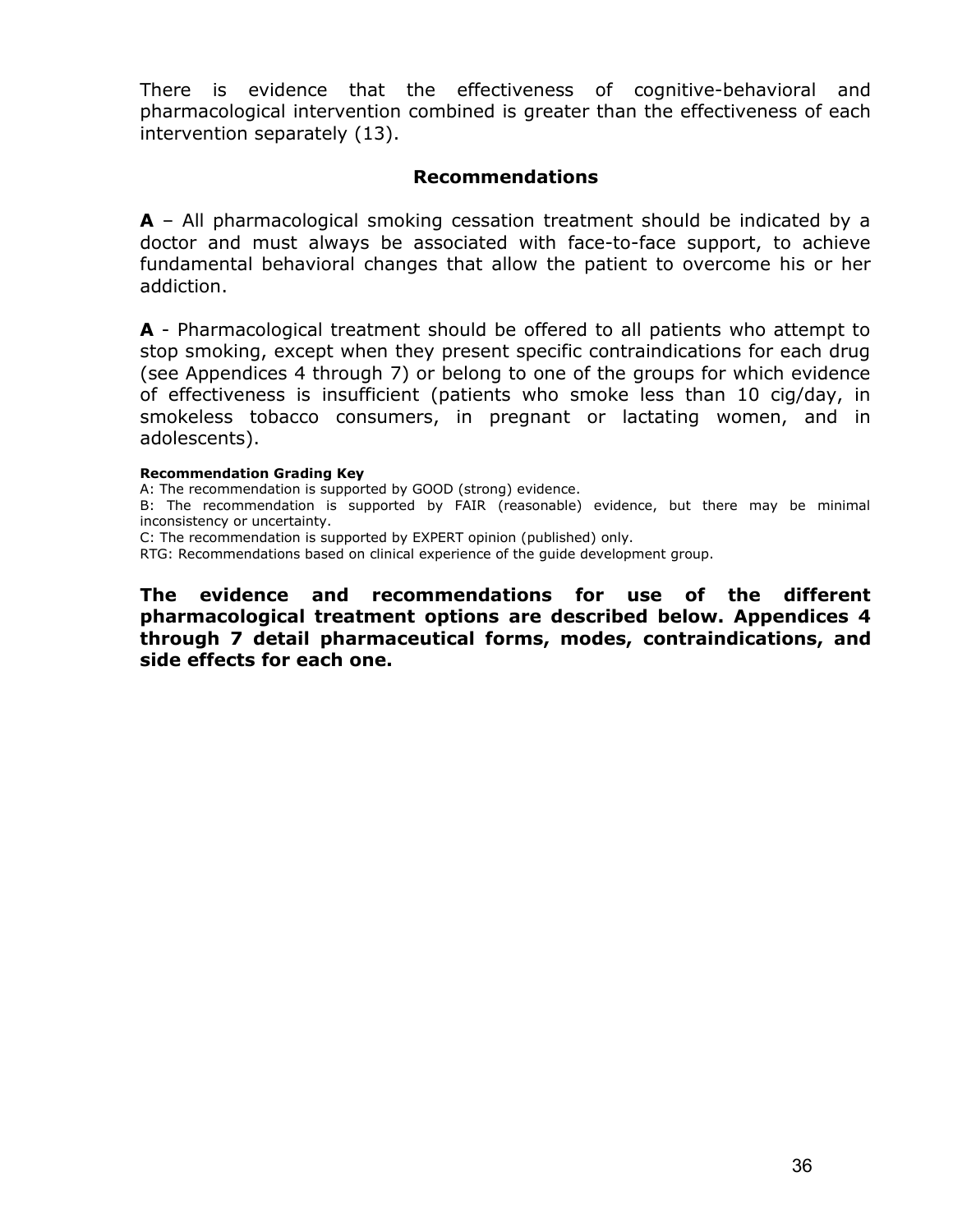Nicotine replacement therapy

Nicotine replacement therapy (NRT) has been shown to help people stop smoking. It is safe and cost effective.

NRT provides the patient with nicotine without the other substances cigarettes contain, which include more than 200 toxic substances and 50 carcinogens. Its main mechanism of action is to reduce the severity of withdrawal symptoms associated with smoking cessation. Although NRT does not completely relieve the withdrawal symptoms, it makes the experience of stopping more tolerable.

The evidence shows that NRT is effective in people who smoke more than 10 cigarettes per day. However, the number of cigarettes smoked does not always coincide with the level of dependence, and we need to consider form of smoking, for example frequency and intensity of puffs. Accordingly, NRT prescription should be determined based on each patient's individual characteristics.

Worldwide there are several pharmaceutical forms of NRTs<sup>[4](#page-36-0)</sup>, which release nicotine by different means. In Uruguay we have the transdermal patches and chewing gum, and lozenges with 2 and 4 mg of nicotine will be available soon (see usage mode for each format in Appendix 4).

# **Evidence**

NRT is effective in aiding smoking cessation. It doubles the chances of 6-month sustained abstinence, compared with placebo. (37)

There is evidence that NRT is safe when prescribed to stop smoking, either the first time or in subsequent attempts. (37). It is also safe when using combinations of different forms of administration (patches and gum).

There is no evidence that matching particular products with particular types of people who smoke makes any difference to outcome. Product selection should be guided by patient characteristics (45).

Higher concentration nicotine patches have proven to be more effective than lower concentration preparations for persons who smoke more than 10 cigarettes a day (46).

NRT should be used for 8 to 12 weeks after quitting, but a small number of smokers may need to use it for longer. Although it is a safe treatment, in such patients close control is essential given that there are reports, although infrequent, of addiction to nicotine administered in chewing gum (47).

<span id="page-36-0"></span> $^4$  These are patches, chewing gum, lozenges, pills, sublingual tablets, inhalers, and nasal spray. When this chapter was completed, only the first two were available in Uruguay.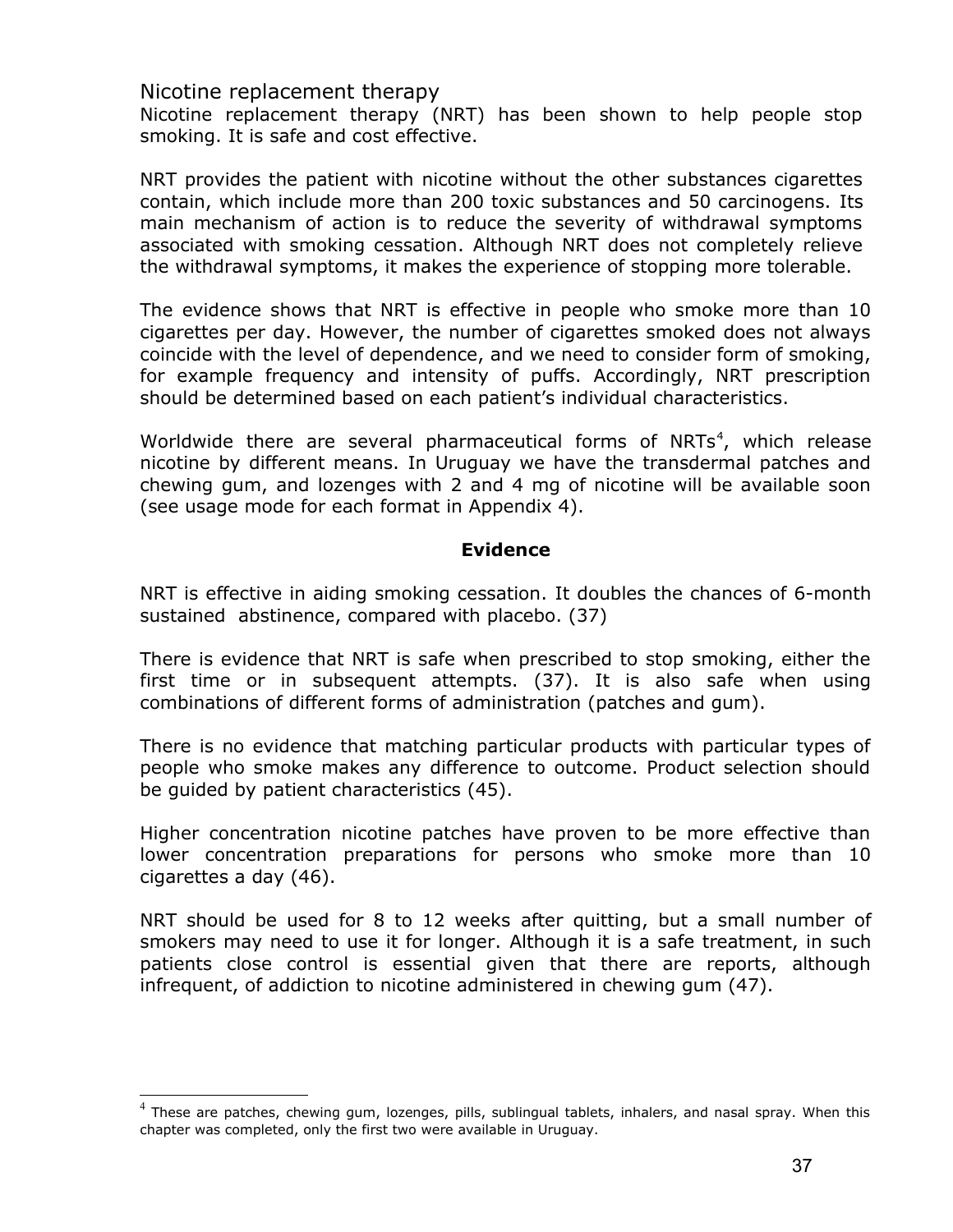There is a moderate benefit from combining different nicotine replacement products compared with the use of a single product (37).

There is evidence that NRT is effective in helping smokers reduce the number of cigarettes they smoke before achieving abstinence (48).

## **Recommendations**

**A -** Offer NRT routinely as an effective medication for people who want to quit smoking tobacco.

**A –** Maintain NRT for at least 8 weeks after the patient stops smoking.

**A –** Combining two nicotine replacement products (patch and gum) increases the rate of abstinence.

**B –** The choice of NRT product type should be defined based on individual characteristics.

**B -** NRT with chewing gum can help lower consumption before stopping, gradually substituting cigarettes with the gum.

**C -** People who need NRT for longer than 8 weeks (for example, people who are highly dependent) can continue to use it under strict medical control. Such treatment should not exceed 12 months.

#### **Recommendation Grading Key**

A: The recommendation is supported by GOOD (strong) evidence.

B: The recommendation is supported by FAIR (reasonable) evidence, but there may be minimal inconsistency or uncertainty.

C: The recommendation is supported by EXPERT opinion (published) only.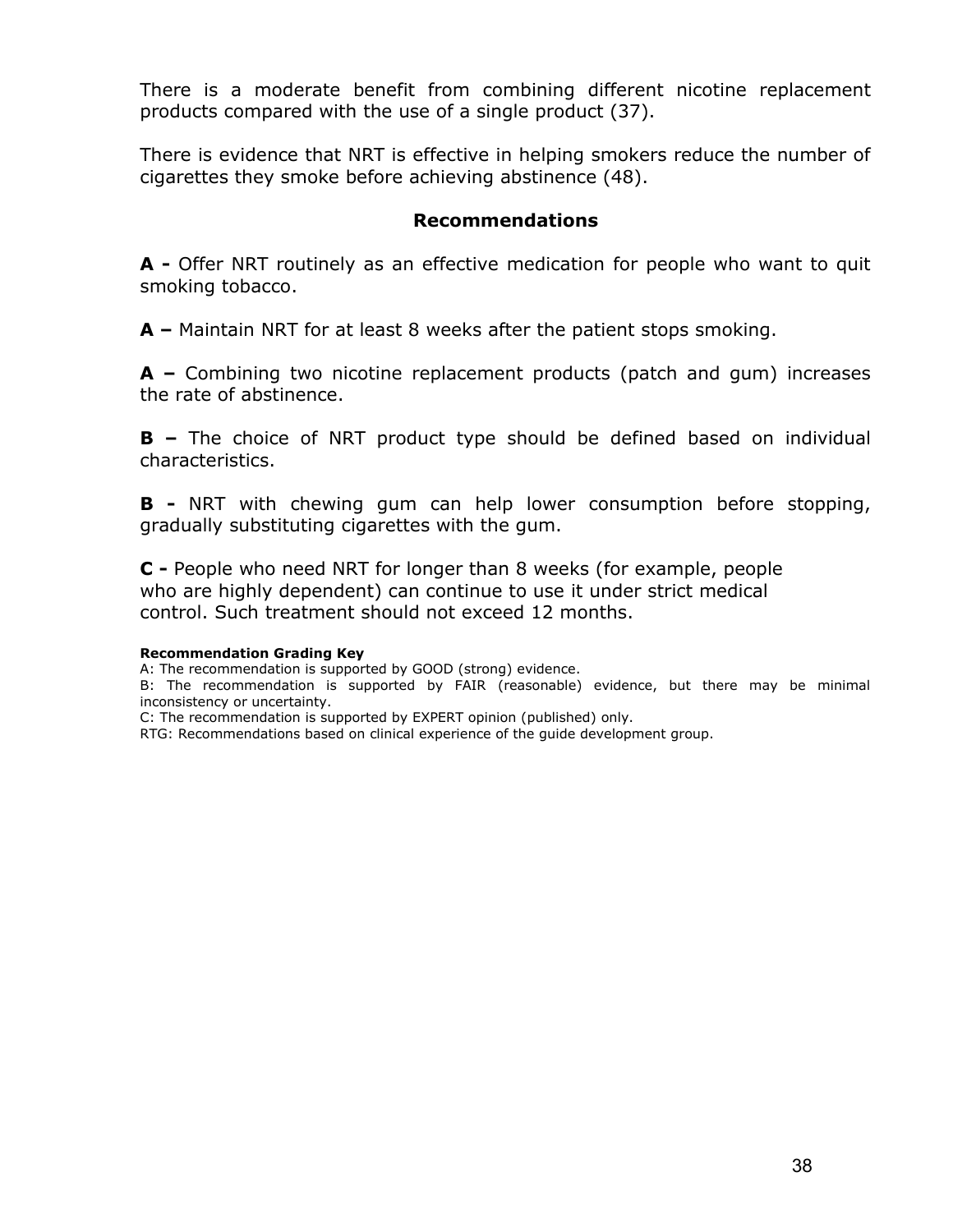# Bupropion

Bupropion is an antidepressant medication that doubles the chances of longterm abstinence from smoking compared with placebo. Its action in helping people to stop smoking is independent of its antidepressant effects, as all the clinical trials included patients without a history of depression. Like NRT, it acts to reduce the severity of withdrawal symptoms, but it has other actions that help people stop.

Evidence that bupropion is more or less effective than NRT is limited.

Bupropion is a safe medication but has a number of contraindications and cautions for use (see Appendix 5). Bupropion is only available with a prescription for psychotropic drugs.

# **Evidence**

Bupropion is effective in aiding smoking cessation, doubling the chances of long-term abstinence compared with placebo. (38).

There is some evidence showing that Bupropion may be more effective than NRT for smoking cessation (13).

There is some evidence supporting the association of Bupropion with NRT in patients with a high level of dependence (13,39,49 ).

There is evidence showing that Bupropion is safe and effective when used by those with stable cardiovascular and respiratory disease (11).

There is insufficient evidence to recommend the use of bupropion by pregnant women or adolescents who smoke.

There is insufficient evidence to recommend its use in preventing smoking relapse (36). In prolonged treatment with Bupropion (1 year) the benefit was maintained, compared with placebo, while pharmacological treatment continued (50-52).

## **Recommendations**

**A -** Bupropion can be offered as an effective medication for people who want to stop smoking.

**RTG –** The decision to use bupropion should be guided by the person's preference and contraindications and precautions for use, also considering each person's characteristics.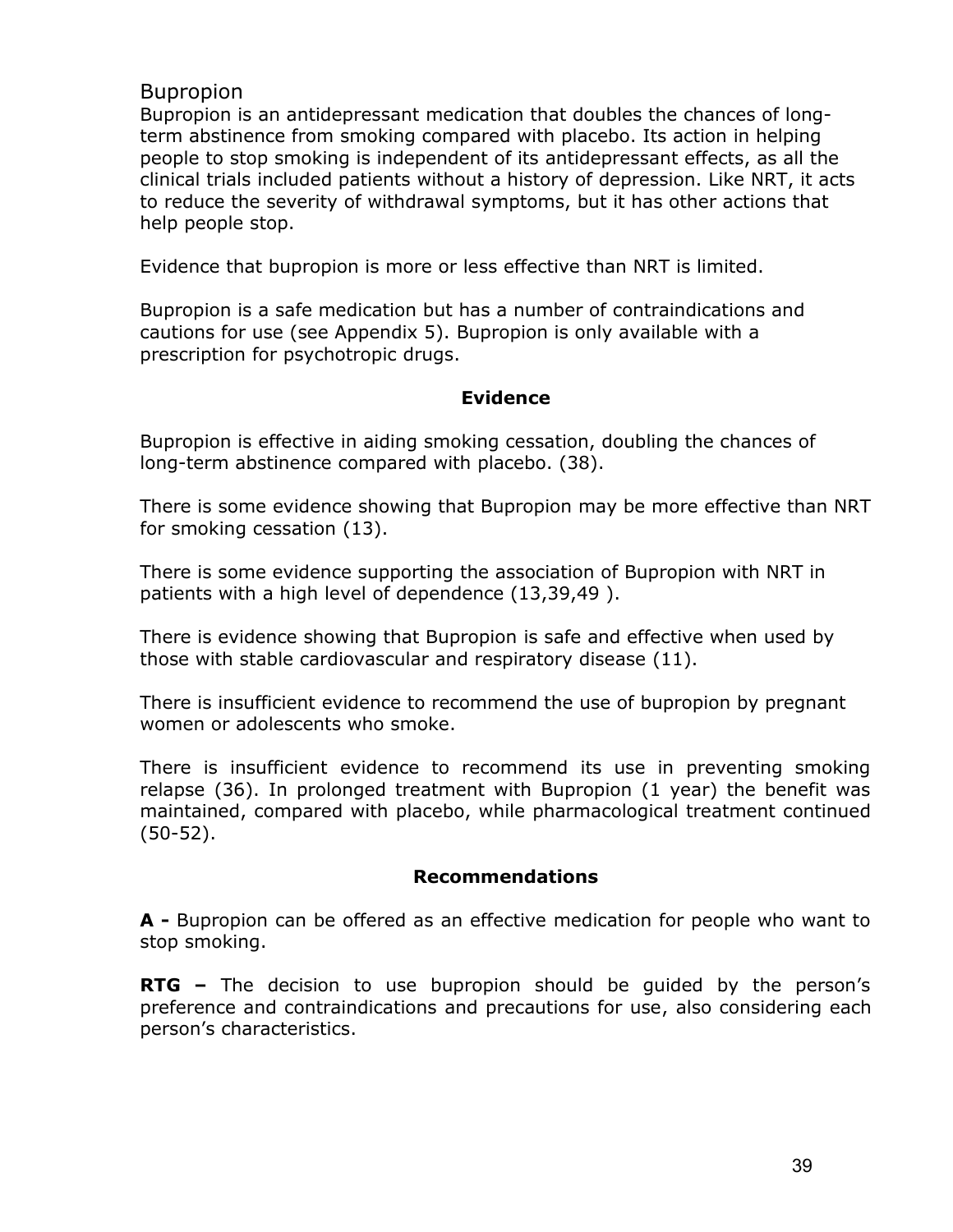**RTG –** Associated use of Bupropion and NRT is recommended in patients with a moderate to severe level of dependence or with prior failed quit attempts<sup>[5](#page-39-0)</sup>.

#### **Recommendation Grading Key**

A: The recommendation is supported by GOOD (strong) evidence.

B: The recommendation is supported by FAIR (reasonable) evidence, but there may be minimal inconsistency or uncertainty.

C: The recommendation is supported by EXPERT opinion (published) only.

<span id="page-39-0"></span> $5\,$  A failed quit attempt is understood as an attempt made under medical supervision without achieving sustained abstinence. Such patients usually need to be referred to a specialized smoking cessation service.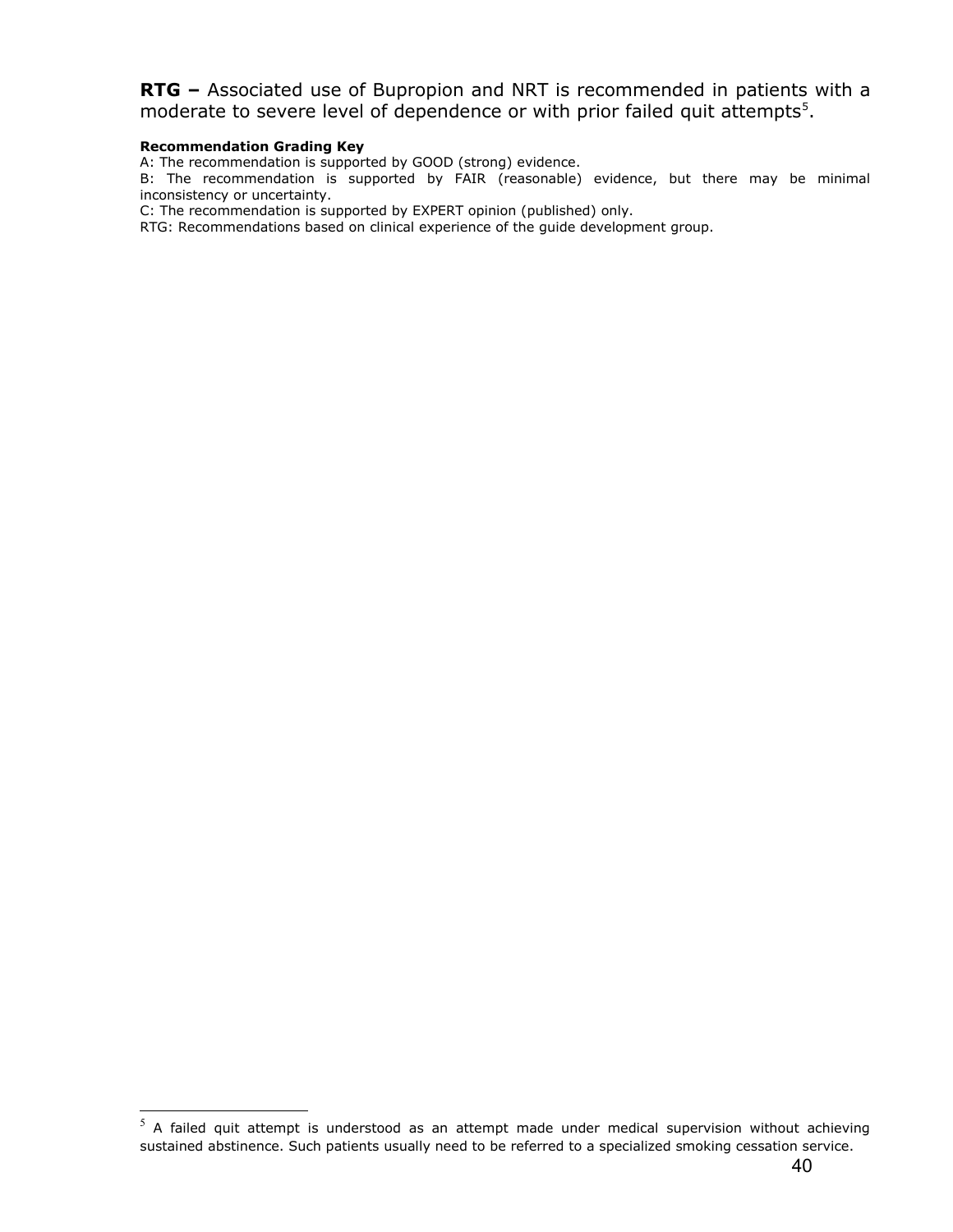# Varenicline

Varenicline is a partial agonist of nicotine receptors of the brain centers linked to reward circuits. This active mechanism can explain the reduction in severity of withdrawal symptoms and simultaneously the reduction of the sensation of reward associated with nicotine.

There is insufficient evidence to recommend use of varenicline by pregnant women or adolescents who smoke.

Further evidence is needed on its safety profile in large populations and in special groups.

There are no known clinically significant pharmacological interactions (see Appendix 6).

At present there is an FDA alert recommending that patients notify their doctor of any antecedent of psychiatric illness and that doctors monitor any change in a patient's mood or behavior after starting treatment with varenicline.

Varenicline is only available on prescription, with a common prescription.

# **Evidence**

Varenicline is effective in aiding smoking cessation (39,53)

There is insufficient evidence to recommend association of varenicline with any other smoking cessation medication.

There is insufficient evidence to recommend use of varenicline by pregnant women or adolescents who smoke. Further evidence is needed on its safety profile in large populations and in special groups (39,53).

There is some evidence suggesting that varenicline is somewhat more effective than bupropion (39) and there is limited evidence suggesting greater effectiveness compared with NRT (39).

# **Recommendations**

**A –** Varenicline can be routinely offered as an effective medication for those who want to stop smoking.

**RTG** - The decision to use varenicline should be quided by the person's preference and contraindications and precautions for use, also considering each person's characteristics.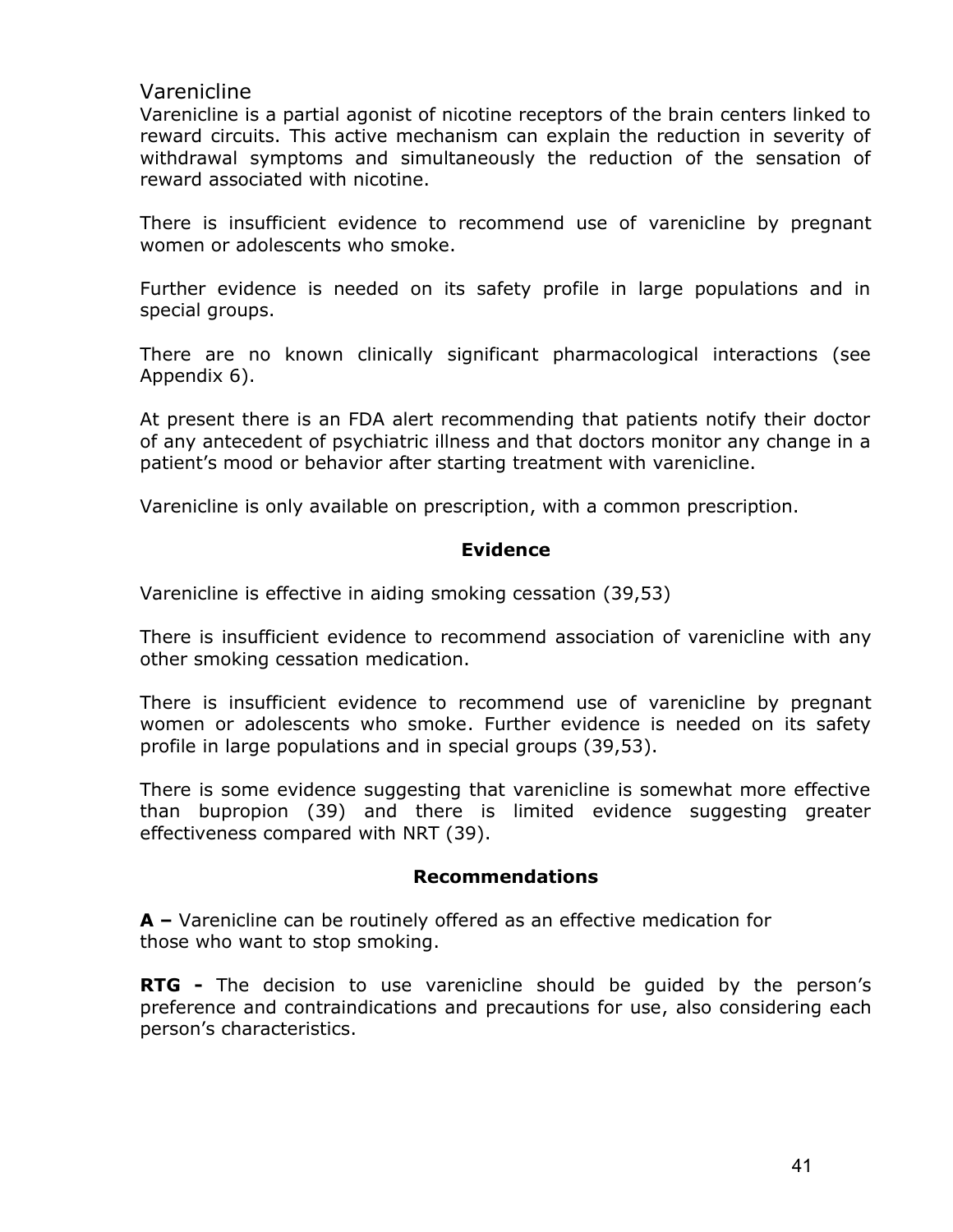**RTG**: Considering its recent appearance on the market and the alerts issued by regulatory agencies, strict clinical control and detection and reporting of adverse events is recommended (see report form in Appendix 8)

#### **Recommendation Grading Key**

A: The recommendation is supported by GOOD (strong) evidence.

B: The recommendation is supported by FAIR (reasonable) evidence, but there may be minimal inconsistency or uncertainty.

C: The recommendation is supported by EXPERT opinion (published) only.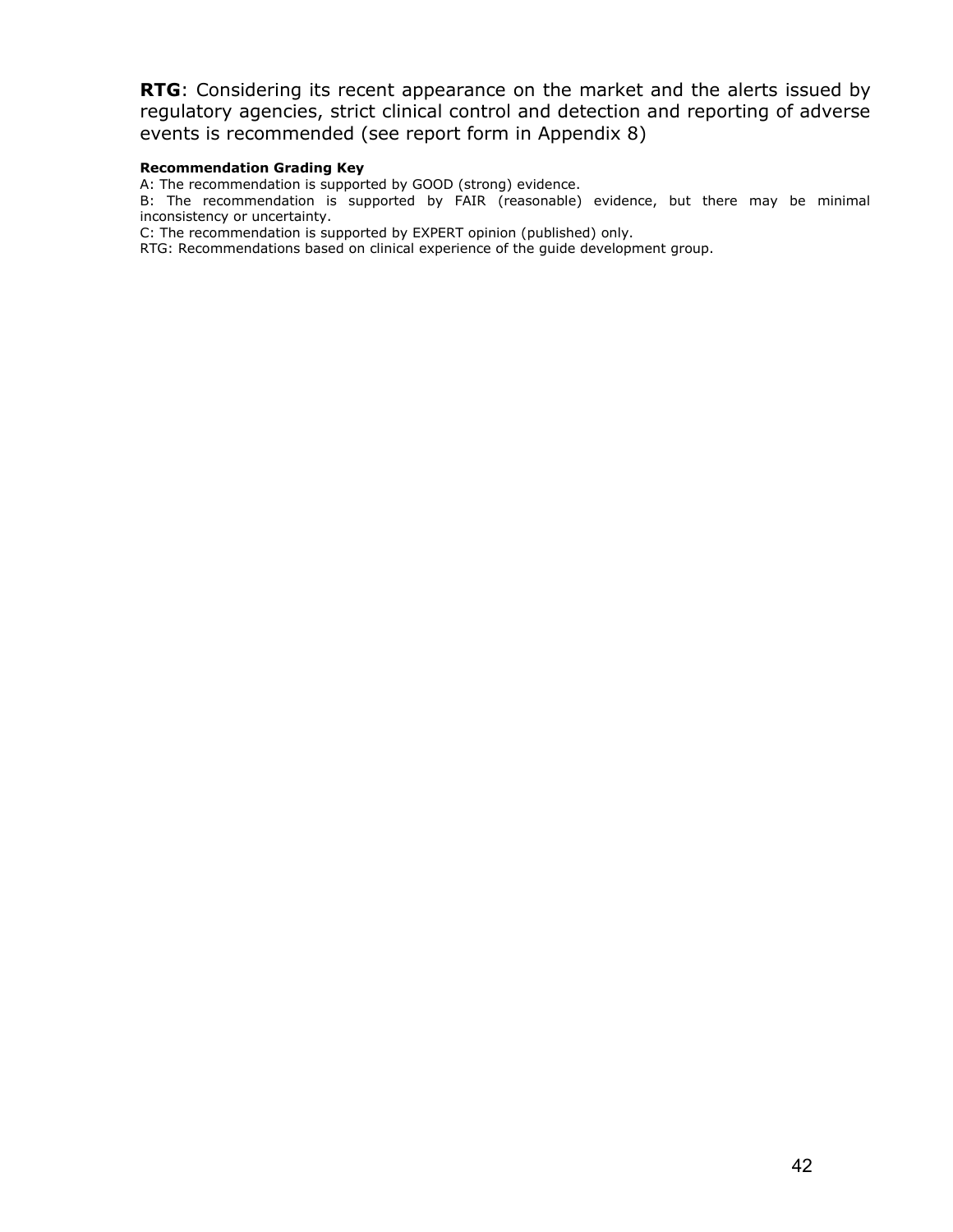# Nortriptyline

Nortriptyline is a second line medication in smoking cessation treatment. It is a tricyclic antidepressant that has been shown to be at least as effective as NRT and bupropion in aiding smoking cessation. Its action in helping people to stop smoking is independent of its antidepressant effects, and it works in those without a history of depression.

There is insufficient evidence to recommend the combination of nortriptyline with any other smoking cessation medications.

There is insufficient evidence to recommend use of nortriptyline by pregnant women or adolescents who smoke.

Its main advantages are its low cost and the ability to monitor therapeutic blood levels. Its main disadvantage is the risk of adverse cardiovascular effects. There are a number of contraindications and precautions with its use (see Appendix 7).

Nortriptyline has the potential for more serious side effects than bupropion.

Nortriptyline is only available with a prescription for psychotropic drugs.

## **Evidence**

Nortriptyline is effective in aiding smoking cessation, doubling the chances of long-term abstinence compared with placebo. (40).

There is insufficient evidence to recommend the combination of nortriptyline with any other smoking cessation medications.

There is insufficient evidence to recommend its use by pregnant women or adolescents who smoke.

Nortriptyline has the potential for more serious side effects than bupropion.

### **Recommendations**

**A -** Nortriptyline can be offered as an effective medication for people who want to stop smoking.

**RTG** – The use of Nortriptyline should be considered when it proves impossible to use first line drugs.

**RTG -** The decision to use nortriptyline should be agreed on between doctor and patient, considering the drug's effectiveness and adverse effects.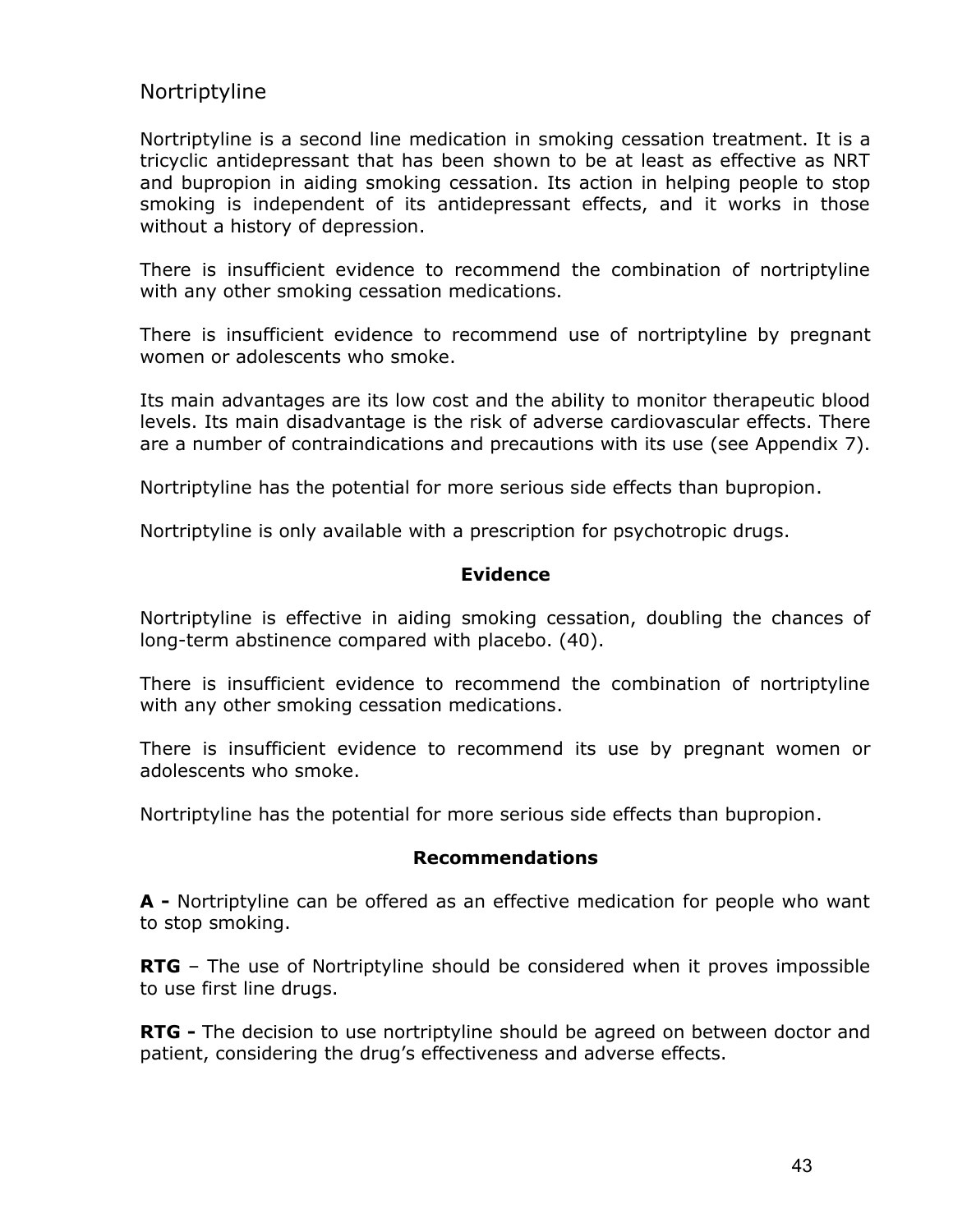#### **Recommendation Grading Key**

A: The recommendation is supported by GOOD (strong) evidence.

B: The recommendation is supported by FAIR (reasonable) evidence, but there may be minimal inconsistency or uncertainty.

C: The recommendation is supported by EXPERT opinion (published) only.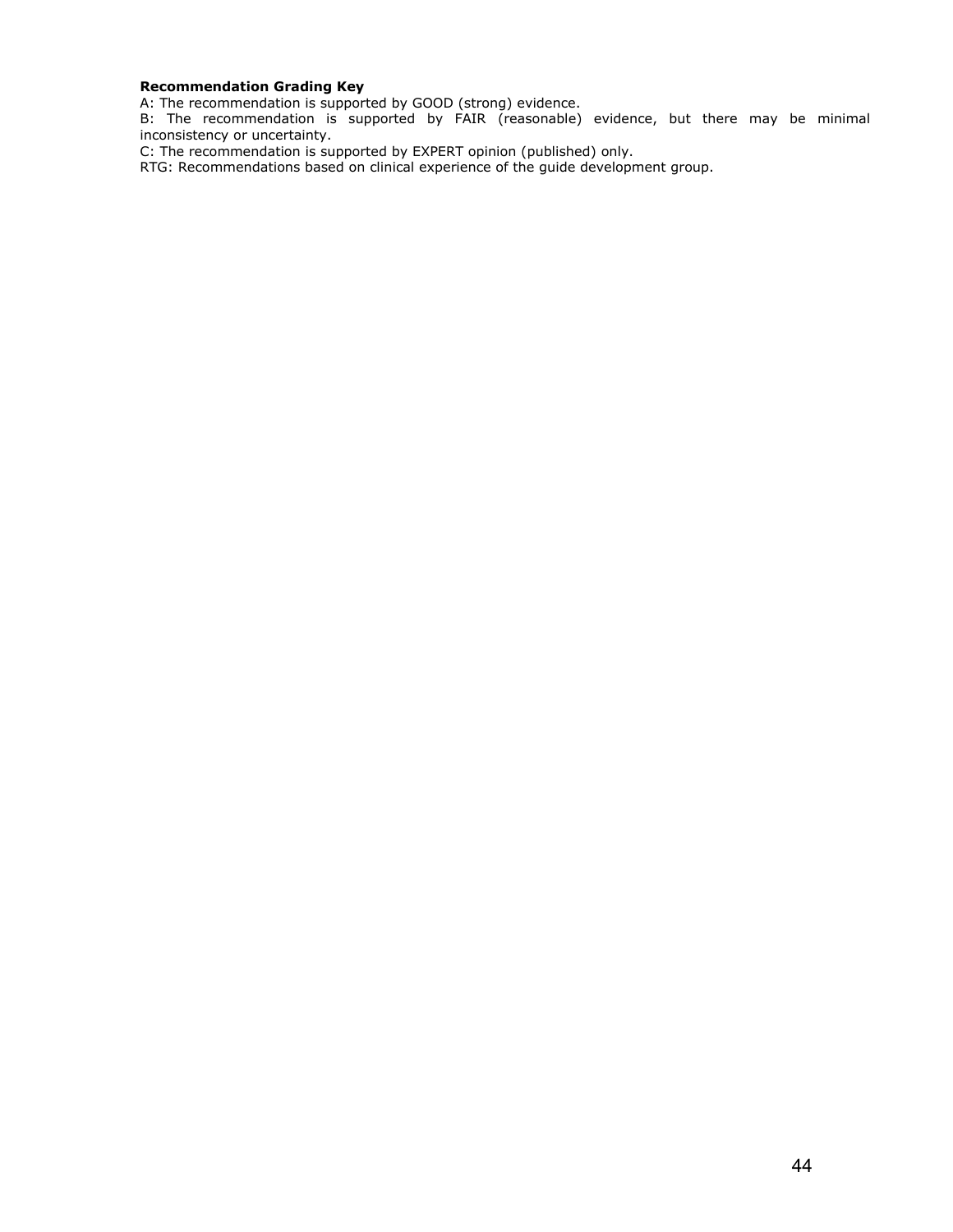# **7 Contributions from the different disciplines of First Tier Care.**

In First Tier Care, based on the strategy of Primary Health Care (PHC), smoking cessation treatment requires the participation of all members of the healthcare team. Each one, from their respective discipline, has the opportunity to perform specific interventions to control tobacco addiction at the individual and community level.

The creation of a multidisciplinary team complements and enriches the work of each specialization at all levels of care.

The intervention proposed below is based on the same method described in **ABC** (Ask, Brief advice, and Cessation support), with the help of the specific approaches to smoking of professionals in the areas of Nursing, Dentistry, Nutrition, and Physiotherapy.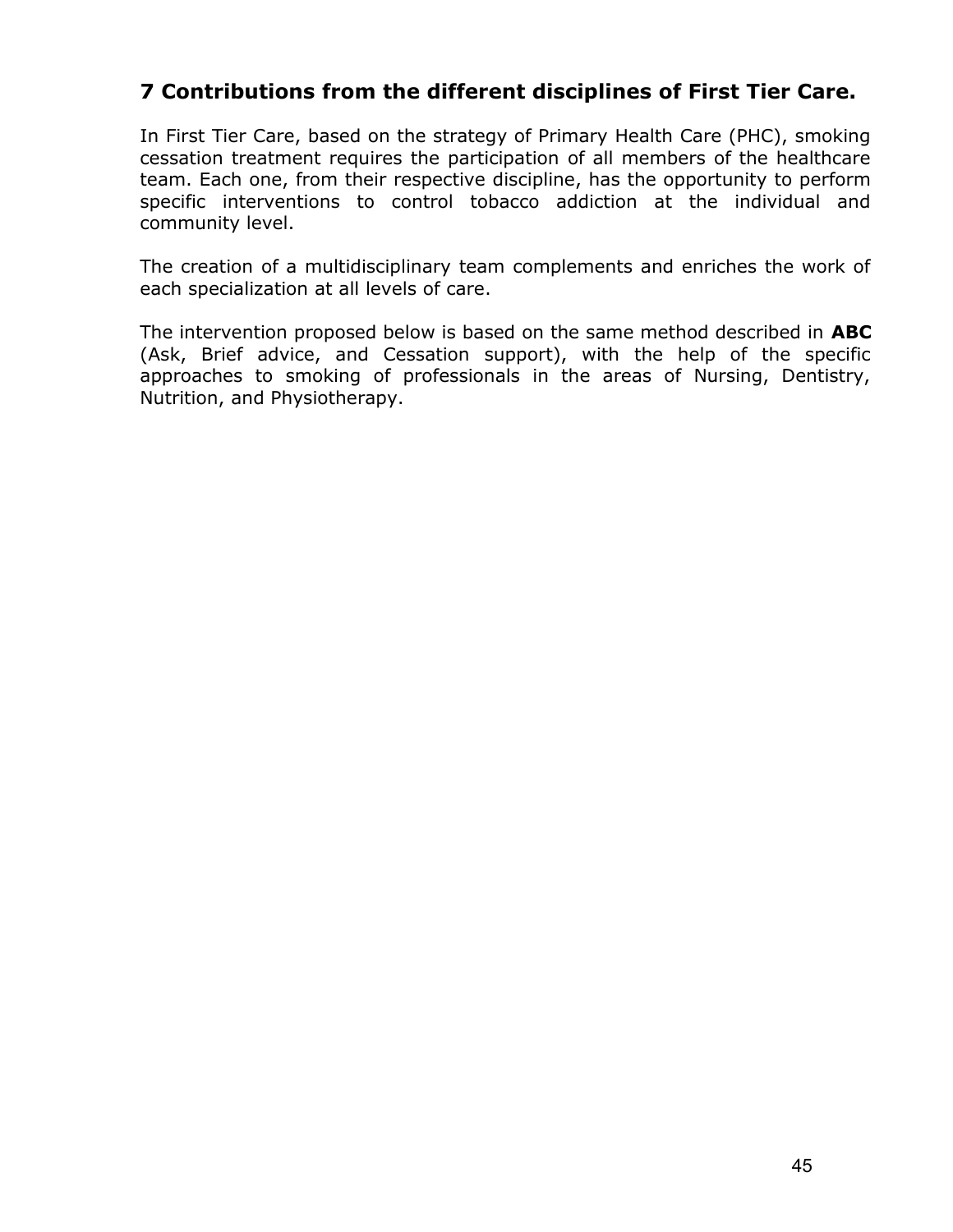# Nursing

Nursing personnel receive the user when s/he reaches first tier care. The confidence that usually develops in the nurse/patient relationship represents a strength when implementing interventions focused on fomenting healthy lifestyles and providing appropriate education on the subject of smoking, preventing the start of smoking, and stopping.

# *Nursing Intervention*

Conduct individual and comprehensive nursing consultation, applying the Nursing Care Process (NCP, including the following in relation to smoking:

1. **Promote** education opportunities in waiting rooms on smoking and on the community by distributing leaflets.

*2.* **Know** the user's status in relation to smoking, especially in the case of children and pregnant women **(Ask)**. For all users, ask about their relationship with tobacco. E.g.: "*Do you smoke? Have you ever been a smoker? Do you spend part of your time with people who smoke in your presence?"*

3. **Record** in the patient's clinical history her status as an active or passive smoker, as well as the type of intervention performed and follow-up actions taken.

4. **If patient is a smoker**: *"how much do you smoke? how long have you smoked?"*

# 5. **Brief advice and support for smoking cessation**

## *If the patient is not thinking of quitting smoking***:**

 Give brief advice (3 minutes are enough) informing the patient of the risks smoking represents for her health and the benefits to be obtained by quitting smoking.

- Ask about the social and family support available to the patient.
- Give patient support material.
- Discuss the subject at another appointment.

# *If the patient is thinking of quitting smoking***:**

 Recommend cessation, pointing out the importance of making the decision.

- Reinforce motivation to stop smoking, emphasizing the positive aspects.
- Give patient support material.
- **EXECT** Refer to a treating physician or smoking cessation service, as the situation warrants.

*If the patient has stopped smoking* it is important to ask: *"how long has it been since you stopped smoking?*". Support patient and take follow up actions.

6. **Work** in smoking cessation groups with other multidisciplinary team members.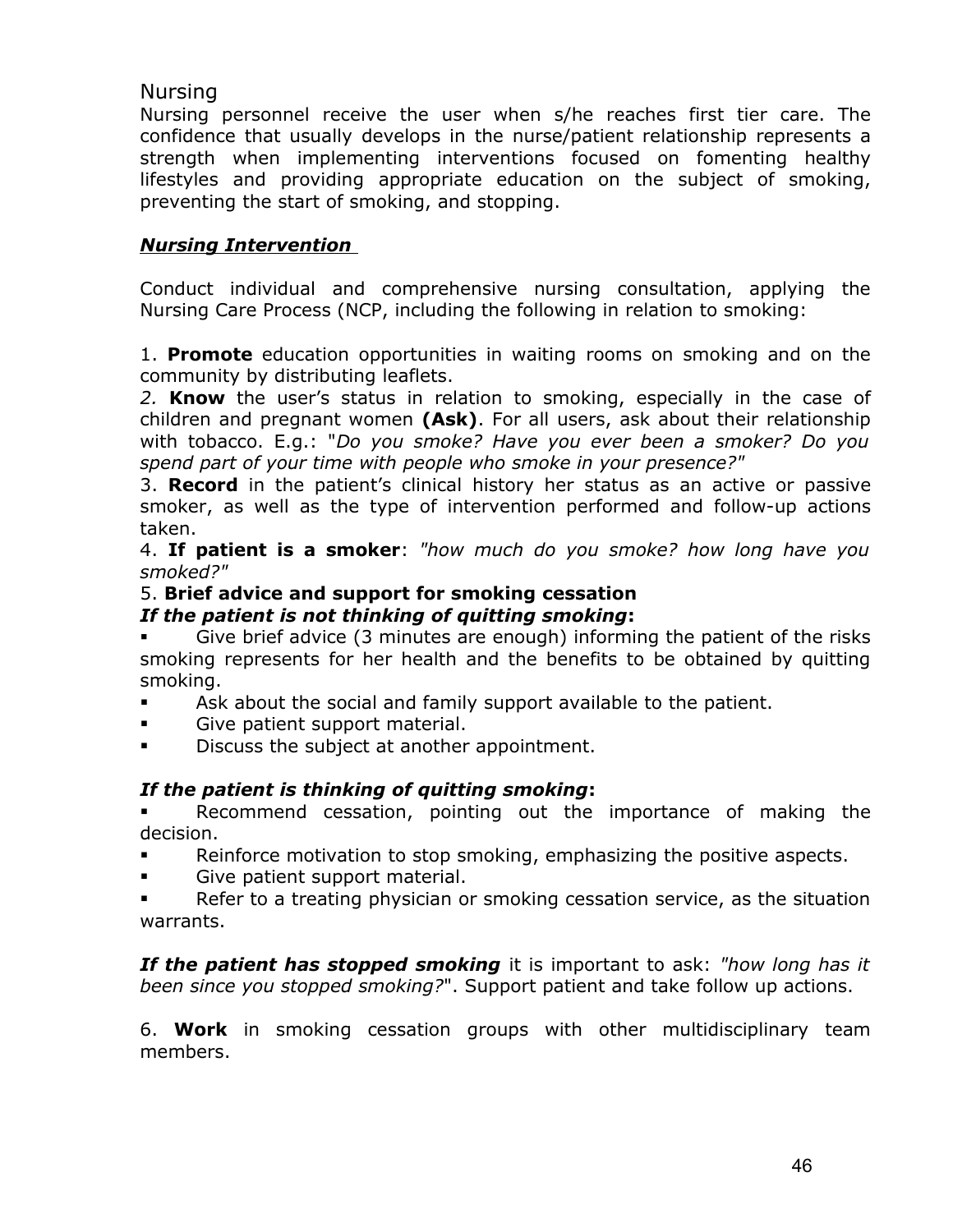Nutrition

Quitting smoking can cause weight gain through different mechanisms:

 The almost immediate recovery of taste and smell produces a greater urge to eat and less ability to control the quantity of food consumed.

 The persistence of the gesture of putting something in your mouth. This time it will not be a cigarette, but food; patients usually prefer sweet and high calorie foods.

 Quitting smoking causes the baseline metabolic rate to drop, which means that patients burn 200 to 300 calories less than when they were smoking (54).

Patients can be expected to gain between 3 and 6 Kg; however, around 10% of patients present greater gains (57-58). On the other hand, we need to be aware that there is a percentage of smokers who, on starting a nutritional treatment to lose weight, increase their tobacco consumption. It is important to identify this kind of behavior and evaluate the situation.

There is evidence (59) that excessive weight gain lowers the benefits of quitting smoking by up to 38% in men and up to 17% in women. For this reason, it is recommended that smoking cessation be accompanied by strategies to control weight gain. This is why a dietician's intervention is important to guide the patient through the smoking cessation process. Proper nutrition and increasing physical activity are key factors in controlling body weight in the two years after quitting smoking.

# *Dietitian's Intervention*

# **Individual treatment:**

Should be provided by all dieticians as part of their usual attention.

1. **Detect** each smoking patient and record his or her status as a smoker in his or her clinical records **(Ask)**

2. **Give Brief advice** on smoking cessation.

3. **Refer** any patient who expresses a desire to stop smoking to a smoking cessation service **(Cessation support).**

4. **Conduct** a consultation with a dietician in all cases, especially when the patient finishes pharmacological treatment.

# **Group treatment:**

Refers to the dietician's intervention as part of the multidisciplinary smoking cessation treatment team.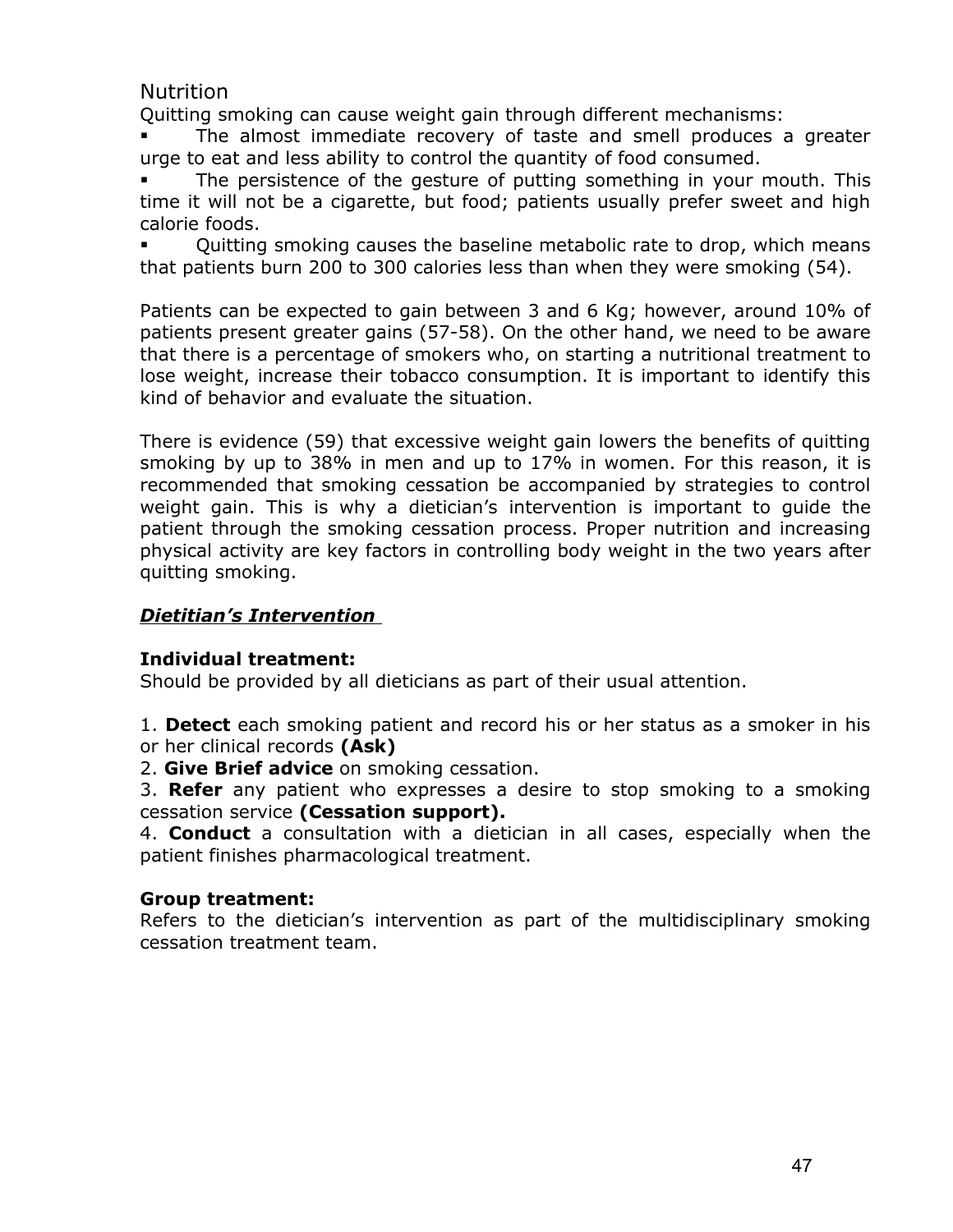The intervention is intended to complement the smoking cessation process and provide a space for discussion. It will be implemented gradually when the group is formed.

# **Guidelines for treatment (individual or group) of patients who are in the process of quitting.**

# *Short term (start of smoking cessation):*

1. **Monitor** body weight, agreeing with the patient that the goal is not to prevent weight gain but to keep it within the expected ranges.

2. **Remember** that weight loss is a secondary objective until the smoker reaches 6 months of abstinence, emphasizing that the percentage of patients who undergo excessive weight gains is small.

3. **Offer** nutritional indications that are not excessively restrictive to facilitate adhesion and avoid failure in smoking cessation.

4. **Emphasize** the following aspects:

- increase intake of liquids.
- eat at least 4 meals and the necessary snacks, avoiding a disorderly diet.
- **EXECUTE:** encourage low calorie snacks.

5. **Identify** patients who need individualized nutritional intervention based on the following risk criteria:

- Patients with associated comorbidity (metabolopathies)
- **Patients who are obese or have antecedents of obesity.**

 Patients who gain more than 5% of their initial body weight during the smoking cessation process.

## *Medium term:*

When the patient **finishes pharmacological treatment** s/he is more vulnerable to excessive weight gain; for this reason it is important to **arrange** a consultation with a dietician.

- 1. **Agree on** healthy dietary habits.
- 2. **Address** associated risk factors.
- 3. **Encourage** physical activity.

## *Long term:*

For ex smokers (6 months' cessation):

1. **Maintain** nutritional consultation to address factors of risk and comorbidity detected.

2. **Define** weight loss goals suited to each individual, in case of weight gain. Promote losses of 5 to 10% of the patient's initial weight.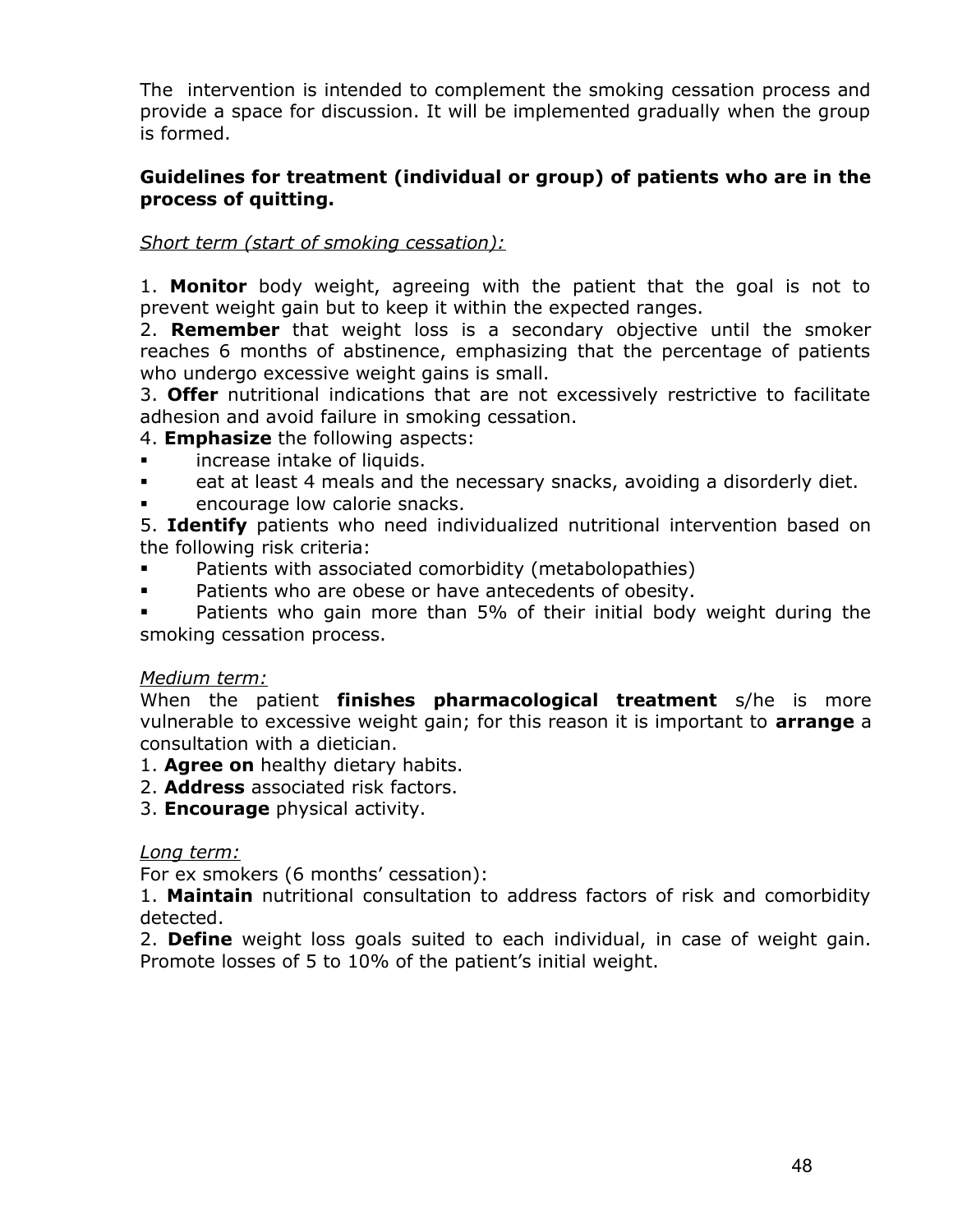# **Dentistry**

At the oral level, smoking causes alterations of dental structures and/or restorations, as well as alterations in other sectors. One of the most common reasons for dental consultation is the change of color of restorations and teeth.

Smoking is a decisive factor in the appearance of one of the most common infectious oral pathologies, paradentopathy, commonly known as "pyorrhea," which affects tooth support structures. It starts with mild swelling of the gums (Gingivitis), with bleeding during brushing which, if left untreated, can lead to the loss of teeth. Due to its infectious origin, it can aggravate conditions such as diabetes and cardiovascular disease. During pregnancy mouth infections are considered risk factors that are heightened in smoking mothers.

Smokers should be monitored for the appearance of lesions of the oral mucus membranes, ranging from ulcers to chronic white lesions, considered premalignant (see Appendix 9).

Any healthcare team member who detects any of these oral alterations should refer the patient to dentistry for evaluation and diagnosis.

# *Dentist's Intervention*

## **Individual treatment:**

Should be performed by all dentists as part of customary attention.

1. **Detect** patients who smoke and record their status as smokers in their clinical records **(Ask)**

- 2. **Promote** oral hygiene,
- 3. **Inform** the patient about smoking as a risk factor for oral health
- 4. **Identify** any lesion associated with smoking.
- 5. **Firmly advise** the patient to stop smoking **(Brief advice)**.

6. **Refer** any patient who expresses a desire to stop smoking to a smoking cessation service **(Cessation support)**.

7. **Refer** the patient to the appropriate service when it is not possible to resolve the pathology detected.

## **Group treatment***:*

Refers to the dentist's participation in the smoking cessation service.

Intervention will be determined by the group coordinator, by prior arrangement with the institutional dentist of oral hygienist.

Topics will be included such as:

**Promotion of healthy habits.**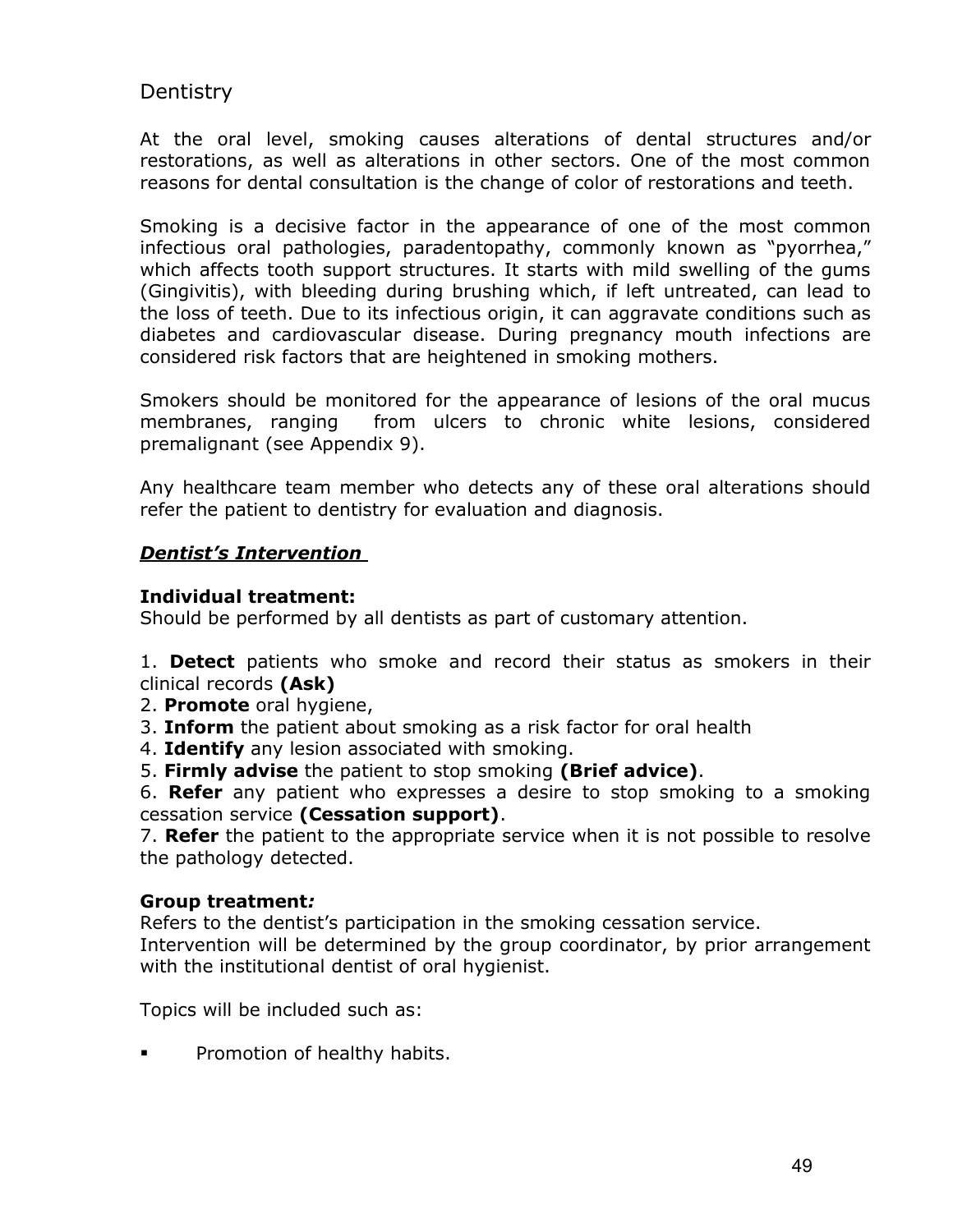- **Education, motivation, and importance of seeing a dentist to assess oral** health status.
- **Education for early identification of disorders caused by smoking.**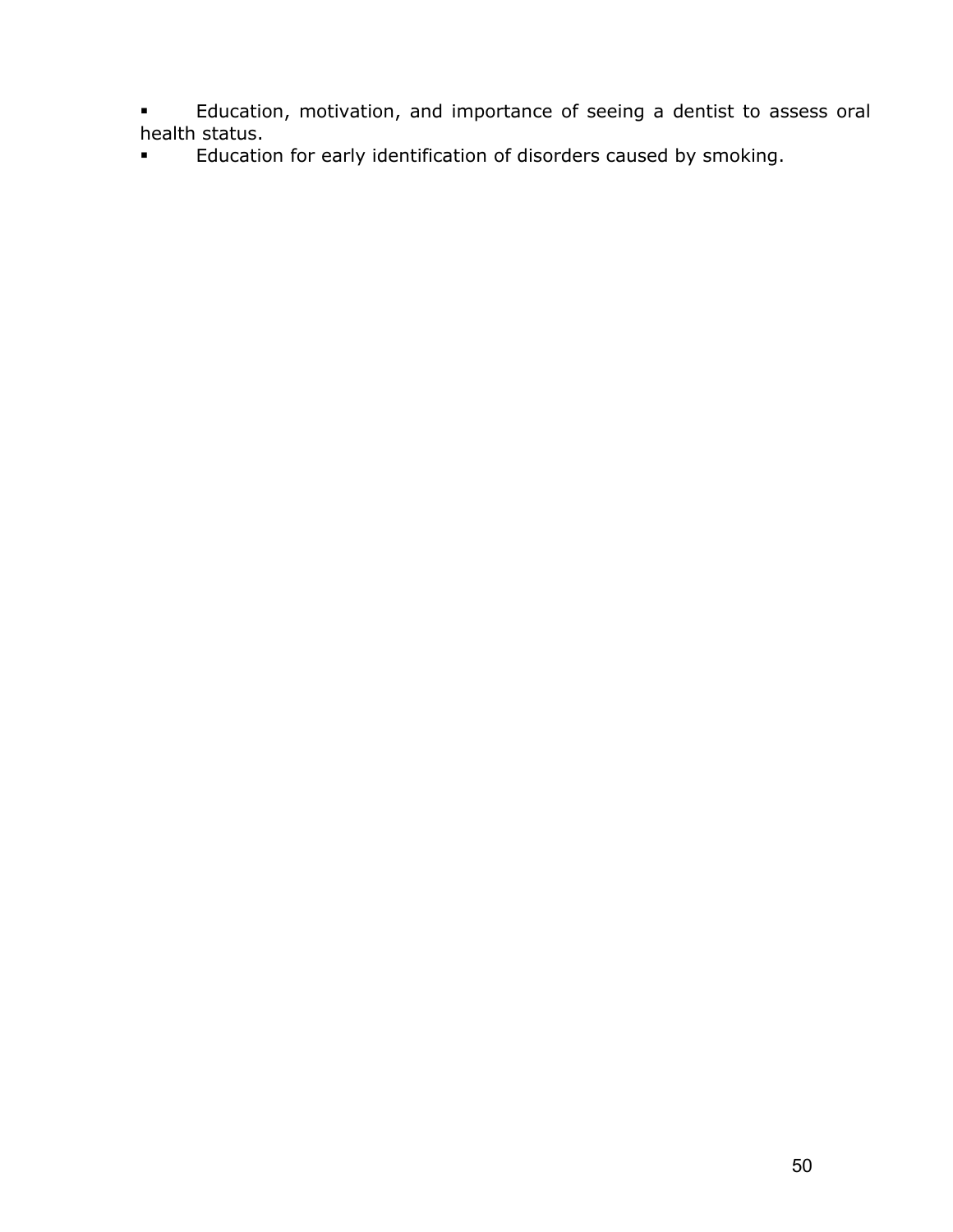# Physiotherapy

The physical therapist's working methodology determines that s/he spends considerable amounts of time with patients, which in turn facilitates his/her assuming a role in which s/he can provide advice and orientation on smoking cessation.

# *Physical Therapist's Intervention:*

1. **Detect** smokers during kinesic evaluation before defining treatments **(Ask)**.

2. **Form** the team that will work on smoking cessation with training in exercises for relaxation, breathing, and general mobility, as part of group treatment

3. **Use** physical activity as a behavioral substitute for smoking.

4. **Promote** physical activity as part of a healthy lifestyle

**Teach** respiratory exercise by means of techniques to stimulate proper mechanics stressing the use of diaphragmatic, lower costal, and pectoral patterns, controlled inhalation and exhalation, assisted exhalation, and focused ventilation.

5. **Orient** patients in techniques of bronchial hygiene: importance of increasing fluid intake, techniques of forced exhalation and resisted exhalation, huffing, calisthenics interspersed with respiration, and muscular relaxation techniques (Schultz, Jacobson).

6. **Provide**, for patients in rehabilitation, ongoing education on healthy lifestyles and promotion of smoke free environments **(Brief advice).**

7. **Refer** patients who want help to stop smoking to a smoking cessation service **(Cessation support).**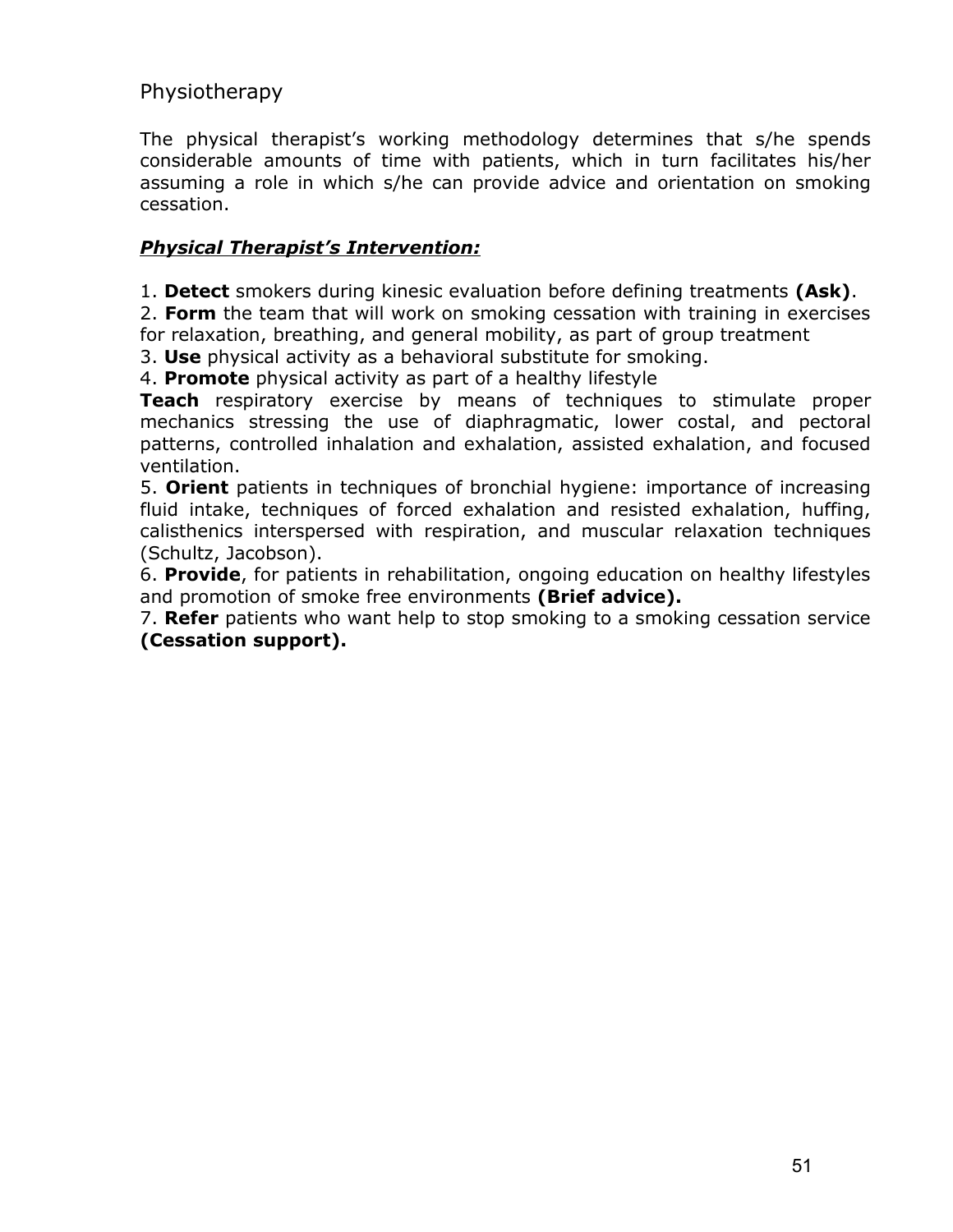# **8 Smoking cessation interventions in special groups**

Among the smoking population, certain groups have been identified that require different support for various reasons: groups with particularly high smoking prevalence rates, comorbidity that conditions greater difficulty in stopping (mental health disorders), situations in which the benefit of cessation is much greater than in the general population in the short term (pregnant women), situations in which the determining factors of consumption and motivation for cessation are different from the general population (adolescents).

In general, interventions that have been proven to be effective in the general population are also likely to be effective for these population groups. However, the manner in which these interventions are delivered may need to be adapted for each group in order to be acceptable, accessible and appropriate as possible.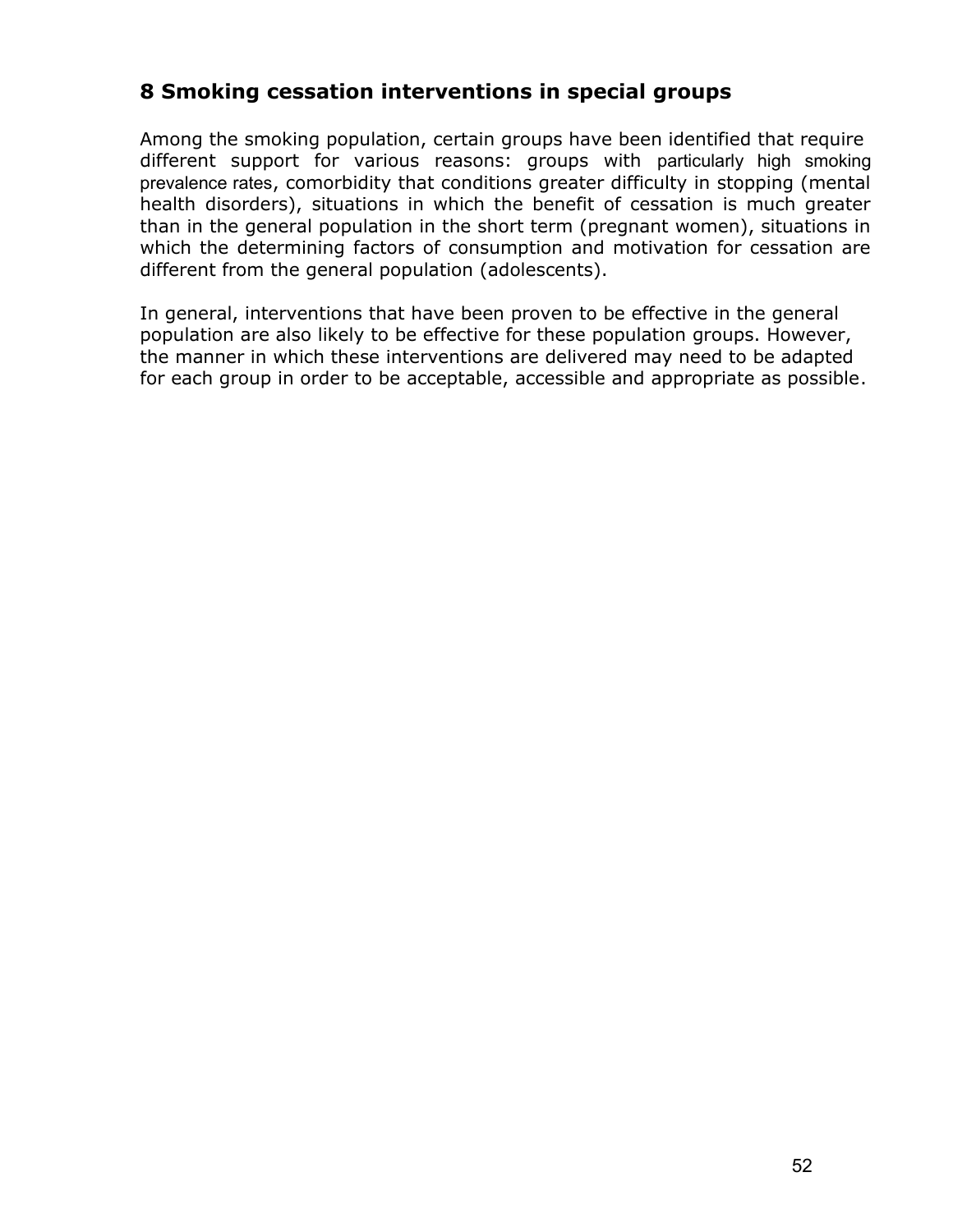# **Smoking cessation interventions for pregnant and breastfeeding women**

Smoking during pregnancy entails risks to the mother (premature delivery, spontaneous abortion, placenta praevia, placental abruption), for the newborn baby (low birth weight), and for the infant (sudden infant death syndrome (SIDS), otitis media, learning difficulties). (60,61).

Second-hand tobacco smoke also has known harmful health effects on pregnant women, newborns, and infants.

Stopping smoking during pregnancy provides benefits for mother and child, and therefore all smoking in women of childbearing age should be recommended to stop smoking and offered help. Help should be offered as early as possible during pregnancy, and during puerperium and breastfeeding (62).

There is limited evidence of the effectiveness and safety of NRT in pregnancy, for both mother and child. However, it is recognized that the main benefit of using NRT is the removal of all other toxins contained in tobacco smoke. Furthermore, NRT used at the recommended doses typically provides less nicotine than tobacco smoke.

For these reasons, today some experts support NRT during pregnancy and recognize it as safe, in the understanding that patients should receive suitable advice on the risks and benefits of nicotine use in both forms (63,64)

Intermittent-use NRT products, such as gum, should be used in preference to patches, because the former release a smaller daily quantity of nicotine.

A similar approach is suggested during breastfeeding, recognizing that the most important thing is for the mother to abstain from smoking. Although nicotine freely passes in and out of breast milk. Due to the relatively low oral availability of nicotine, it is unlikely that this very low level of exposure is harmful to the infant.

In summary, an analysis of the risks and benefits of smoking versus using NRT overwhelmingly supports the use of NRT.

## **Evidence**

There is evidence that multi-session support interventions to help pregnant women stop smoking improve abstinence rates during pregnancy. (65)

There is some evidence that motivational telephone intervention is cost effective to achieve cessation during pregnancy. (66)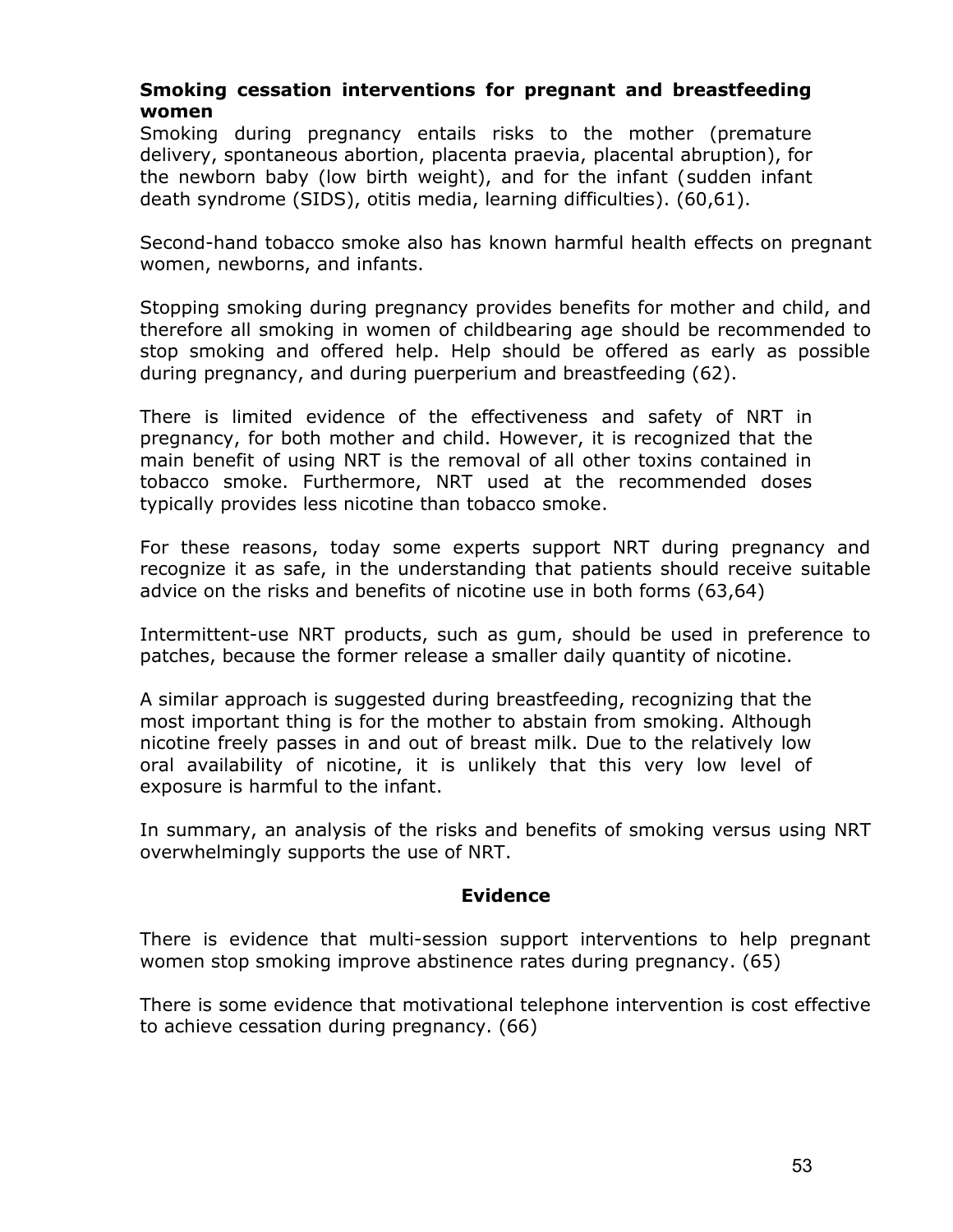There is limited evidence for the effectiveness and safety of NRT during pregnancy. (60,67)

Intermittent-use NRT products, such as gum, lozenges, sublingual tablets and inhalers, should be used in preference to patches. However, if a patch is judged to be the most appropriate product, then it should be used during waking hours only and removed overnight. (63).

### **Recommendations**

**A -** All health care workers should briefly advise pregnant and breastfeeding women who smoke to stop smoking.

**A** - Offer all pregnant and breastfeeding women who smoke multi-session cognitive-behavioral smoking cessation interventions from a specialist/dedicated cessation service.

**C** - NRT can be used in pregnancy and during breastfeeding following a riskbenefit assessment. The decision will be made jointly with the attending obstetrician. If NRT is used, oral NRT products (gum) are preferable to nicotine patches.

**RTG –** All healthcare professionals should give brief advice to all smoking women who are planning a pregnancy.

**RTG –** Inform all family members of the risk of second-hand tobacco smoke for pregnant women and newborn babies.

#### **Recommendation Grading Key**

A: The recommendation is supported by GOOD (strong) evidence.

B: The recommendation is supported by FAIR (reasonable) evidence, but there may be minimal inconsistency or uncertainty.

C: The recommendation is supported by EXPERT opinion (published) only.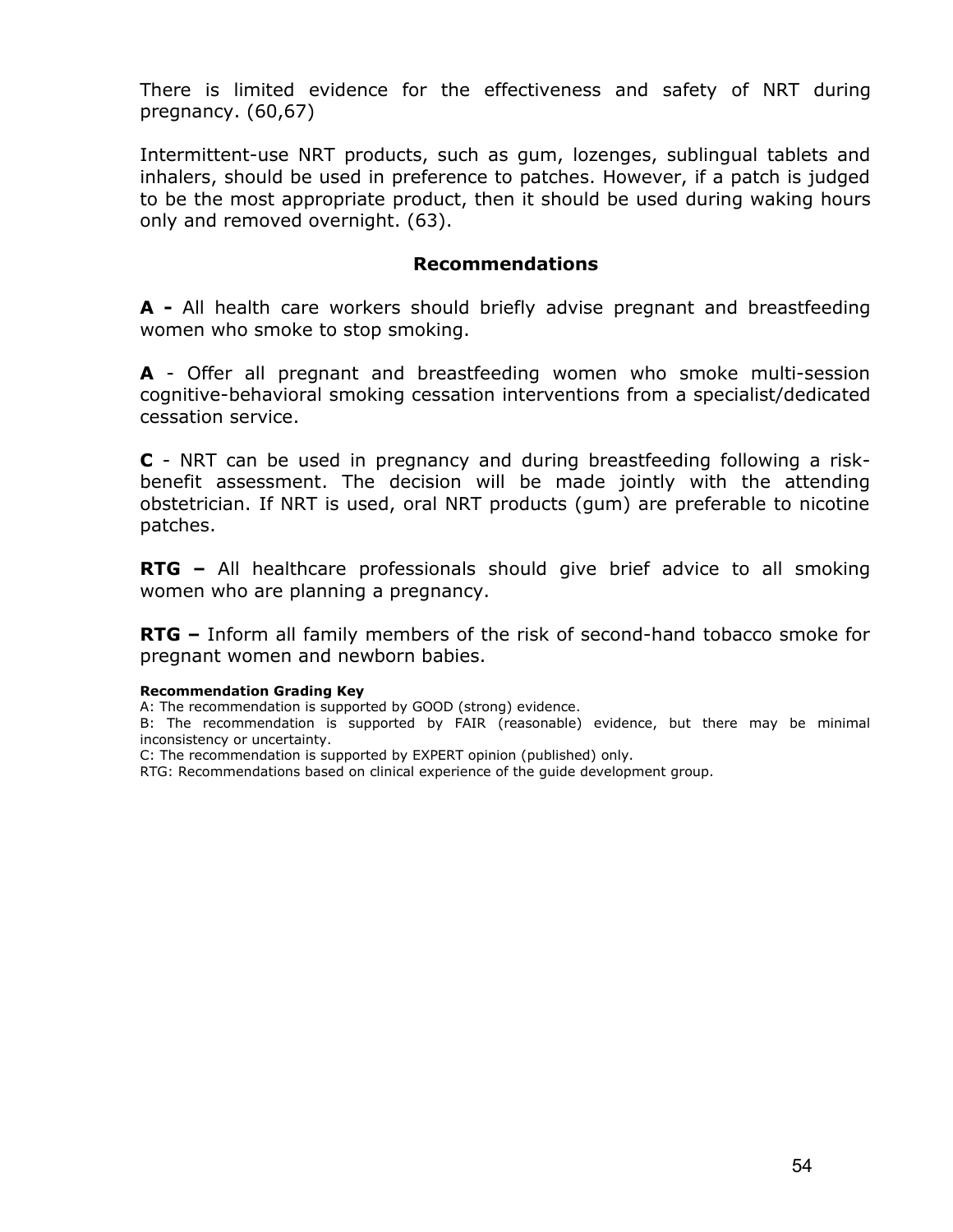# **Smoking cessation interventions in children and adolescents**

Uruguayan young people have a high overall smoking prevalence rate of 22%, with a predominance of smoking among women (68,69). Nationwide data show that 60% of children of smoking parents are smokers, and 40% when one parent smokes (70).

Adolescence is a special time in life, when the individual starts to build her own identity, and starts to make decisions on her own, setting herself apart from the adult world. Intervention in this age group should be different, given that a young person differs from an adult, in forms and attitudes toward both smoking in general, and cessation in particular.

The WHO –PHO recommend development of Life Skills for prevention and treatment of addictions, which includes:

- Acquire coping strategies and social skills
- Recognize strengths, weaknesses, and opportunities for change
- Stimulate critical awareness
- Build self esteem

Theories of social learning that insist on the central role of imitation at these ages have contributed in the field of health education: they recommend approaching the adolescent through other adolescents.

The healthcare team should be aware of the risk second-hand tobacco smoke poses to children and adolescents exposed in their homes. Smoking family members should be offered brief advice and help to stop smoking.

## **Evidence**

There is evidence for the effectiveness of medical support for smoking cessation in adolescents (13). There is limited evidence to recommend a particular treatment method for this group.

There is evidence showing the effectiveness of intervention by trained peers (71,72).

There is insufficient evidence for the effectiveness of NRT or BPN in adolescents who want to stop smoking (73,74). However, because it is less harmful than smoking, the expert opinion is that NRT may be considered for use in nicotine dependent adolescents who want to stop smoking (75).

# **Recommendations**

**B** – Always offer adolescents support to stop smoking.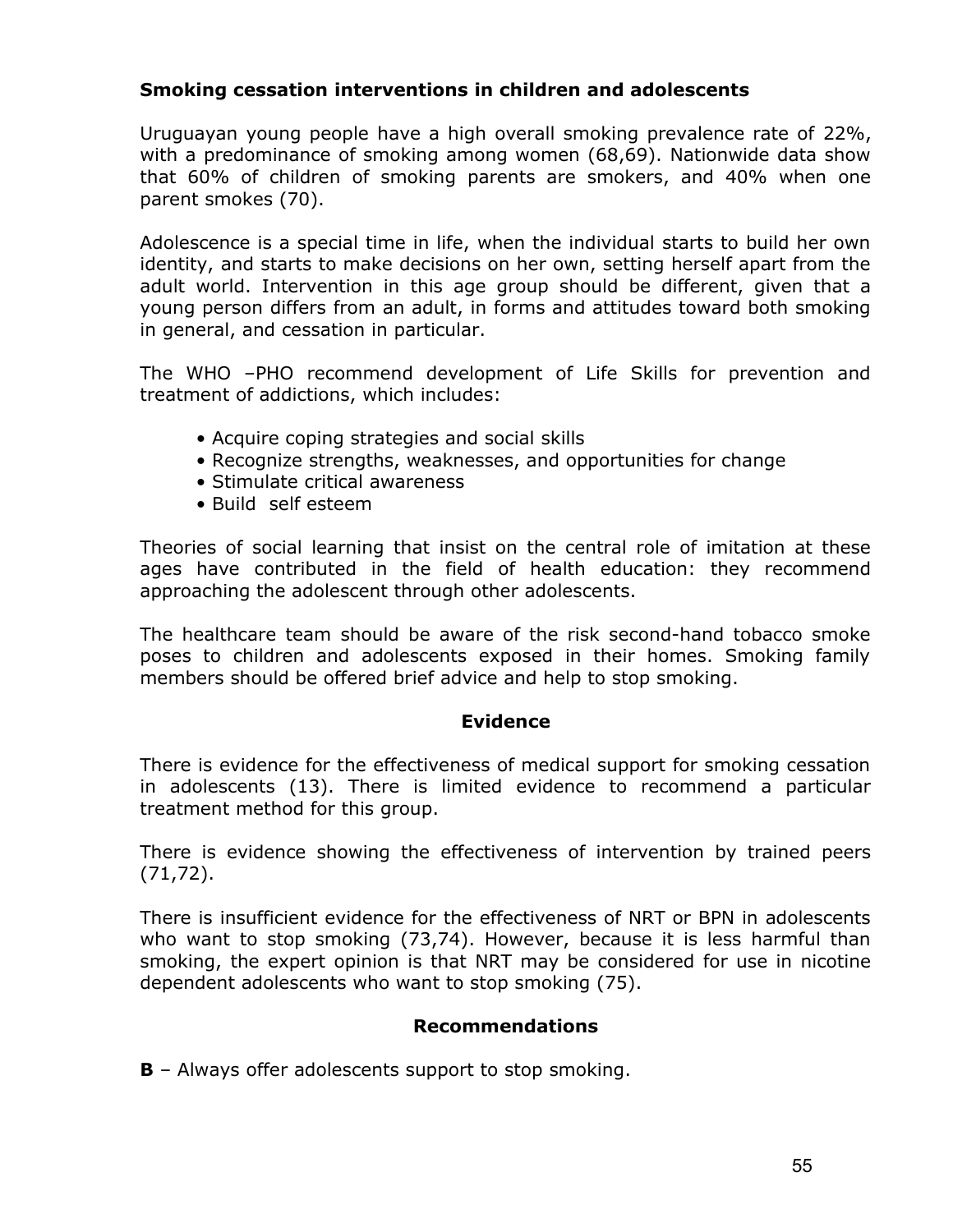**B** – Promote interventions focused on smoking prevention and cessation in adolescents through trained peers.

**C -** NRT may be used in nicotine dependent adolescents if the attending healthcare professional thinks it may represent an aid to a quit attempt (its use in occasional smokers is not recommended).

**RTG** – it is recommended to develop specific programs for adolescents.

**RTG –** Based on current recommendations, treatments for adolescents should focus on:

• The concept of addiction and its consequences at the individual, family, and social levels. Identify pressure situations.

- The concept of manipulation by the tobacco industry.
- Developing coping strategies and life skills.
- Implement treatment in informal, non-sanitary spaces.

#### **Recommendation Grading Key**

A: The recommendation is supported by GOOD (strong) evidence.

B: The recommendation is supported by FAIR (reasonable) evidence, but there may be minimal inconsistency or uncertainty.

C: The recommendation is supported by EXPERT opinion (published) only.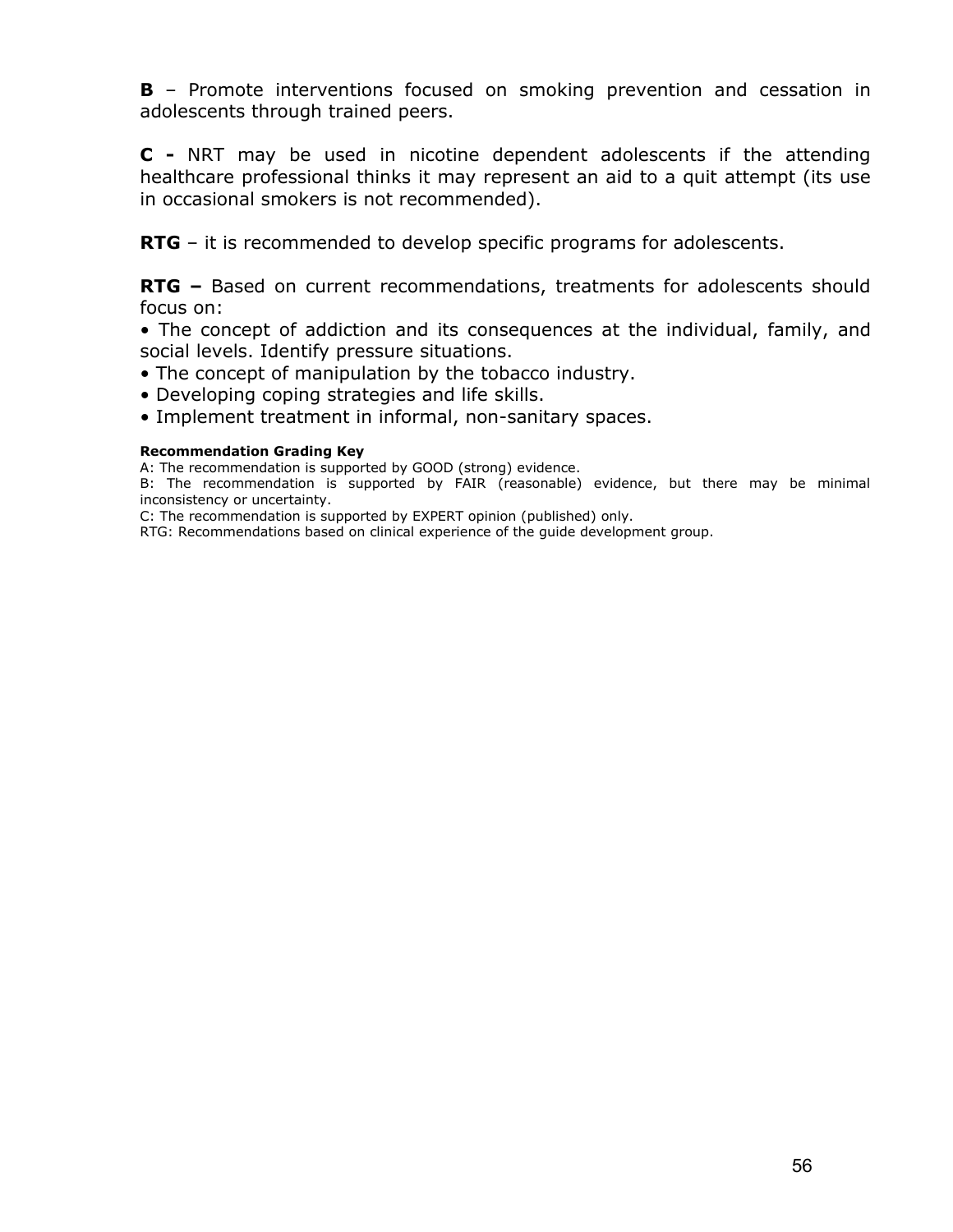## **Smoking cessation interventions for hospitalized and preoperative patients.**

Hospitalization is an important opportunity to motivate people to stop smoking, because the patient is particularly receptive to advice from the healthcare team. This includes not only patients who are smokers but also their companions, especially parents and other family members of hospitalized children.

Patients with smoking-related illnesses benefit particularly from smoking cessation, even after many years of heavy smoking.

Smoking increases the risk of complications related to surgery, which can be avoided by not smoking for 6 weeks prior to surgery. A shorter period of abstinence lessens this benefit.

There is growing recognition of the importance of establishing systematic and specific approaches to identify, advise, and support smokers so that they stop smoking during their hospital stay.

The hospital environment also offers healthcare professionals the opportunity to speak with the parents of hospitalized children about the risks of second-hand tobacco smoke for children and adolescents exposed in their homes.

Studies show a good safety profile to start specific pharmacological smoking cessation treatment in hospitalized patients.

### **Evidence**

There is evidence that nicotine is not a significant risk factor in patients with acute cardiac events (76).

There is evidence of greater effectiveness using NRT when treatment is started during hospitalization (35).

There is evidence of safety in the use of NRT in patients with stable cardiovascular disease (37) and Bupropion in patients with cardiovascular and respiratory pathology (11). There is insufficient evidence of the safety of varenicline in patients with cardiovascular pathology.

There is evidence of the effectiveness of support interventions of at least 1 month's duration following release from hospital, in hospitalized patients (77).

There is evidence of the short-term effectiveness of smoking cessation interventions in the preoperative period. (78)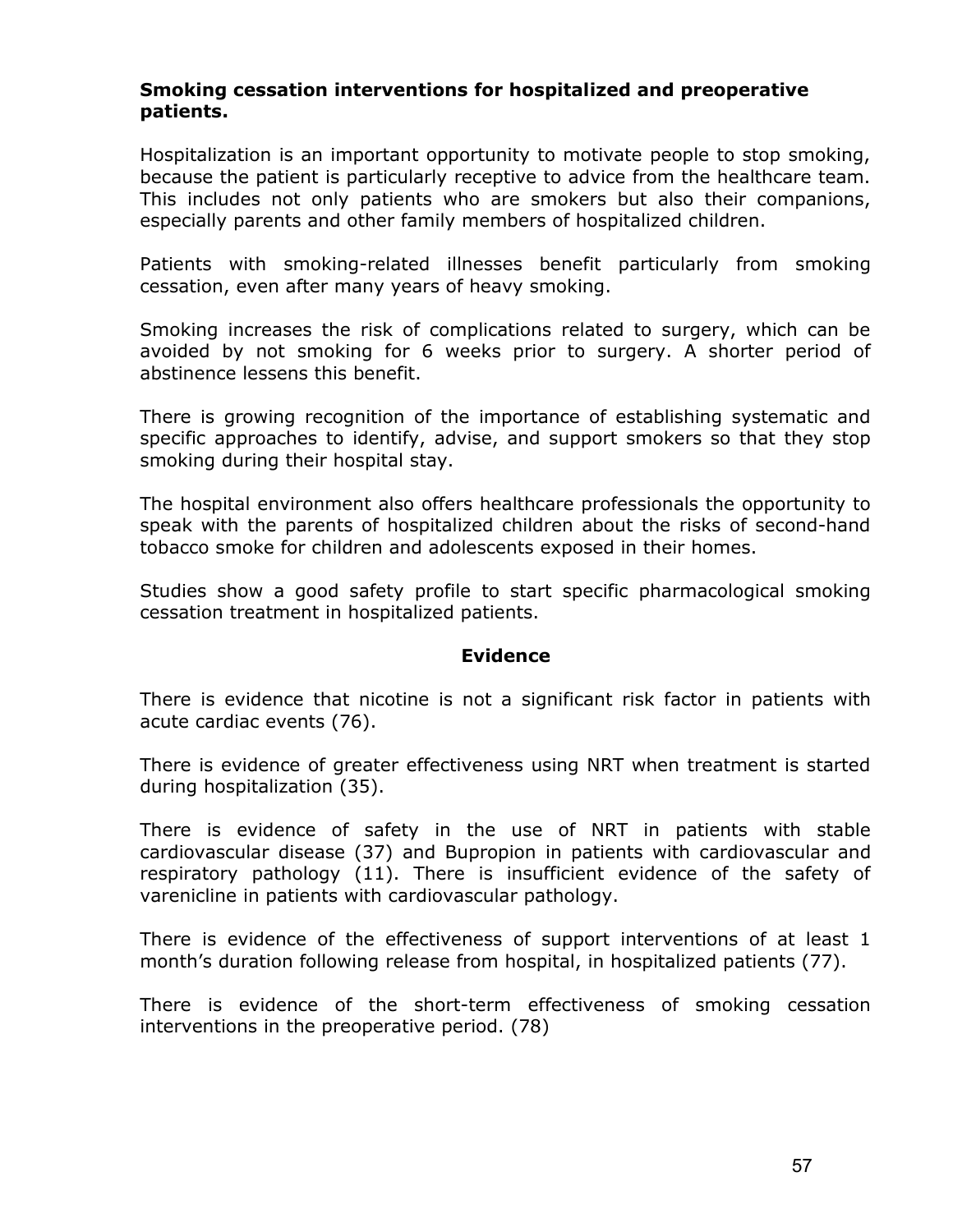Smoking cessation in preoperative patients lessens the risks of infection of the surgical wound, delayed healing, and respiratory and cardiac complications in postoperative patients (79).

# **Recommendations**

**A –** Offer brief systematic advice to stop smoking to all hospitalized patients who are smokers.

**A –** Offer intensive support with multiple sessions, medication, and follow up for at least 1 month after release for all hospitalized patients who are smokers.

**A –** Advise smokers in the preoperative period to stop smoking at least 6 weeks before their surgery and offer intensive support and pharmacological treatment if necessary.

**A –** Bupropion can be used in patients with stable cardiovascular pathology.

**B –**NRT can be given to patients with cardiovascular disease. However, for those who have suffered an acute vascular event (e.g. IAM or stroke) in the last 2 weeks or who have an inadequately controlled disease, treatment should be discussed with the attending physician. In such cases, oral nicotine replacement products are recommended as the first choice among NRTs.

**B –** All hospitals should have programs to help their patients stop smoking. This includes offering advice on smoking cessation systematically, and providing the opportunity to access a specialized smoking cessation service in the hospital itself or at an external service.

**RTG** – To the extent possible, refer all patients who are smokers and who are scheduled for surgery to a specialized service.

**RTG –** Offer brief advice and intensive support for smoking family members of hospitalized patients.

#### **Recommendation Grading Key**

A: The recommendation is supported by GOOD (strong) evidence.

B: The recommendation is supported by FAIR (reasonable) evidence, but there may be minimal inconsistency or uncertainty.

C: The recommendation is supported by EXPERT opinion (published) only.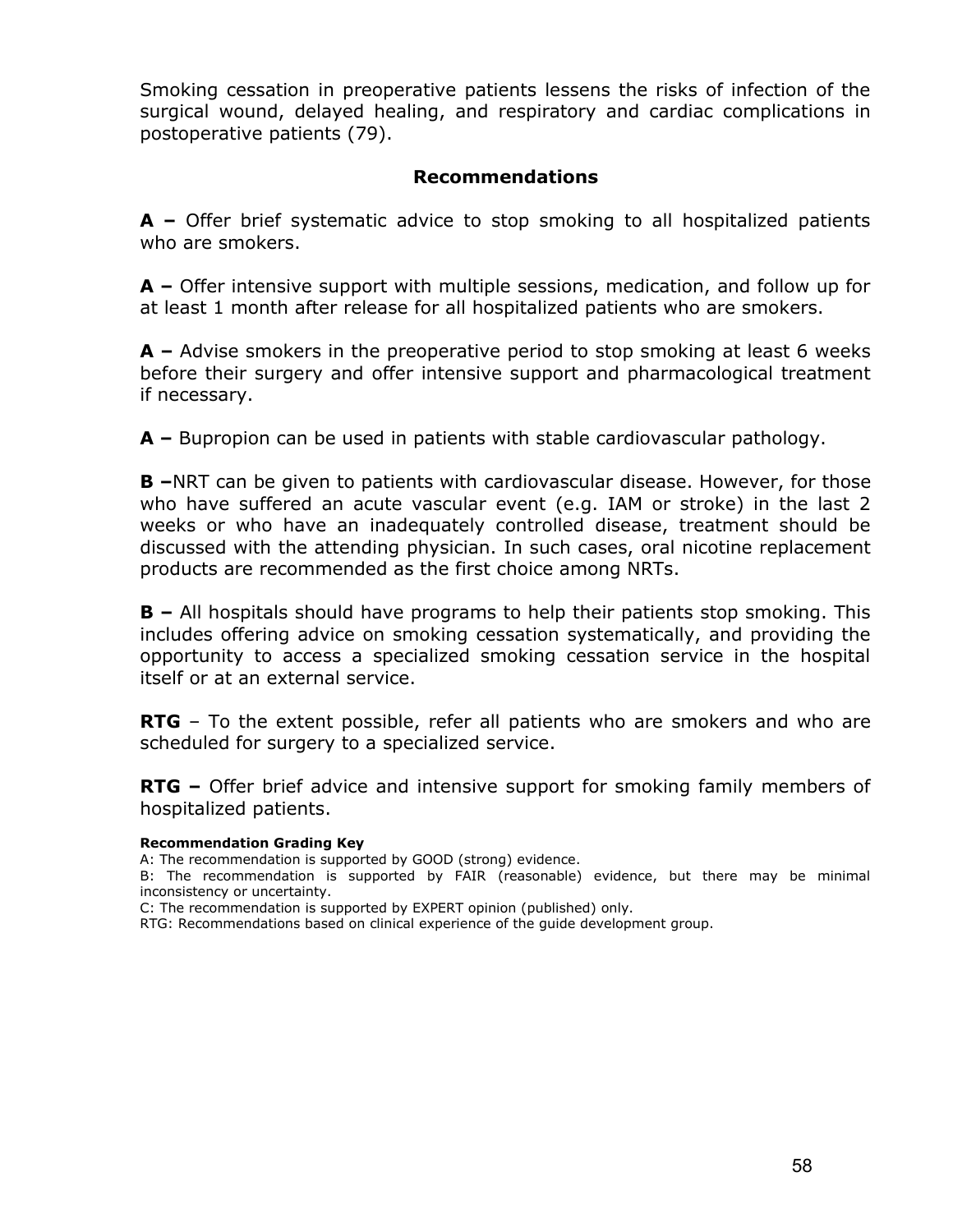### **Smoking cessation interventions for people who use mental health services.**

People with mental health disorders have particularly high smoking rates. They typically present greater dependence and greater difficulty quitting smoking (80- 83).

People with mental health disorders often do not receive advice on cessation, despite the significant benefits it would entail for their condition.

Intensive smoking cessation interventions, with multiple sessions and medication, are also beneficial for this group, provided the patient is stable when s/he receives treatment. it is also necessary to consider that some of these patients may have difficulty using NRT in gum form correctly.

Smoking modifies the metabolism of some drugs used to treat mental disorders, and therefore alters their effects. Consequently it may be necessary to adjust the doses of such drugs and monitor their blood levels when patients stop smoking.

It should be remembered that specific drugs to stop smoking interact with psychotropic drugs in general, and therefore prescription decisions should be made jointly with the attending psychiatrist, accompanied by close clinical observation of the patient.

### **Evidence**

There is evidence that interventions that are effective in the general population also are effective in patients in mental health services. (24,84,85)

There is evidence that bupropion is effective and safe in this group of patients (86,87)

Most people with mental disorders do not experience worsening of their condition when they stop smoking (85). However, some patients present a depressive event (88), which requires close observation of the patient's evolution.

Smoking cessation can affect the metabolism of a certain number of drugs (89), which include drugs used to treat mental illnesses, and therefore dosage adjustments may be needed.

## **Recommendations**

**A –** Provide systematic brief advice to stop smoking to all users of mental health services who are smokers.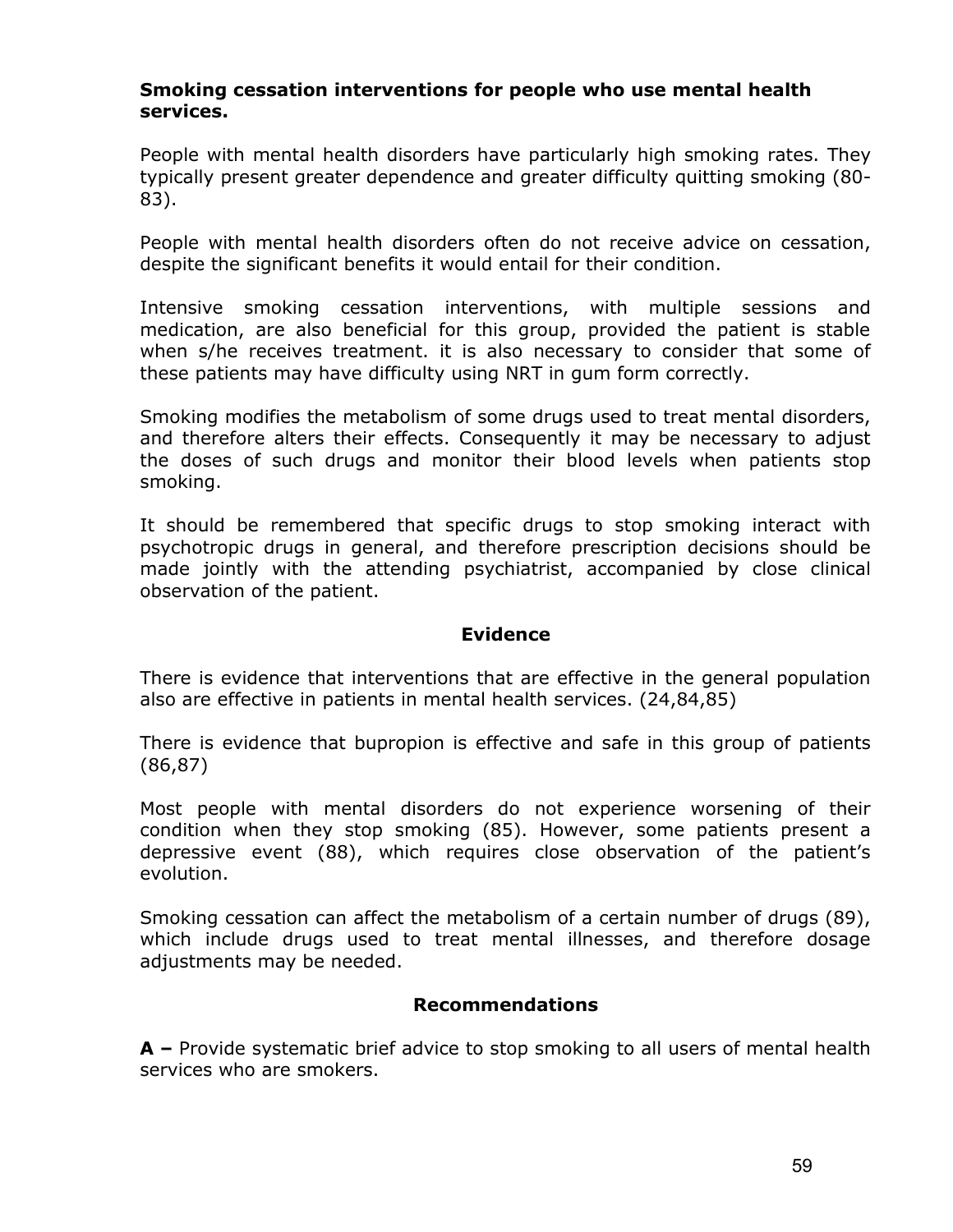**A -** Persons with mental disorders who stop smoking while receiving psychopharmacotherapy should be monitored to determine the need for adjustments in the doses of their medication.

**RTG** – Offer smoking cessation interventions with proven effectiveness to smokers with mental disorders who are stable.

**RTG –** If a smoking cessation intervention is administered to a patient with psychiatric illness outside a mental health service, it is essential to have the approval of the attending psychiatrist.

#### **Recommendation Grading Key**

A: The recommendation is supported by GOOD (strong) evidence.

B: The recommendation is supported by FAIR (reasonable) evidence, but there may be minimal inconsistency or uncertainty.

C: The recommendation is supported by EXPERT opinion (published) only.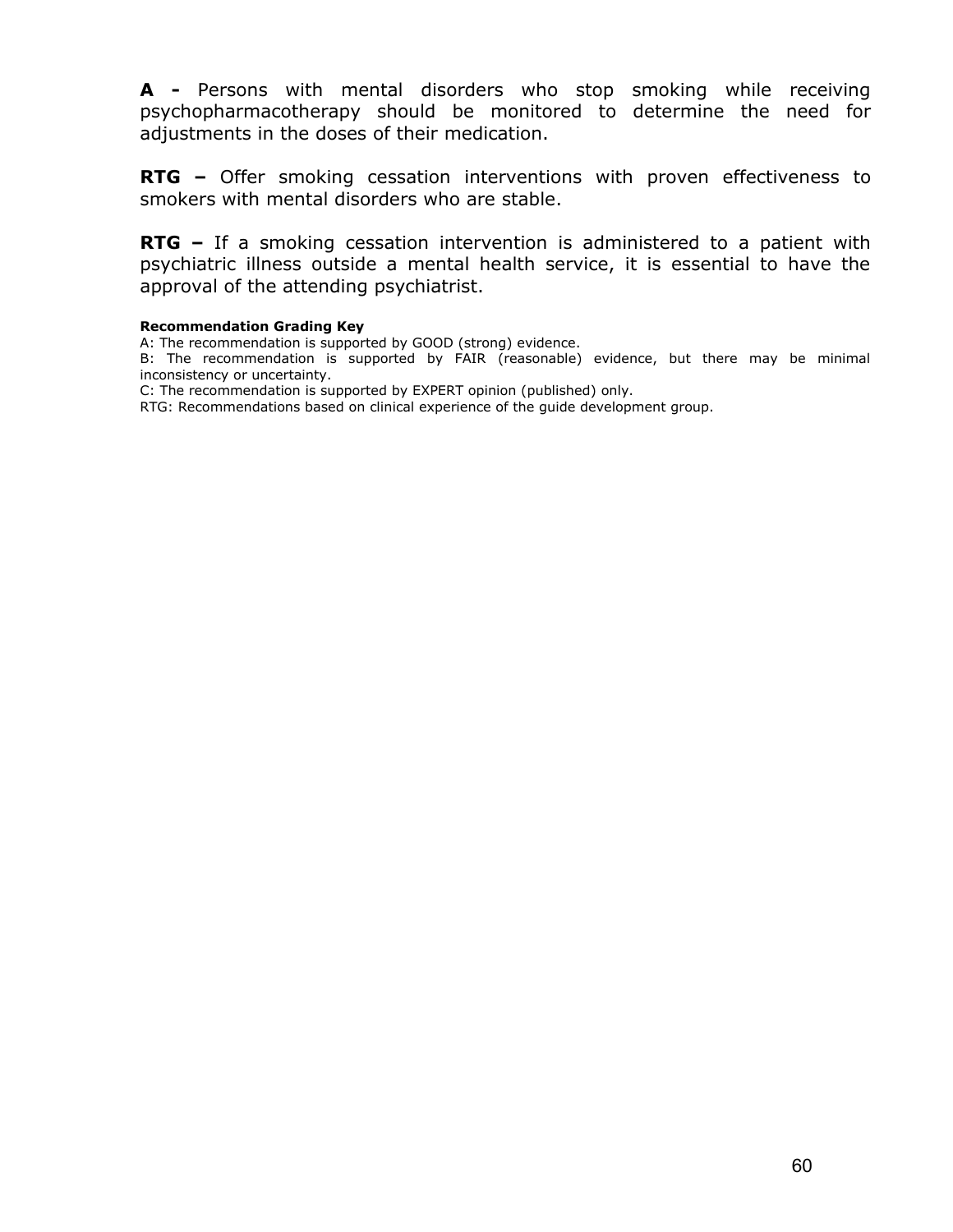# **Smoking cessation interventions for patients with other addictions**

Smoking in persons with other addictions is more widespread than in the general population. However, this does not mean that such persons are less likely to stop smoking.

Intensive smoking cessation interventions, with multiple sessions and medication, can also be effective for this group, and can also contribute to treatment of their other addictions.

### **Evidence**

There is evidence of short-term effectiveness of smoking cessation interventions in persons with other addictions. (90,91)

In a minority of patients, stopping smoking can trigger a relapse in another addiction overcome previously (92,93).

### **Recommendations**

**A –** Provide systematic brief advice on cessation to all smokers with other addictions.

**RTG** – Incorporate smoking cessation treatment with interventions of proven effectiveness in treatment services for other addictions. Given the possibility of relapse in another addiction overcome previously, strict clinical control and intensive support are recommended in these patients.

#### **Recommendation Grading Key**

A: The recommendation is supported by GOOD (strong) evidence.

B: The recommendation is supported by FAIR (reasonable) evidence, but there may be minimal inconsistency or uncertainty.

C: The recommendation is supported by EXPERT opinion (published) only.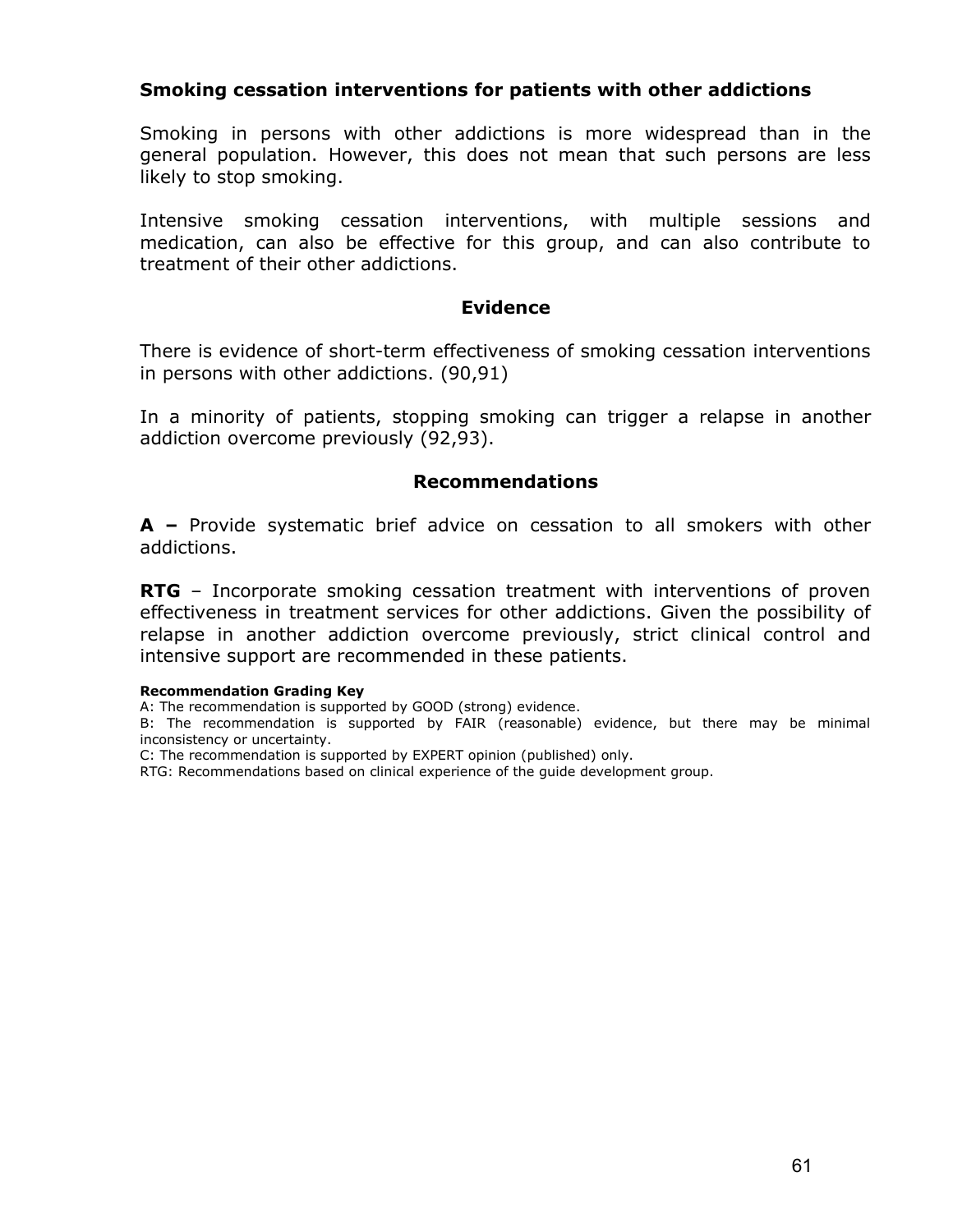# **9 Treatment interventions for relapsing patients**

Relapse is part of the process of overcoming addiction to tobacco; 75% of patients who successfully stop smoking require multiple attempts. There are intervention strategies to prevent relapse.

It is important to differentiate the **backslide**, which is individual, occasional, and isolated indulgence in a puff or a cigarette, from **relapse**, which is a return to daily consumption.

There are risk indicators for relapse:

- High physical dependence
- Intense withdrawal syndrome
- High psychological dependence
- Patient with other addictions
- Psychiatric comorbidity
- Antecedent of depression
- Patients who have not made changes to their lifestyle
- Patient's environment with smokers
- Conflictive situations
- Patients with recent personal losses
- Weight gain
- Frequent episodes of craving
- Backslides (each backslide increases the risk of relapse)
- Fantasies of self control

## **Prevention of relapse**

The number and variety of interviews conducted during treatment may help lower the relapse rate and prolong abstinence.

During treatment and the first stages of abstinence, it is extremely important to identify with each patient situations of vulnerability or high risk, proposing suitable responses to such situations.

The suitable response should focus on modifying the relevant circumstance or learning to change one's behavior in response to it. For example, emphasizing that the act of lighting a cigarette does not change an uncomfortable situation, but merely masks it.

If a situation of vulnerability is related to social pressure, it will be necessary to raise the individual's self esteem, for example by changing his perception of self reliance.

The patient will need to understand the importance of "thought before action" to identify situations of vulnerability.

The longer the patient practices this kind of exercises, the more tools s/he will have to cope after s/he stops smoking.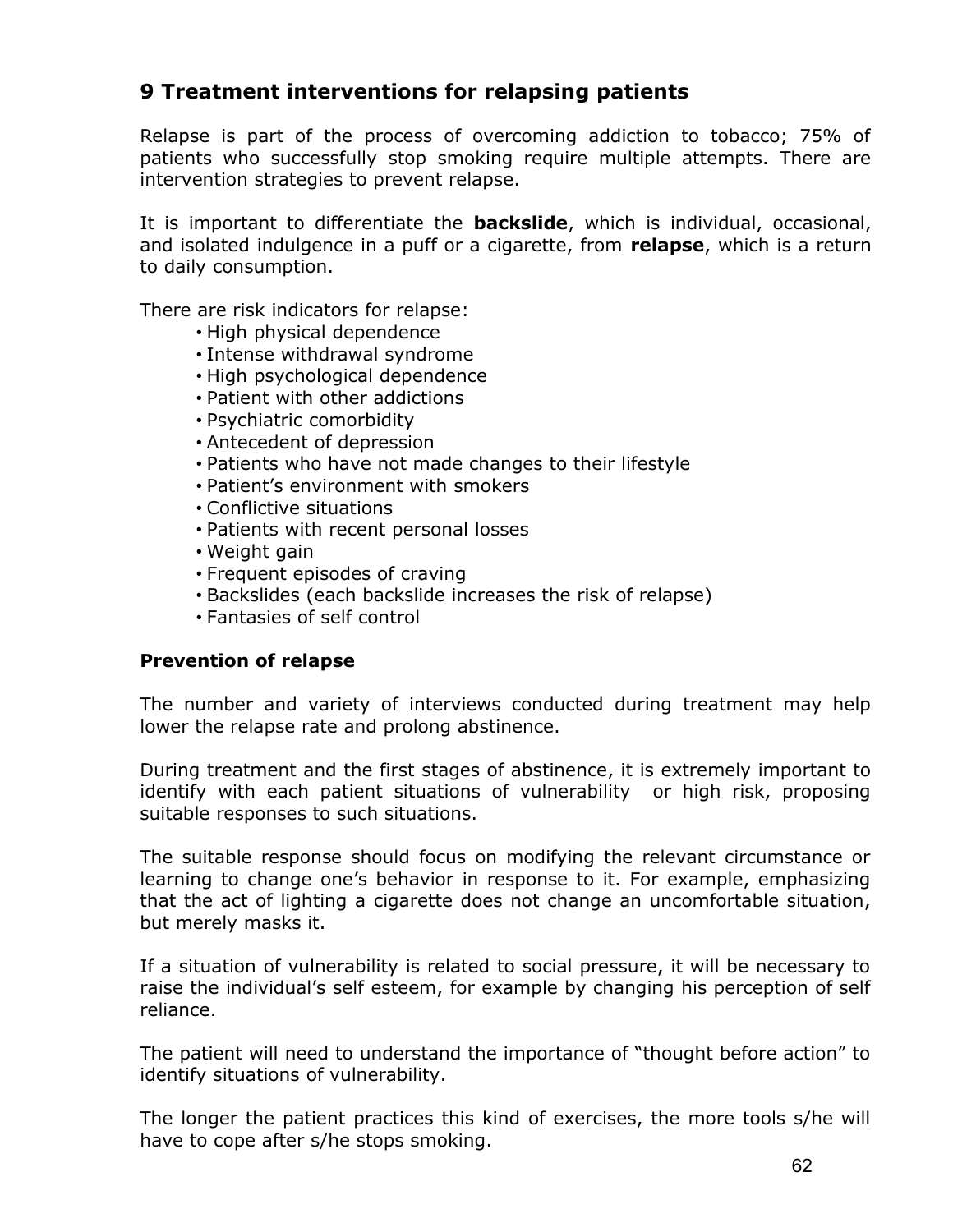## **Evidence**

Despite the existence of numerous high quality studies, there is no conclusive evidence to support the efficacy of specific interventions to prevent relapses. (36,50-52,94)

## **Recommendations**

**RTG –** Implement the greatest possible number and variety of interventions during treatment.

**RTG** – Identify indicators and risk situations early in all patients.

**RTG –** Do exercises anticipating relapse situations, asking, for example, *"In what situation do you think you could not stop yourself from lighting a cigarette?"*

When the patient can visualize risk situations, ask *"How do you think you could handle this situation without the cigarette?"*

#### **Recommendation Grading Key**

A: The recommendation is supported by GOOD (strong) evidence.

B: The recommendation is supported by FAIR (reasonable) evidence, but there may be minimal inconsistency or uncertainty.

C: The recommendation is supported by EXPERT opinion (published) only.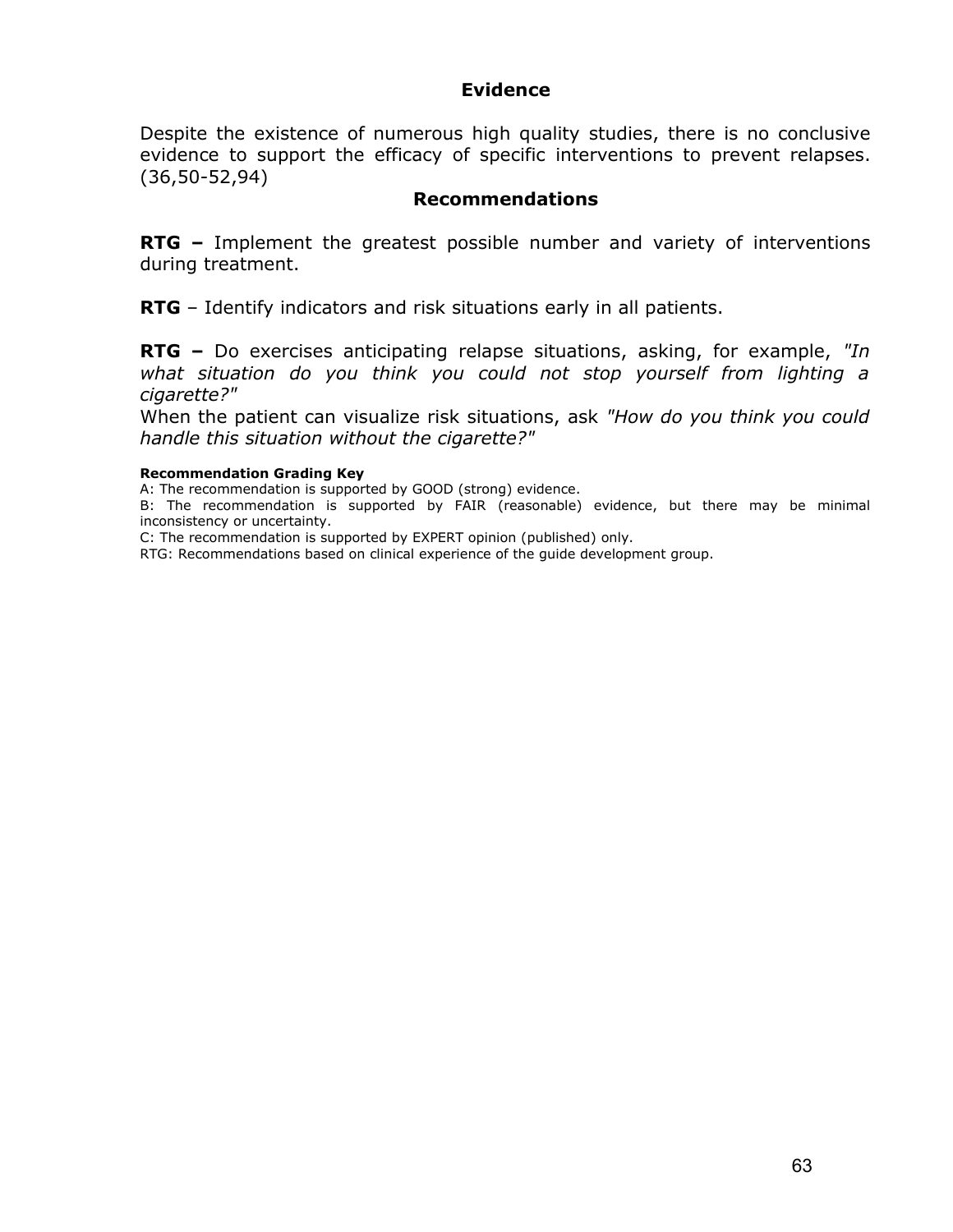# **Management of relapse**

The smoker is at permanent risk of relapse in her addiction. We know that most smokers can make multiple attempts before achieving lasting abstinence.

It is extremely important to take relapse as a learning experience and not as a failure. Recovery will focus on reviewing the relapse situation.

The successful resolution of problems that appear in the initial stages of abstinence is indicative of a favorable prognosis.

All relapsing patients should be reassessed and treated. The choice of treatment should be guided by the lessons learned from prior quit attempts and individual preference.

There is no evidence to support the choice of a given pharmacological treatment for relapse from among effective drugs to stop smoking.

## **Evidence**

There is evidence that NRT and Bupropion can be used successfully by persons who have used those drugs before. (95-97)

There is insufficient evidence to recommend a minimum time between quit attempts (98,99).

## **Recommendations**

**A –** provide brief advice to stop smoking to all patients who suffer a relapse.

**A -** Offer effective intensive support and pharmacological interventions to all patients who start a new attempt to stop smoking.

**RTG –** It is recommended to refer all relapsing patients to a specialized program.

**RTG -** Services should offer support to patients who have relapsed as soon as they request it.

**RTG –** Support for a new quit attempt should include:

• Explaining to the patient that relapse is part of the learning process, and not a failure as it is commonly perceived.

• Reassess the time the patient remained smoke free.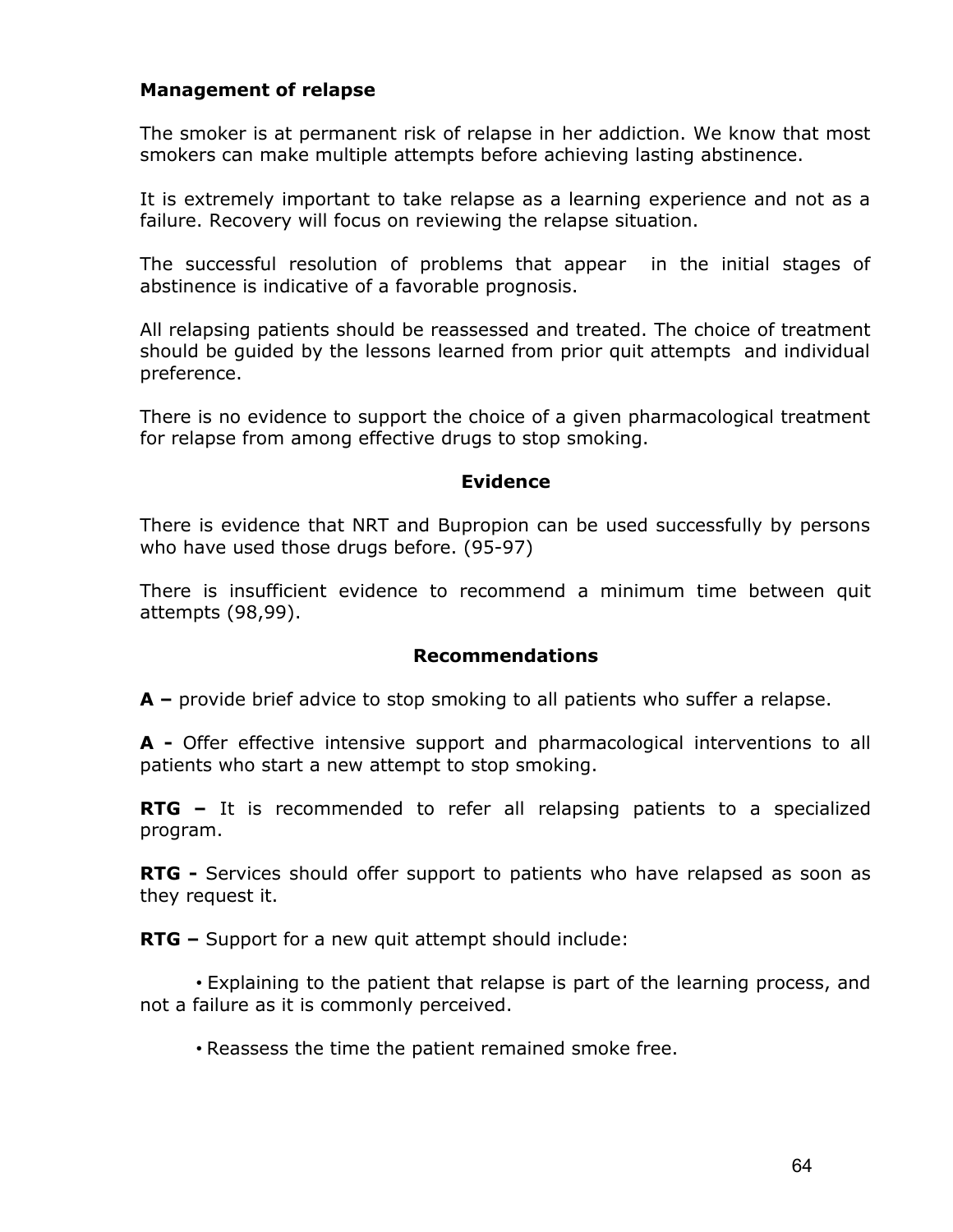- Review factors that could have led to the relapse (see relapse risk indicators).
- Strengthen the patient's motivation to stop smoking.
- Encourage a new quit attempt.

**RTG** – The choice of pharmacological treatment in patients who have already used drugs to stop smoking should first opt for that which was effective in prior attempts.

#### **Recommendation Grading Key**

A: The recommendation is supported by GOOD (strong) evidence.

B: The recommendation is supported by FAIR (reasonable) evidence, but there may be minimal inconsistency or uncertainty.

C: The recommendation is supported by EXPERT opinion (published) only.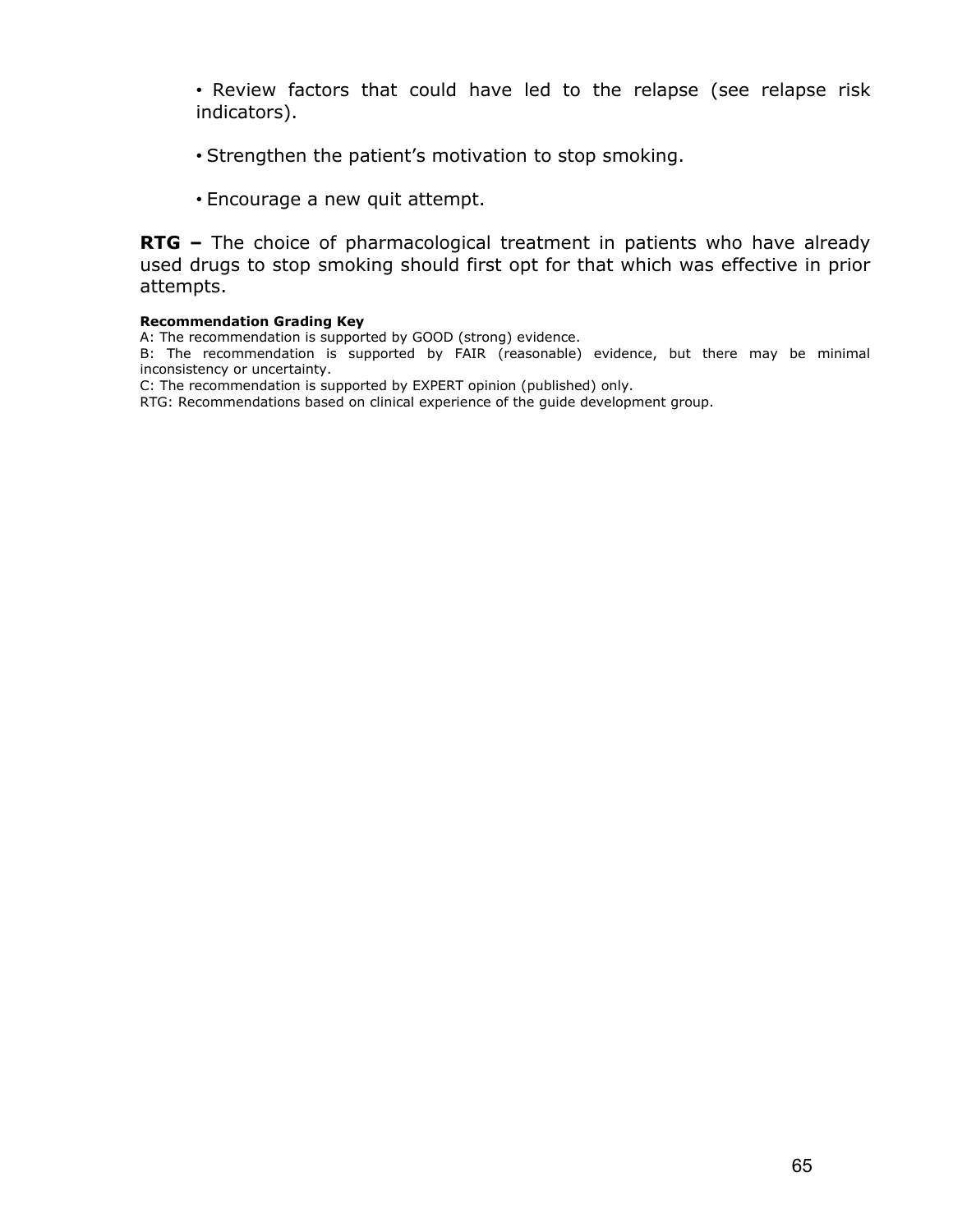# **10 Other treatments and interventions**

There are treatments and interventions offered to persons who want to stop smoking such as hypnosis, acupuncture, and homeopathic medicine, among others. However, there is evidence that some of these interventions do not help people to stop smoking, and for other interventions there is insufficient evidence as to their effectiveness.

## **Some evidence of effectiveness.**

The evidence available to date suggests that **cytisine**, a drug still under investigation, may be useful in smoking cessation. However, further research is needed to confirm this.

There is some evidence that **glucose** (in pharmaceutical form) increases abstinence in the short term but not in the long term. The short-term effect appears to be stronger when it is used concomitantly with NRT or Bupropion. (100,101).

## **Evidence of inefficacy.**

There is evidence that ansiolitics as specific treatment are not useful for smoking cessation. (102).

### **Not recommended**

There is evidence that **clonidine** is useful in smoking cessation; however, due to its adverse effects, its use is not recommended. (41).

There is evidence from randomized studies that smoking heavily and rapidly as part of an **aversive treatment** increases rates of abstinence to 6 months. However, its use as a smoking cessation strategy is not recommended.

There is evidence that **hypnosis** does not increase long-term rates of abstinence compared with other interventions of comparable intensity. (103)

There is evidence that **acupuncture, digitopuncture, laser therapy, and electrostimulation** do not increase long-term rates of abstinence compared with placebo. (23,104)

There are no studies on other commercially available treatments.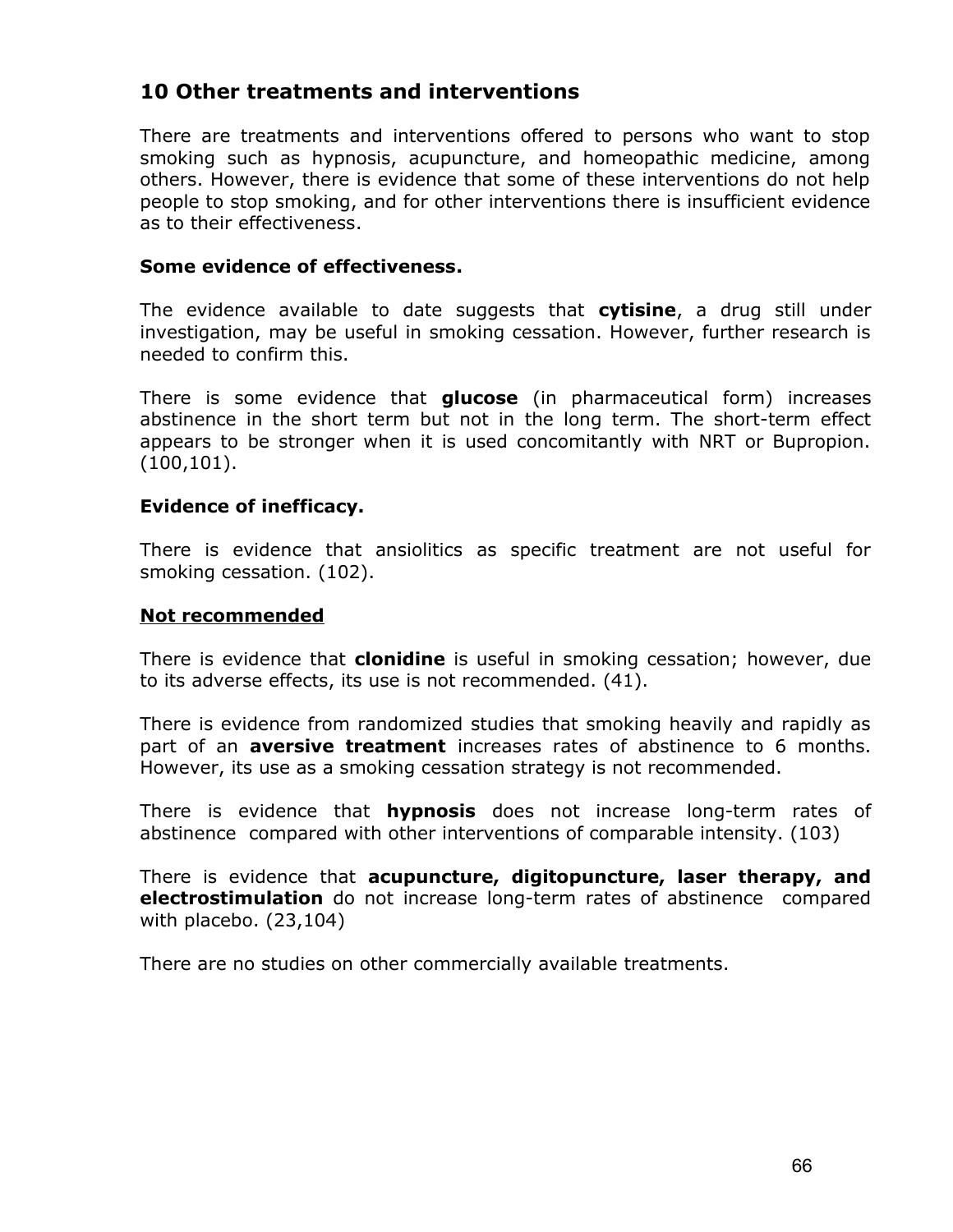# **11 Bibliography**

1. Ministry of Public Health. National Survey on Risk Factors. Uruguay. 2007

2. National Counsel on Drugs. National Department of Drugs. Fourth National Survey in Homes on Drug Use. Uruguay. 2007.

3. Medical Union of Uruguay. FACTUM. National Medical Survey. Professional and Occupational Status of Doctors. Nationwide. 2001. Available on line at: http://www.smu.org.uy/sindicales/documentos/Factum/index.html

4. Medical Federation of the Interior. National Medical Survey. 2007. Available on line at: http://www.femi.com.uy/not/n8\_08\_09.html

5. Peruga A. *El Convenio Marco para el Control del Tabaco: respuesta a la globalizacion de una epidemia comunicada*. Gac Sanit. [online newspaper]. 2004; 18(5):343-345. Available on line at:

http://scielo.isciii.es/scielo.php?pid=S021391112004000700001&script=sci\_arttext&tlng=es

6. World Health Organization. Report on the Global Tobacco Epidemic. The Mpower package. 2008. Available on line at:

http://www.who.int/tobacco/mpower/mpower\_report\_full\_2008.pdf

7. Peruga A. Prologo. Lessons from campaigns in favor of smoke-free environments in California. California Department of Health Services. 2001

8. World Health Organization. Ramos A, Curti D. *Economia del control del tabaco en los paises del Mercosur y estados asociados: Uruguay*. 2006. Washington. Available on line at: http://www.paho.org/Spanish/AD/SDE/RA/Tab\_Mercosur\_URU.pdf

9. Doll R, Peto R, Boreham J, Sutherland I. Mortality in relation to smoking: 50 years' observations on male British doctors. BMJ. 2004; 328:1519.

10. *Medidas relacionadas con la reduccion y demanda del tabaco. Ley 18256*. March 6, 2008. Uruguay. Available on line at:

http://www.presidencia.gub.uy/\_web/leyes/2008/03/S405\_19%2010%202007\_00001.PDF

11. Uruguayan Ministry of health and Enviroment. *Guia Nacional de treatment de la adiccion al tabaco*. 2005. Available on line at:

http://www.foroaps.org/files/TRATADDICTIONTOBACCO.pdf

12. Ministry of Health. New Zealand Smoking Cessation Guidelines.2007. Available on line at: http://www.moh.gov.nz

13. Fiore M, Jaen C, Baker T et al. Clinical Practice Guideline: Treating Tobacco Use and Dependance. 2008. Available on line at: http://www.surgeongeneral.gov/tobbacco

14. Appraisal of guidelines research and evaluation. The AGREE Collaboration. AGREE Instrument Spanish. 2001. Available on line at: www.agreecollaboration.org

15. Gordon H. Guyatt, David Sackett, Deborah J. Cook, Evidence Based Medicine Working Group based on the users' guides to Evidence-based Medicine How to use an article about therapy or prevention. JAMA. 1993; 270(21):2598-2601.

16. Gordon H. Guyatt, David Sackett, Deborah J. Cook, Evidence Based Medicine Working Group based on the users' guides to Evidence-based Medicine How to use an article about therapy or prevention. JAMA. 1994; 271(1):59-63

17. Agency for Healthcare Research and Quality (AHRQ). EPC Evidence Reports [Internet]. Rockville: AHRQ. Available on line at:

http://www.ahrq.gov/clinic/epcindex.htm#methodology

18. Jackson G, Bobak A, Chorlton I et al. Smoking cessation: a consensus statement with special reference to primary care. ICGP. 2001; 55:385-392.

19. Russell M, Wilson C, Taylor C et al. (Effect of general practitioners' advice against smoking. British Medical Journal. 1979; 2(6184):231-5.

20. Lancaster T, Stead LF. Physician advice for smoking cessation. Cochrane Database of Systematic Reviews. 2006.

21. Hall S, Reid E, Ikoumunne OC. et al. Brief smoking cessation advice from practice nurse during routine cervical smear tests appointments: a cluster randomised controlled trial assessing feasibility, acceptability and potential effectiveness. British Journal of Cancer. 2007; 96:1057-1061.

22. Lancaster T, Stead LF. Individual behavioural counselling for smoking cessation. Cohrane Database of Systematic Reviews. 2006.

23. Stead L, Lancaster T. Group behaviour therapy programmes for smoking cessation. Cochrane Database of Systematic Reviews. 2006.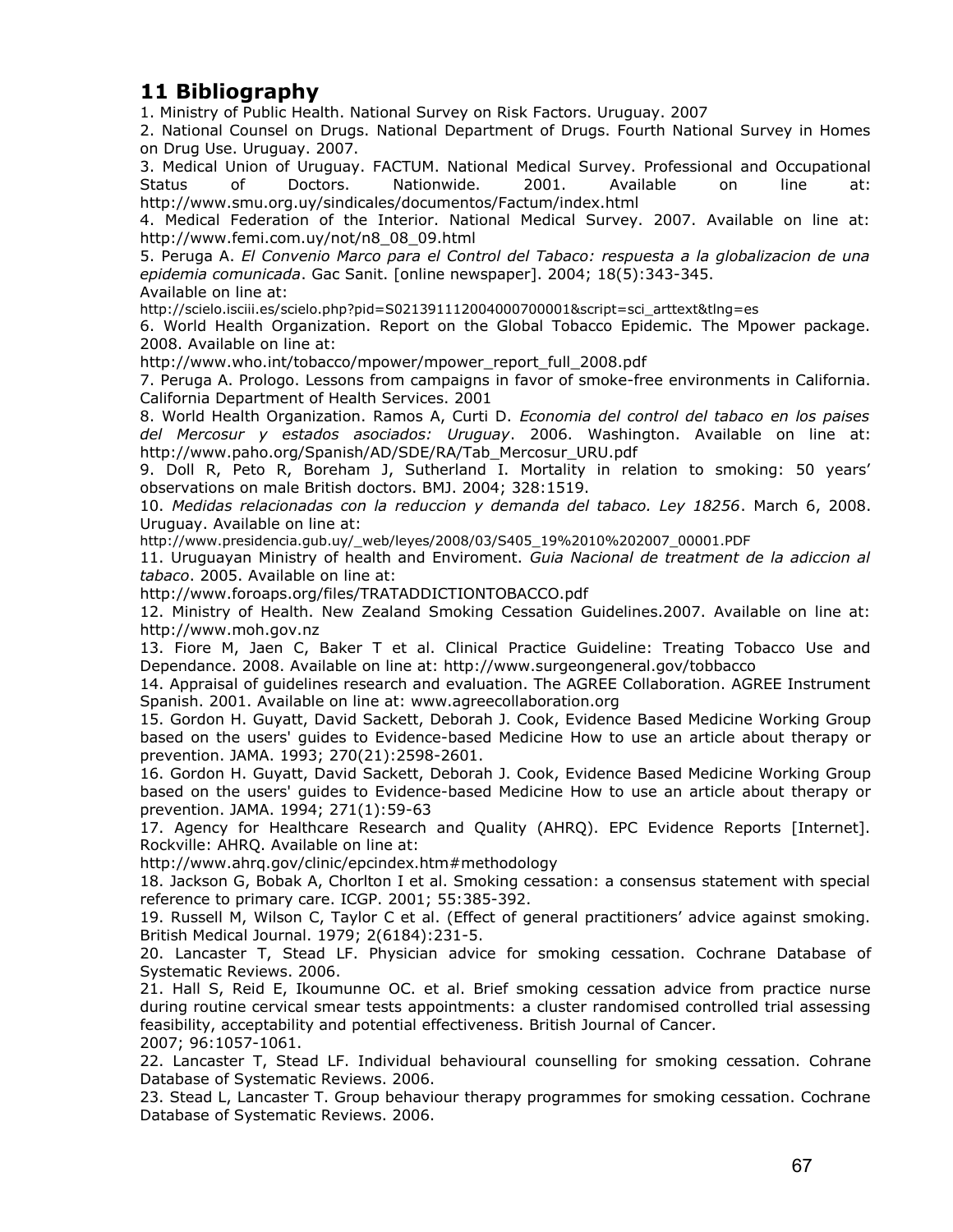24. USDHHS. Treating Tobacco Use and Dependence. Rockville MD, United States Department of Health and Human Services. Agency for Healthcare Research Quality. 2000.

25. Sutherland G, Phil M. Evidence for Counseling Effectiveness for Smoking Cessation. J Clin. Psychiatry Monograph, 2003;18 (1): 22-33.

26. Ockene J, Hymowitz N, Lagus J et al. Comparaison of smoking behavior change for Sl and UC study groups. MRFIT Research Group. Preventive Medicine. 1991; 20(5):564-573.

27. Hall S, Humfleet G, Reus V et al. Extended nortriptyline and psychological treatment for cigarette smoking. American Journal of Psychiatry. 2004; 161(11):2100-2107.

28. Fiore M, Bailey W, Cohen S et al. Treating tobacco use and dependence. Clinical practice guideline Rockville, MD. US Department of Health and Human Services, Public Health Service. 2000

29. Rice V, Stead L. Nursing interventions for smoking cessation. Cochrane Database of Systematic Reviews. 2006.

30. Stead L, Lancaster T, Perera R. Telephone counselling for smoking cessation. Cochrane Database of Systematic Reviews. 2006.

31. Macleod Z, Charles M, Arnaldi V et al. Telephone counselling as an adjunct to nicotine patches in smoking cessation: A randomised controlled trial. Medical Journal of Australia.

2003; 179 (7):349-352.

32. Stead L, Perera R, Lancaster T. A systematic review of interventions for smokers who contact quit lines. Tob Control 2007; 16:3-8.

33. Rabius V, Pike K, Hunter J et al. Effects of frequency and duration in telephone counselling for smoking cessation. Tob Control 2007; 16:71-74.

34. Hollis J, McAfee T, Fellows J et al. The effectiveness and cost effectiveness of telephone counselling and the nicotine patch in a state tobacco quitline. Tob. Control 2007; 16:53-59.

35. Miller N, Smith P, DeBusk R et al. Smoking cessation in hospitalized patients. Results of a randomized trial. Archives of Internal Medicine, 1997; 157(4):409-15.

36. Hajek P, Stead F, West R et al. Relapse prevention interventions for smoking cessation (Review). Cochrane Database of Systematic Reviews. 2007; (2).

37. Silagy C, Lancaster T, Stead L et al. Nicotine replacement therapy for smoking for cessation. Cochrane Database of Systematic Reviews. 2006; (2).

38. Hughes J, Stead L, Lancaster T. Antidepressants for smoking cessation. Cochrane Database of Systematic Reviews. 2006; (2)

39. Cahill K, Stead L, Lancaster T. Nicotine receptor partial agonists for smoking cessation. Cochrane Database of Systematic Reviews 2008, (3).

40. Hughes J, Stead L, Lancaster T. Nortriptyline for smoking cessation: a review. Nicotine Tob Res 2005; 7:491-9.

41. Gourlay S, Stead L, Benowitz N. Clonidine for smoking cessation. Cochrane Database of Systematic Reviews. 2004;(3).

42. Cromwell J, Bartosch W, Fiore M, et al. Cost-effectiveness of the clinical practice recommendations in the AHCPR guideline for smoking cessation. JAMA 1997; 278:1759-66.

43. Maciosek M, Coffield A, Edwards N et al. Priorities among effective clinical preventive services: results of a systematic review and analysis. Am J Prev Med 2006; 31:52-61.

44. Shearer J, Shanahan M. Cost effectiveness analysis of smoking cessation interventions. Aust N Z J Public Health 2006; 30:428-34.

45. West R, McNeill A, Raw M. Smoking cessation guidelines for health professionals: an update. Halt Education Authority. Thorax. 2000; 55(12):987-999.

46. Daughton D, Fortmann S, Glover E et al. The smoking cessation efficacy of varying doses of nicotine patch delivery systems 4 to 5 years post-quit day. Preventive Medicine. 1999, 28(2):113-118.

47. Hajek P, Mc Robbie H, Gillison F. Dependence potencial of nicotine replacement treatments: Effects of product type, patient characteristics, and cost to user. Prev Med. 2007;44(3):230-4

48. Stead L, Lancaster T. *Intervenciones para reducir los danos causados por el consumo continuo de tabaco*. 2007. Cochrane Library Issue (4)

49. Piper M, Federman E, McCarthy D et al. Efficacy of bupropion alone and in combination with nicotine gum. Nicotine &Tobacco Research, 2007; 9(9):947-54

50. Covey L, Glassman A, Jiang H et al. A randomized trial of bupropion and/or nicotine gum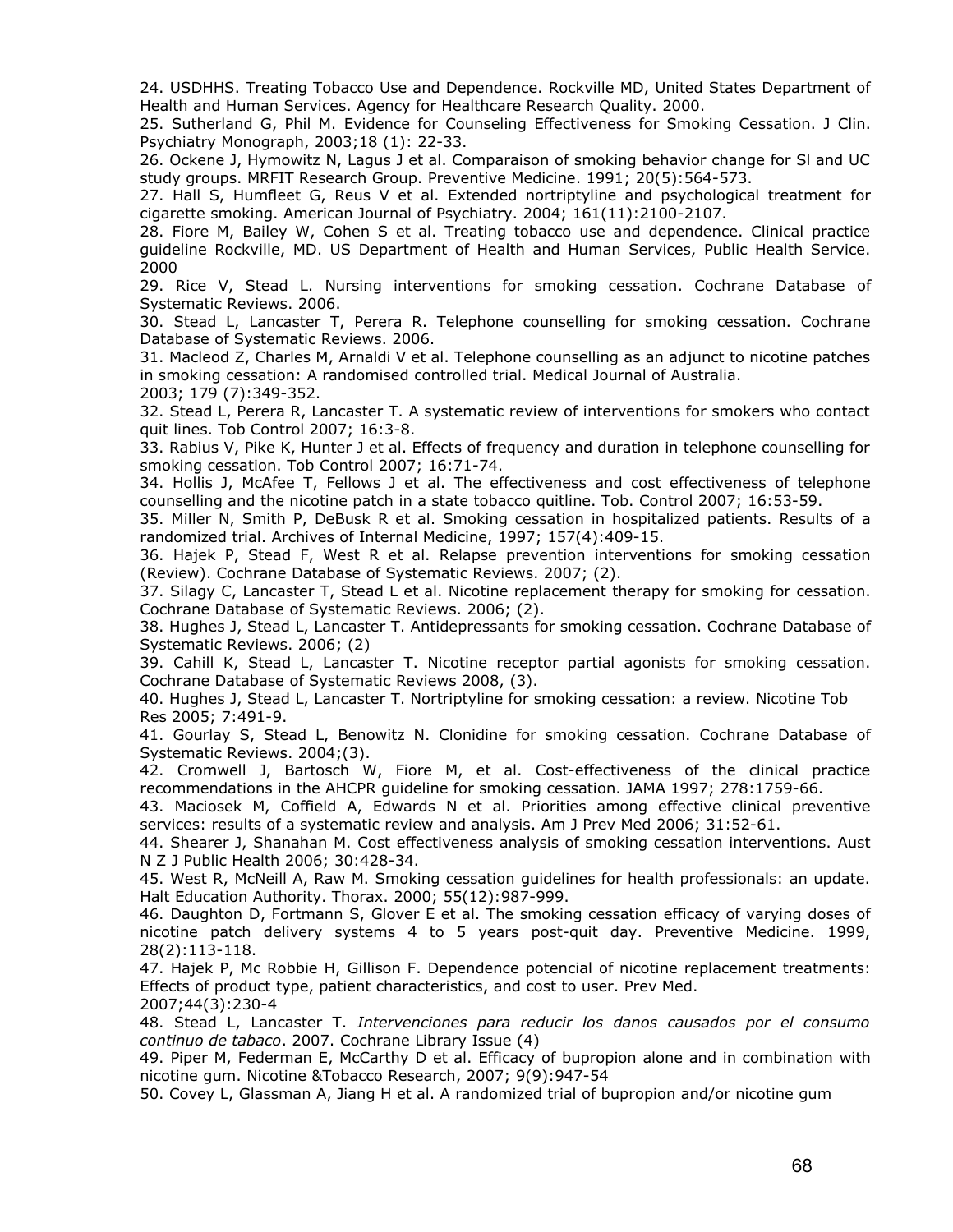as maintenance treatment for preventing smoking relapse. Addiction 2007; 102(8):1292-302.

51. Hays T, Hurt R, Rigotti N. Sustained-Release bupropion for Pharmacologic Relapse Prevention after Smoking Cessation: A Randomized, Controlled Trial. Ann. Med. Int. 2001, 135:423-433.

52. Sanderson L, Patten Ch, Niaura R et al. Efficacy of bupropion for relapse prevention in smokers with and without a past history of major depression. J. Gen Intern. Med. 2004; 19:828- 834.

53. Wu P, Wilson K, Dinoulas P et al. Effectiveness of smoking cessation therapies: A systematic review and meta-analysis. BMC Public Health. 2006; 6(1):300.

54. Filozof C, Fernandez Pinilla M, Fernandez-Cruz A. Smoking cessation and weight gain. Obes Rev. 2004 May;5(2):95-103

55. Fromm P, Melamed S, Benbassat J. Smoking cessation and weight gain. J Fam Pract. 1998 Jun;46(6):460-4

56. Eisenberg D, Quinn B. Estimating the effect of smoking cessation on weight gain: an instrumental variable approach Health Serv Res. 2006; 41(6):2255-66.

57. Nerin I, Beamonte A, Gargallo P et al. Weight gain and anxiety levels in recent ex-smokers Arch Bronconeumol. 2007; 43(1):9-15

58. Pisinger C, Jorgensen T. Waist circumference and weight following smoking cessation in a general population: the Inter99 study. Prev Med. 2007;44(4):290-5

59. Chinn S, Jarvis D, Melotti R et al. Smoking cessation, lung function, and weight gain: a follow-up study. The Lancet, 2005; 365(9471):1629 – 1635

60. Haustein KO. Cigarette smoking, nicotine and pregnancy. International Journal of Clinical Pharmacology and Therapeutics. 1999; 37(9):417–27.

61. Slotkin TA. Fetal nicotine or cocaine exposure: Which one is worse? Journal of Pharmacology and Experimental Therapeutics. 1998; 285(3):931–45.

62. Ahlsten G, Cnattingius S, Lindmark G. 1993. Cessation of smoking during pregnancy improves foetal growth and reduces infant morbidity in the neonatal period. A population based prospective study. Acta Paediatrica*.* 82(2):177–81.

63. Benowitz N, Dempsey D. Pharmacotherapy for smoking cessation during pregnancy. Nicotine & Tobacco Research. 2004; 6(2):S189–202.

64. Dempsey DA, Benowitz NL. Risks and benefits of nicotine to aid smoking cessation in pregnancy. Drug Safety. 2001; 24(4):277–322.

65. Lumley J, Oliver S, Chamberlain C, Oakley L. Interventions for promoting smoking cessation during pregnancy. 2006. Cochrane Database of Systematic Reviews (2).

66. Parker D, Windsor R, Roberts M, et al. Feasibility, cost, and cost-effectiveness of a telephonebased motivational intervention for underserved pregnant smokers. Nicotine & Tobacco Research. 2007; 9(10): 1043 – 1051.

67. Pollak K, Oncken Ch, Lipkus I. Nicotine replacement and behavioral therapy for smoking cessation in pregnancy. Am J Prev Med 2007; 33(4):297–305.

68. National Counsel on Drugs, Uruguay. National Department of Drugs. Centers for Disease Control. Pan American Health Organization. World Health Organization. *Tabaquismo. Consumo en el ambito de la Ensenanza Media (GYTS). Informe de Investigacion.* Uruguay 2006.

69. National Counsel on Drugs. Presidency of the Republic. Uruguay. 2nd National survey on drug use among studets in secondary education. 2006. Available on line at:

http://www.infodrogas.gub.uy/html/encuestas/documentos/Encuesta\_CDEEM.pdf

70.Becona E., Palomares A., Garcia M. *Tabaco y Salud. Guia de Prevencion y Tratamiento del Tabaquismo*. Ed. Piramide, Madrid 1994

71.Vallerant, J, Les Fondements de la Psychologie Sociale, Gaetan Morin Editeur, Quebec 1994: 888p

72. DiFranza J, Pbert L, Flint A et al. Intervention for adolescents: a randomized, controlled trial effect of a pediatric practice-based smoking prevention and cessation Pediatrics*.* 2008;121:e738 e747

73. Grimshaw G, Stanton A, Lancaster T. Tobacco cessation interventions for young people. 2006. Cochrane Database of Systematic Reviews (2).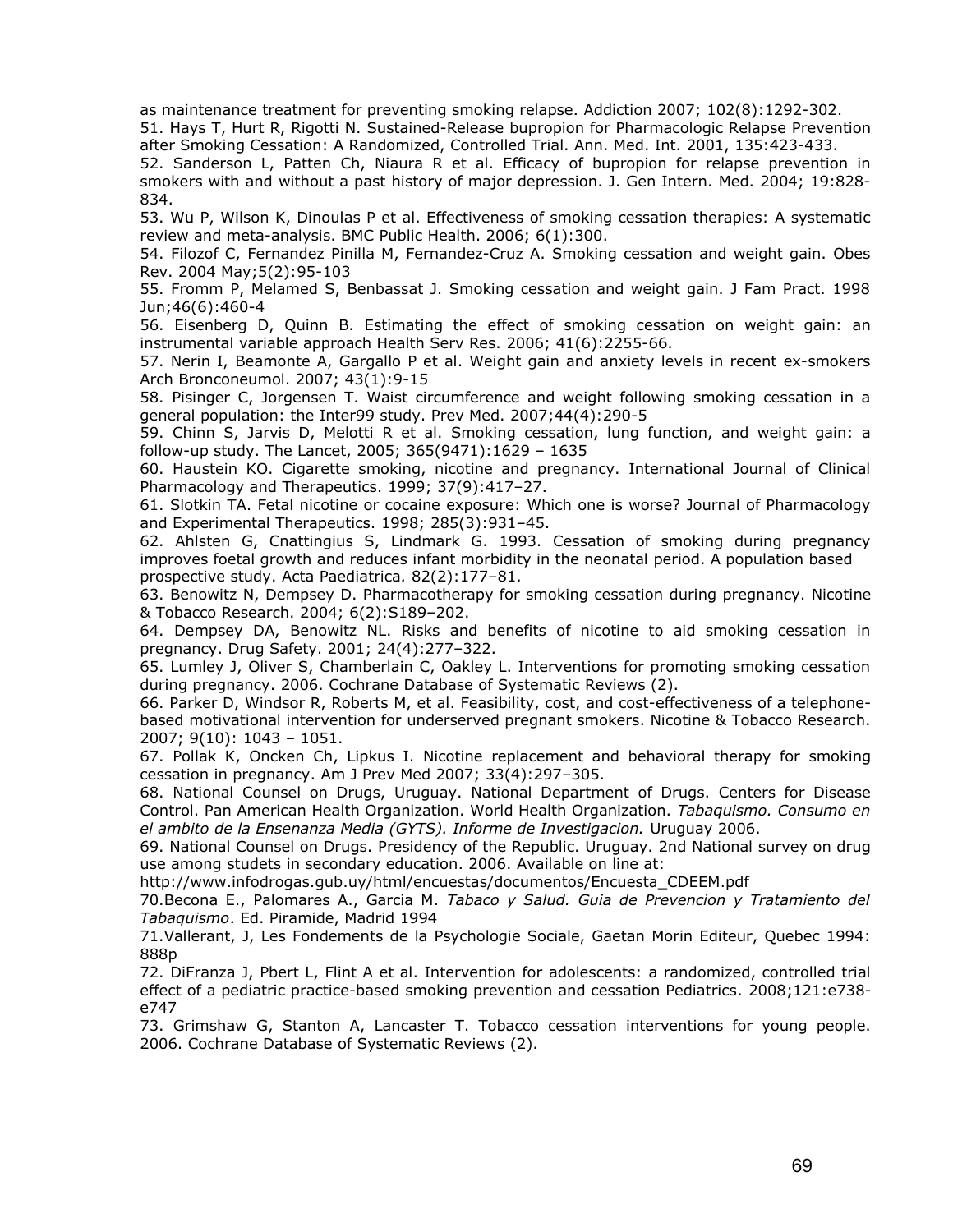74. Muramoto M, Leischow S, Sherrill D. Randomized, double-blind, placebo-controlled trial of 2 dosages of sustained-release bupropion for adolescent smoking cessation. Arch Pediatr Adolesc Med. 2007; 161(11):1068-1074

75. MHRA. 2005. Report of the committee on safety of medicines working group on nicotine replacement therapy: medicines and healthcare products regulatory agency, committee on safety of medicines.

76. McRobbie H, Hajek P. 2001. Nicotine replacement therapy in patients with cardiovascular disease: guidelines for health professionals. Addiction. 96(11):1547–51.

77. Rigotti N, Munafo M, Stead L. *Intervenciones para el abandono del habito de fumar en pacientes hospitalizados* (Cochrane Revision translated). In: La Biblioteca Cochrane Plus, 2007 Numero 4.

78. Moller A, Villebro N. Interventions for preoperative smoking cessation. 2006. Cochrane Database of Systematic Reviews (2).

79. Moller A, Tonnesen H. Risk reduction: Perioperative smoking intervention. Baillieres best Practice & Research in Clinical Anaesthesiology. 2006; 20(2):237–248.

80. McNeill A. 2002. Smoking and Mental Health. London: ASH.

81. Breslau N, Kilbey M, Andreski P. Nicotine dependence, major depression, and anxiety in young adults. Archives of General Psychiatry. 1991; 48(12):1069–74.

82. Haug N, Hall S, Prochaska J et al. Acceptance of nicotine dependence treatment among currently depressed smokers. Nicotine & Tobacco Research. 2005; 7(2):217–24.

83. De Leon J, Diaz FJ. A meta-analysis of worldwide studies demonstrates an association between schizophrenia and tobacco smoking behaviours. Schizophrenia Research. 2005; 76(2– 3):135-57.

84. Ranney L, Melvin C, Lux L et al. Systematic review: smoking cessation intervention strategies for adults and adults in special populations. Annals of Internal Medicine. 2006; 145(11):845–56.

85. Bradshaw T, Lovell K, Harris N. Healthy living interventions and schizophrenia: a systematic review. Journal of Advanced Nursing. 2005; 49(6):634–54.

86. George T, Vessicchio J, Termine A et al. A placebo controlled trial of bupropion for smoking cessation in schizophrenia. Biological Psychiatry. 2002; 52(1):53–61.

87. Evins A, Cather C, Deckersbach T et al. A double-blind placebo-controlled trial of bupropion sustained-release for smoking cessation in schizophrenia. Journal of Clinical Psychopharmacology. 2005; 25(3):218–25.

88. Glassman A, Covey L, Dalack G et al. Smoking cessation, clonidine, and vulnerability to nicotine among dependent smokers. Clinical Pharmacology and Therapeutics. 1993; 54(6):670–9.

89. Zevin S, Benowitz N. Drug interactions with tobacco smoking. Clinical Pharmacokinetics. 1999; 36:425–438.

90. Sussman S.. Smoking cessation among persons in recovery. Substance Use & Misuse. 2002; 37(8–10):1275–98.

91. Prochaska J, Delucchi K, Hall S. A meta-analysis of smoking cessation interventions with individuals in substance abuse treatment or recovery. Journal of Consulting and Clinical Psychology. 2004;72(6):1144–1156.

92. Joseph A, Willenbring M, Nugent S, Nelson D. A randomized trial of concurrent versus delayed smoking intervention for patients in alcohol dependence treatment. Journal of Studies on Alcohol. 2004; 65(6):681–91.

93. Joseph A, Nichol K, Anderson H. Effect of treatment for nicotine dependence on alcohol and drug treatment outcomes. Addictive Behaviours. 1993; 18(6):635–44.

94. Croghan IT, Hurt R, Dakhil S et al. Randomized comparison of a nicotine inhaler and bupropion for smoking cessation and relapse prevention. Mayo Clin Proc. 2007; 82(2):186-95

95. Shiffman S, Dresler C, Rohay J. Successful treatment with a nicotine lozenge of smokers with prior failure in pharmacological therapy. Addiction. 2004; 99(1):83–92.

96. Gonzales D, Nides M, Ferry L et al. Bupropion SR as an aid to smoking cessation in smokers treated previously with bupropion: a randomized placebo-controlled study. Clinical Pharmacology and Therapeutics. 2001; 69(6):438–44.

97. Durcan M, White J, Jorenby D et al. Impact of prior nicotine replacement therapy on smoking cessation efficacy. American Journal of Health Behavior. 2002; 26(3):213–20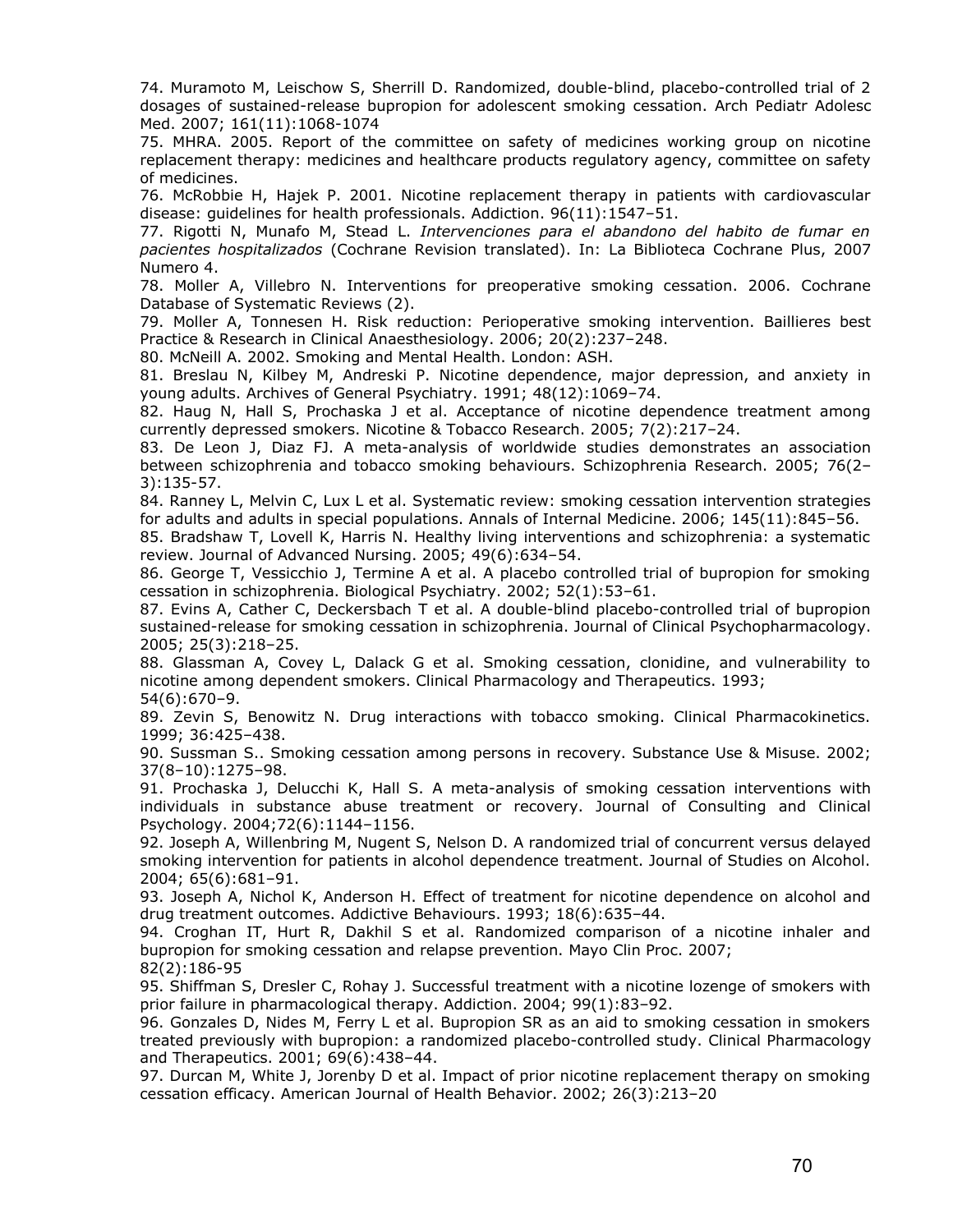98. Hughes J, Carpenter M. Stopping smoking: carpe diem? Tobacco Control. 2006; 15(5):415–6. 99. National Institute for Clinical Excellence. Guidance on the use of Nicotine Replacement Therapy (NRT) and Bupropion for smoking cessation. 2002. London: National Institute for Clinical Excellence.

100. West R, Willis N. Double-blind placebo controlled trial of dextrose tablets and nicotine patch in smoking cessation. Psychopharmacology. 1998; 136(2):201–4.

101. West R, May S, McEwen A, McRobbie H, Hajek P. A randomised trial of glucose tablets to aid smoking cessation. Unpublished [a].

102. Hughes JR, Stead LF, Lancaster T. Anxiolytics and antidepressants for smoking cessation. Cochrane Database Syst Rev 2000

103. Abbot N, Stead L, White A, Barnes J. Hypnotherapy for smoking cessation. 2006. Cochrane Database of Systematic Reviews(2).

104. White A, Rampes H, Campbell J. Acupuncture and related interventions for smoking cessation. 2006. Cochrane Database of Systematic Reviews (2).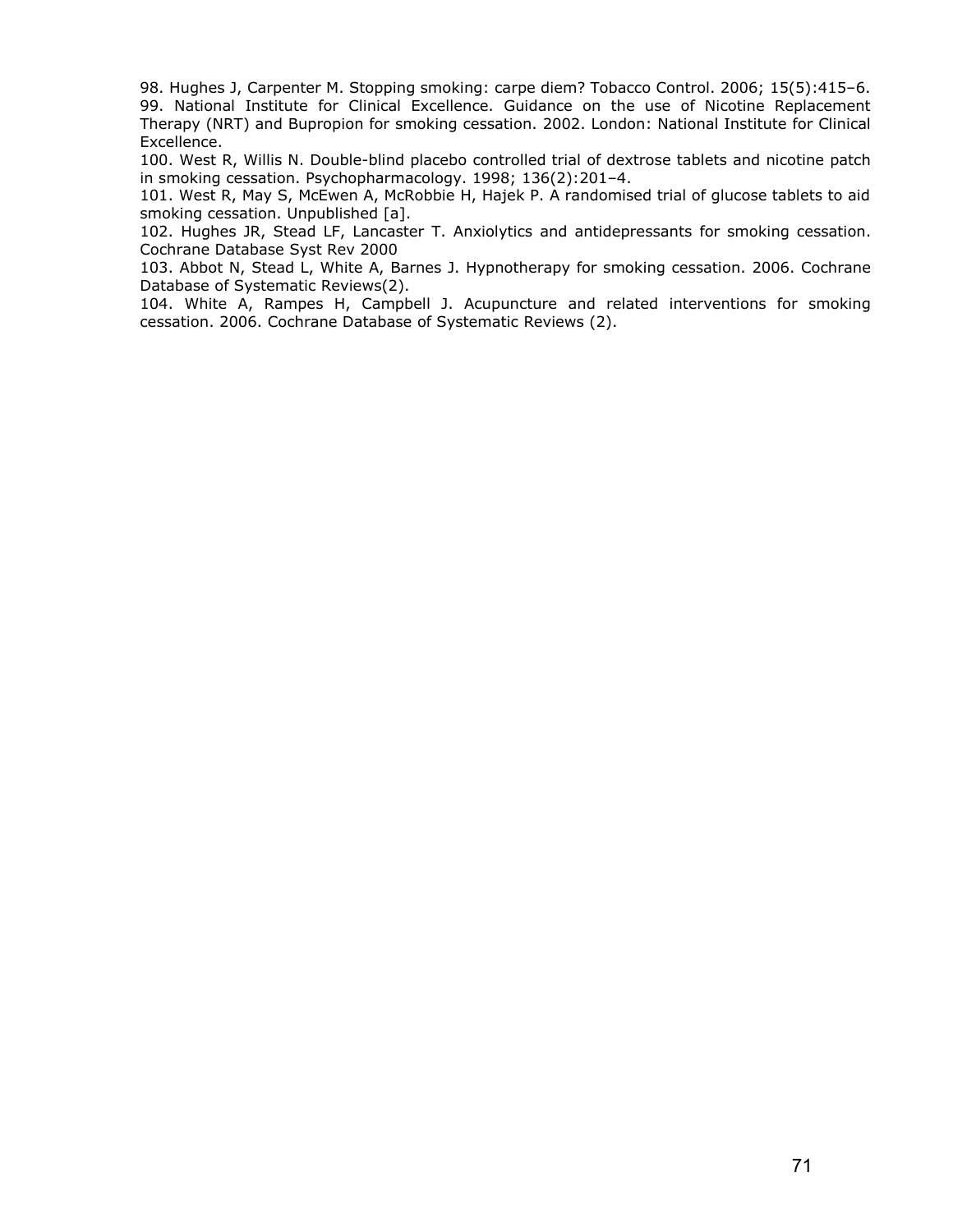# **12 Appendices**

- 1. Benefits of stopping smoking
- 2. Support services to stop smoking
- 3. Assessing nicotine dependence
- 4. Prescribing information for Nicotine Replacement Therapy
- 5. Prescribing information for Bupropion
- 6. Prescribing information for Varenicline
- 7. Prescribing information for Nortriptyline
- 8. Adverse event report form
- 9. Tobacco and dental pathology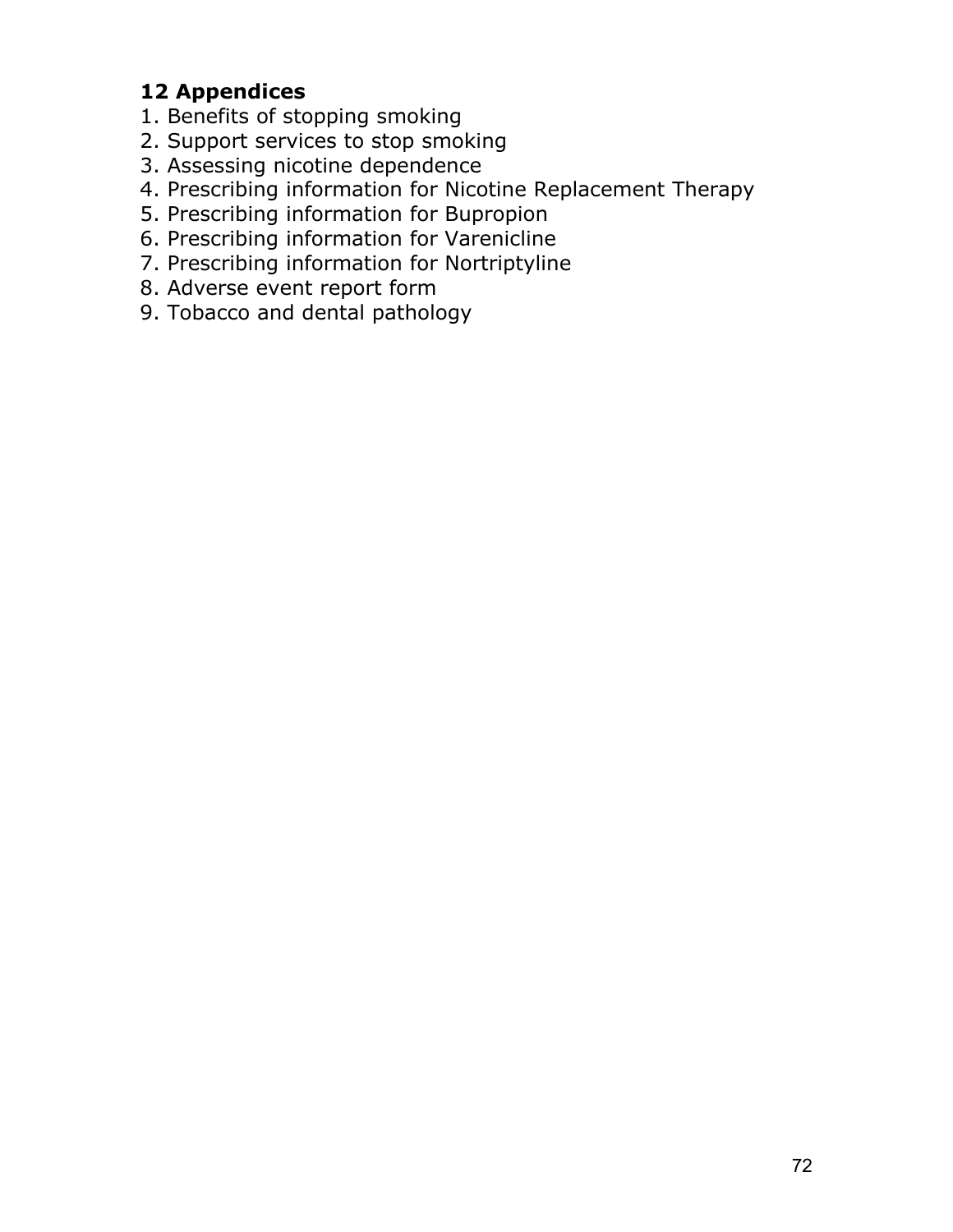### Appendix 1: Benefits of stopping smoking

#### **See what you gain as the days or months go by without smoking:**

#### **1 day**

- Your blood pressure and heart rate drop
- Your blood oxygen levels normalize
- Most of the carbon monoxide and nicotine are eliminated

#### **3 days**

- You start to regain your sense of taste and smell
- Your bronchial tubes recover their cleaning mechanisms

#### **1 to 3 months**

- You breath more easily
- You stop coughing
- Your capacity for physical exercise increases
- The appearance of your skin improves
- You feel you have more energy

#### **1 year**

• The risk of heart attack is reduced by 50%

#### **5 years**

• The risk of cancer of the mouth, esophagus, and bladder is reduced by 50%

#### **10 years**

• The risk of lung cancer is reduced by 50%

#### **15 years**

• The risk of death is comparable to someone who has never smoked.

In addition, quitting smoking:

- Improves your family's health
- Raises your self esteem and self confidence
- Sets a good example for your children
- Helps you save money
- Improves your domestic hygiene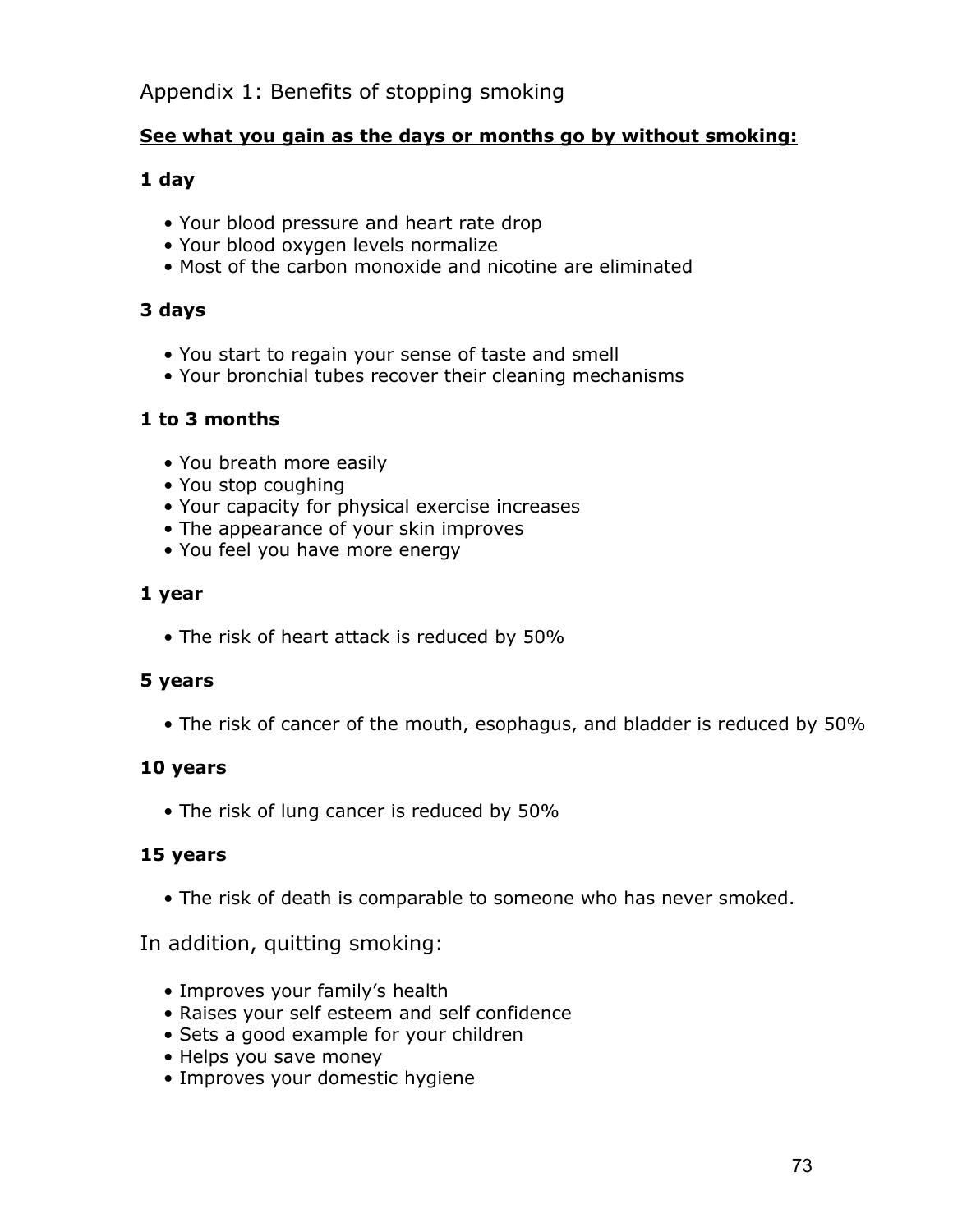Appendix 2 – Support services to stop smoking.

[http://www.msp.gub.uy](http://www.msp.gub.uy/)

[http://fnr.gub.uy](http://fnr.gub.uy/)

[http://urucan.org.uy](http://urucan.org.uy/)

### **MSP information helpline –0800-4444**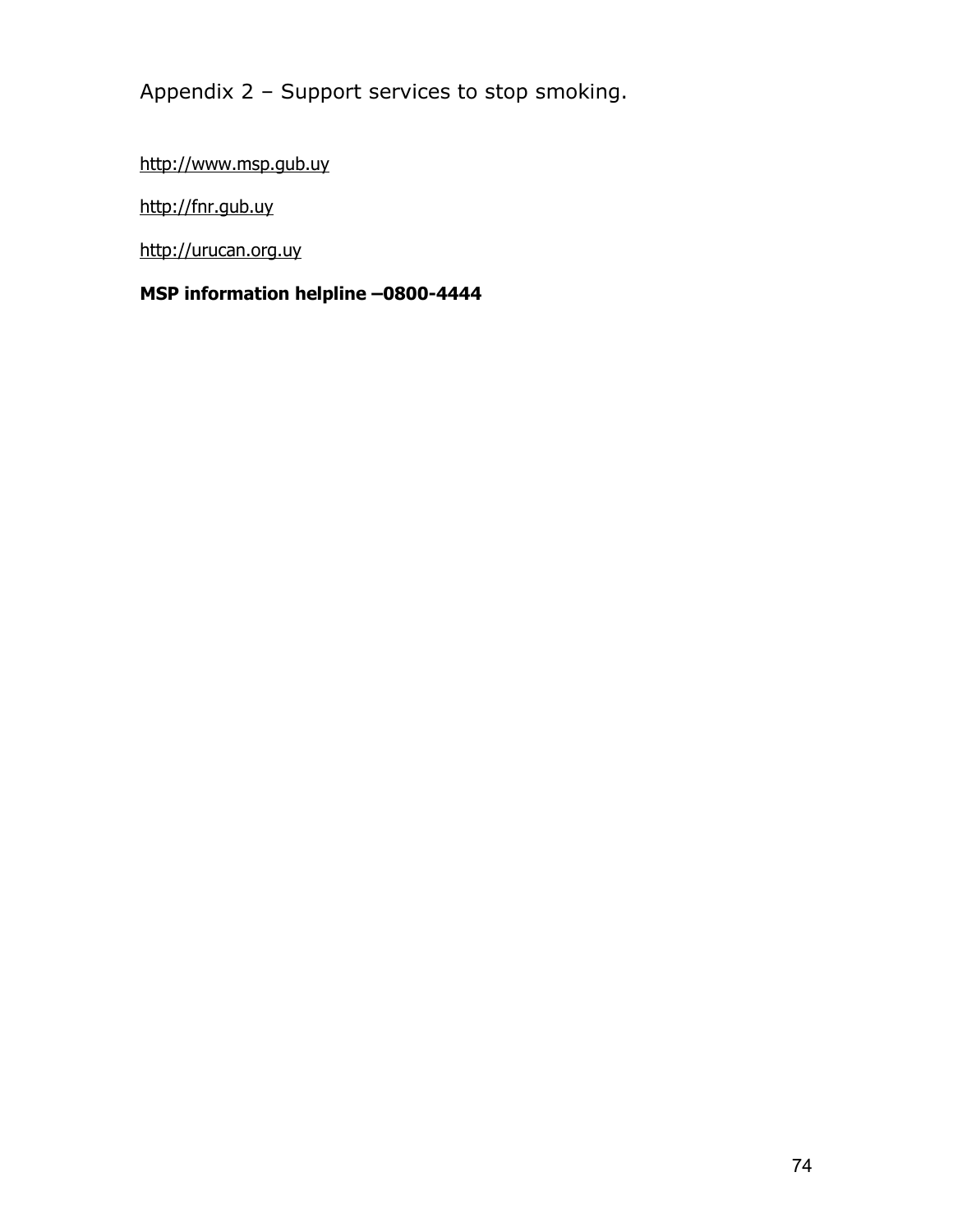| FAGERSIKOM IESI                                            |                |                |
|------------------------------------------------------------|----------------|----------------|
| These questions are designed to assess nicotine dependence |                |                |
| 1- How many cigarettes a day do you smoke?                 | > 30           | 3              |
|                                                            | 21 to 30       | $\mathbf{z}$   |
|                                                            | 11 to 20       | 1              |
|                                                            | < 11           | 0              |
| 2- Do you smoke more in the first three hours after        | <b>YES</b>     | 1              |
| You get up than in the rest of the day?                    | <b>NO</b>      | 0              |
| 3- How long after you wake up do you smoke your            | $<$ 5 minutes  | 3              |
| first cigarette?                                           | 6 to 30 min    | $\overline{2}$ |
|                                                            | 31 to 60 min   | 1              |
|                                                            | > 60 minutes   | 0              |
| 4- Which cigarette is hardest for you to skip?             | The first      | 1              |
|                                                            | <b>Another</b> | 0              |
| 5- Is it hard for you not to smoke in places where it's    | <b>YES</b>     | 1              |
| prohibited?                                                | <b>NO</b>      | 0              |
|                                                            |                |                |
| 6- Do you smoke if you're so sick you have stayed in       | <b>YES</b>     | 1              |
| bed most of the day?                                       | <b>NO</b>      | 0              |
|                                                            |                |                |

## **FAGERSTRÖM TEST**

| <b>INTERPRETATION OF SCORE (total)</b> |  |  |
|----------------------------------------|--|--|
| 0 - 3 MILD DEPENDENCE                  |  |  |
| <b>4 - 6 MODERATE DEPENDENCE</b>       |  |  |
| <b>7 - 10 HEAVY DEPENDENCE</b>         |  |  |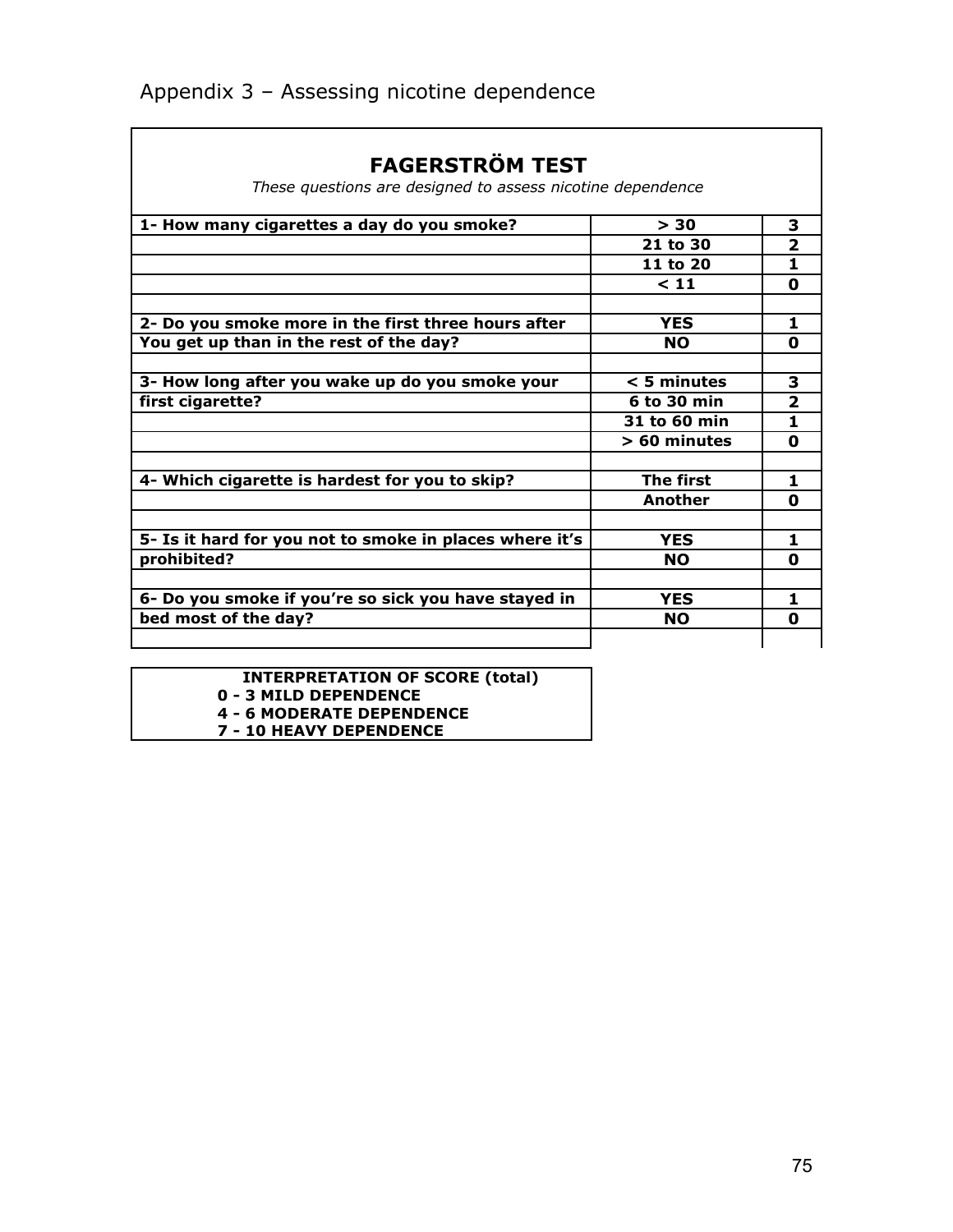### Appendix 4 – Prescription information for Nicotine Replacement Therapy

| <b>All NRTs</b>               | <b>Contraindications:</b><br>Acute vascular events in the last 2 weeks: IAM, stroke, severe symptomatic<br>chronic obstructive arteriopathy of LL.<br>Hypersensitivity to nicotine<br>Acute gastro-duodenal ulcer<br>For gum: oropharyngeal lesions, temporal maxillar arthritis<br><b>Precautions:</b><br>Pregnancy and breastfeeding (see special groups)<br>Adolescents (see special groups)<br>Uncontrolled arterial hypertension<br>Hyperthyroidism                                                                                                                                                                                                                                                                                                                                                                      |
|-------------------------------|-------------------------------------------------------------------------------------------------------------------------------------------------------------------------------------------------------------------------------------------------------------------------------------------------------------------------------------------------------------------------------------------------------------------------------------------------------------------------------------------------------------------------------------------------------------------------------------------------------------------------------------------------------------------------------------------------------------------------------------------------------------------------------------------------------------------------------|
| <b>Transdermal</b><br>patches | - Pharmaceutical form in Uruguay: 24-hour patches, in 3 concentrations:<br>7, 14, and 21 mg. Sale on prescription.<br>- <b>Usage mode:</b> Treatment should not be started with patient smoking. Use<br>one patch per day, on a non-pilose area of the skin, rotating placement site.<br>Use for at least 8 weeks. The initial dose is chosen based on level of<br>dependence.<br>In patients who smoke more than 20 cig/day it is recommended to start with<br>21 mg patches for 1 month and use progressively smaller doses in the next 2<br>months.<br>- Advantages: easy to use. Maintains a constant level of nicotine in blood.<br>- Side effect: the most common is skin irritation.                                                                                                                                   |
| <b>Chewing gum</b>            | - Pharmaceutical form in Uruguay: 2 and 4 mg gum. Over the counter sale.<br>- Usage mode: treatment can be started with patient smoking. Patients may<br>use up to 15, 2 mg pieces of gum per day administered regularly and/or in<br>place of cigarettes, anticipating the urge to smoke. Treatment with chewing<br>gum should be maintained for at least 8 weeks.<br>- Use of 4 mg gum is proposed in patients with high level of dependence.<br>- Each piece should be chewed slowly and "parked" in the cheek at regular<br>intervals, for 40 minutes. Incorrect use of these products can cause side<br>effects.<br>Concomitant intake of food or beverages is to be avoided.<br>- Advantages: can be used on demand at times of greatest need.<br>- Side effects: oropharyngeal and gastric irritation, nausea, hiccup. |
| <b>Combined</b><br>treatment  | The combination of patches and gum increases the rate of abstinence in<br>patients with severe dependence. Thus, users receive a constant nicotine<br>supplement from the patch and can get a rapid burst of nicotine from the<br>chewing gum.                                                                                                                                                                                                                                                                                                                                                                                                                                                                                                                                                                                |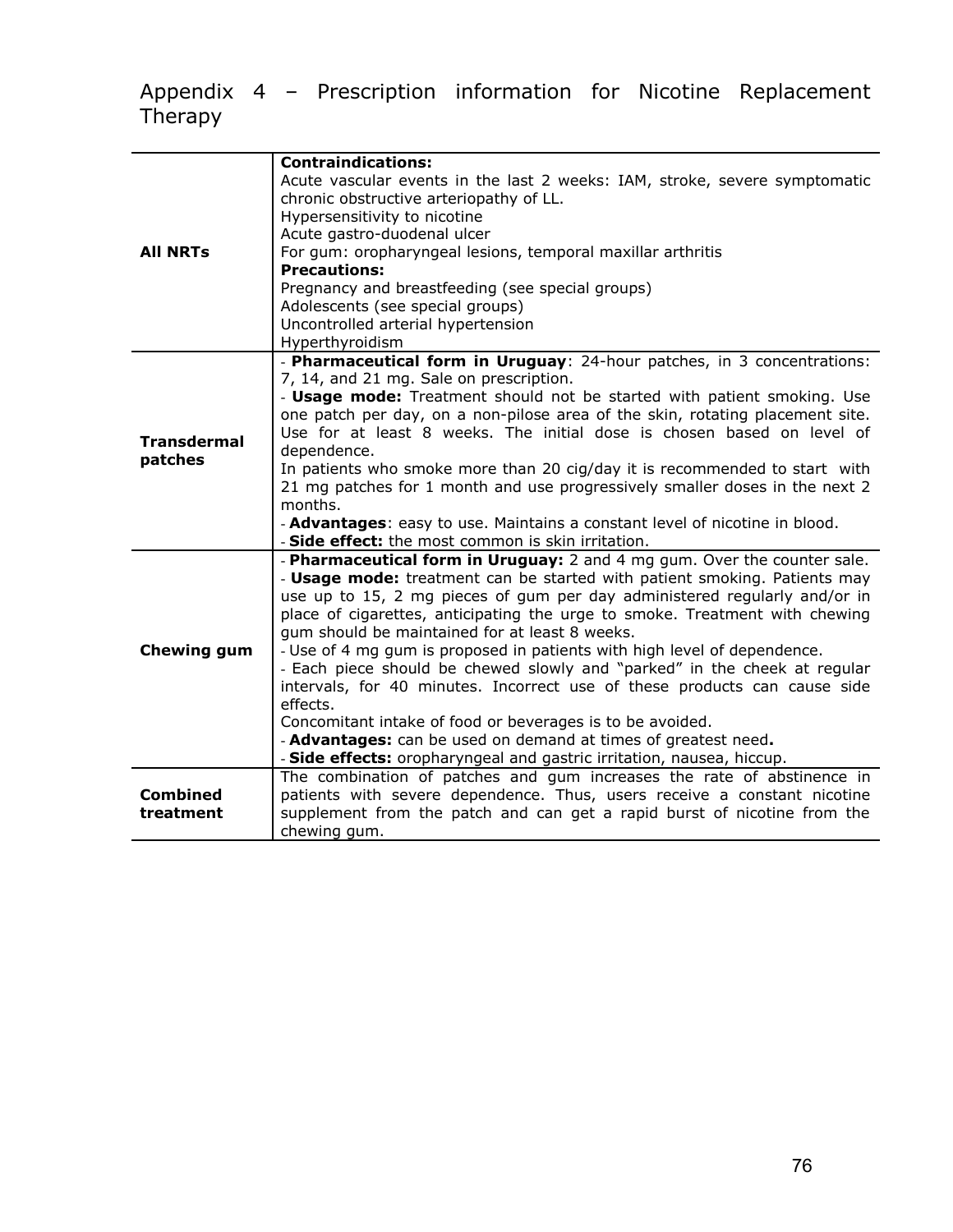#### Appendix 5 – Prescribing information for Bupropion **Pharmaceutical form in**

| <b>Uruguay</b>                         |                                                                                                                                                                                                                                                                                                                                                                                                                                                                                                                                                                                                                                                   |
|----------------------------------------|---------------------------------------------------------------------------------------------------------------------------------------------------------------------------------------------------------------------------------------------------------------------------------------------------------------------------------------------------------------------------------------------------------------------------------------------------------------------------------------------------------------------------------------------------------------------------------------------------------------------------------------------------|
| <b>Pharmaceutical Form</b>             |                                                                                                                                                                                                                                                                                                                                                                                                                                                                                                                                                                                                                                                   |
| in                                     | Bupropion HCL SR 150 mg tablets.                                                                                                                                                                                                                                                                                                                                                                                                                                                                                                                                                                                                                  |
| <b>Uruguay</b>                         |                                                                                                                                                                                                                                                                                                                                                                                                                                                                                                                                                                                                                                                   |
| <b>Contraindications</b>               | - Epilepsy or antecedent of seizures of any etiology.<br>- Predisposition to seizures: history of severe ECT, CNS tumor, abrupt<br>interruption of alcohol or benzodiazepines.<br>- Bulimia / anorexia nervosa (current or prior).<br>- Bipolar disorder<br>- Use of IMAO within 14 days prior.<br>- Diabetes or decompensated HBP.<br>- Concomitant use of preparations containing Bupropion.<br>- Pregnancy and breastfeeding.<br>- persons under age 18 years.                                                                                                                                                                                 |
| <b>Precautions</b>                     | - History of psychiatric illness<br>- Liver or kidney failure.<br>- Diabetes.<br>- Alcohol abuse.<br>- Elderly persons (see below).                                                                                                                                                                                                                                                                                                                                                                                                                                                                                                               |
| Pharmacological<br><b>Interactions</b> | - Drugs that lower the convulsive threshold (including antipsychotics,<br>antidepressants, antimalarics, tramadol, theophylin, systemic steroids,<br>quinolones, antihistaminics with sedative effect).<br>- Drugs that affect CYP2B6 (including orfenadrine, cyclophosphamide,<br>isofamide, ticlopidine, clopidogrel).<br>- Substrates of CYP2D6 (including antidepressants, antipsychotics, beta<br>blockers, type 1C antiarrhythmics, stimulants).<br>- Anorexigenic drugs.<br>- Citalopram.<br>- Carbamazepine.<br>- Phenobarbitol.<br>- Phenytoin.<br>- Levodopa.<br>- Amantadine.<br>- Ritonavir.                                          |
| <b>Usage mode</b>                      | - Days 1 through 5: one tablet (150 mg) per day; from day 6: one<br>tablet twice daily, separating each dose by at least 8 hours.<br>It is recommended not to ingest at night as it can cause difficulty<br>sleeping.<br>Medication should be started 14 days before the planned quitting<br>date.<br>- It is recommended continue treatment for 2-3 months.<br>- Elderly persons: a 150 mg dose once daily is recommended.<br>- Kidney / liver failure: 150mg once daily is recommended.<br>- Diabetes: if patient uses insulin or oral hypoglucemiants close control<br>of glycemia is required due to the risk of seizures due to hypoglycemia |
| <b>Adverse effects</b>                 | - Common (occur in less than 1:100): dry mouth, insomnia, nausea,<br>headache.<br>- Infrequent (occur in between 1: 10000 and 1:1000): seizures, severe<br>hypersensitivity.                                                                                                                                                                                                                                                                                                                                                                                                                                                                      |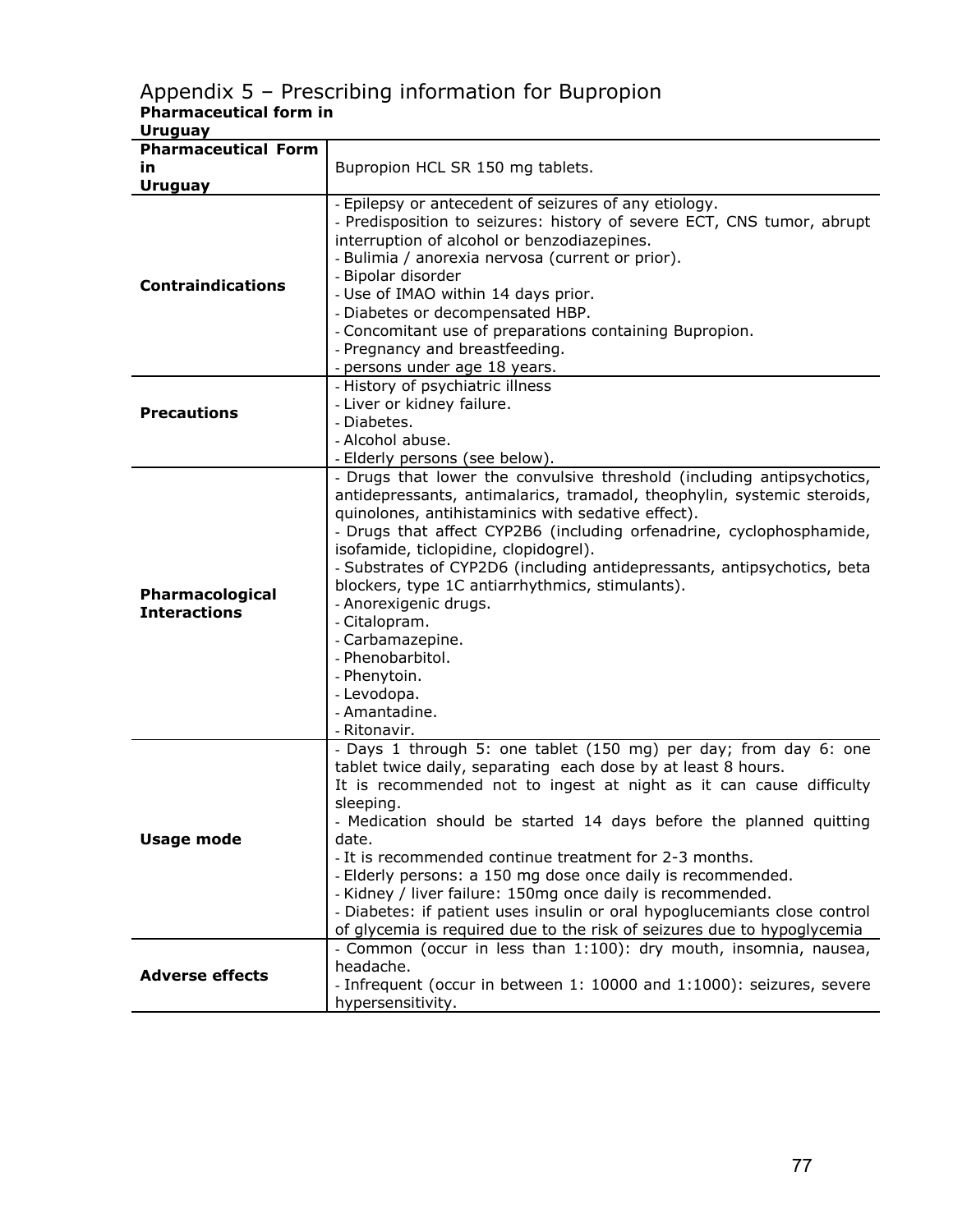## Appendix 6: Prescribing information for Varenicline

| <b>Pharmaceutical Form</b> |                                                                                     |
|----------------------------|-------------------------------------------------------------------------------------|
| īn                         | -0.5 and 1 mg pills. Starter and maintenance set.                                   |
| <b>Uruguay</b>             |                                                                                     |
| <b>Contraindications</b>   | - Persons under age 18 years.                                                       |
|                            | - Pregnancy and breastfeeding.                                                      |
|                            | - Kidney failure, requires dose adjustment.                                         |
| <b>Precautions</b>         | - Patients with history of psychiatric illness, particularly depression.            |
|                            | - There is no experience with use of varenicline in epileptic patients.             |
|                            | - There is an FDA alert on its use.                                                 |
| Pharmacological            | - There are not sufficient studios at the time of publication of this guide.        |
| <b>Interactions</b>        | Publication of evidence is expected.                                                |
|                            | - Start with varenicline for at least one week before the planned                   |
| <b>Usage mode</b>          | quitting date.                                                                      |
|                            | - Days 1-3: 0.5 mg once daily; days 4-7: 0.5 mg twice daily;                        |
|                            | day 8 through end of treatment (12 weeks): 1 mg twice daily.                        |
|                            | - Persons who do not tolerate the adverse effects may lower the dose                |
|                            | temporarily or permanently to 0.5 mg twice daily.                                   |
|                            | - It is not necessary to adjust the dose in persons with mild (estimated            |
|                            | creatinine clearance > 50ml/min and $\leq$ 80ml/min) to                             |
| Dose adjustment            | moderate (estimated creatinine clearance ≥30ml/min and ≤50ml/min)<br>kidney failure |
|                            | - In patients with severe kidney failure (estimated creatinine clearance            |
|                            | <30ml/min) the recommended dose is 1mg once daily.                                  |
|                            | - Use of varenicline is not recommended in patients with end stage                  |
|                            | kidney disease.                                                                     |
|                            | - The most common adverse effect is nausea (experienced by 30% of                   |
| <b>Adverse effects</b>     | patients). In most cases, nausea appears at the start of treatment, is              |
|                            | mild to moderate, and is rarely cause for discontinuation of treatment.             |
|                            | - Sleep disorders (vivid dreams)                                                    |
|                            | - Constipation.                                                                     |
|                            | - Most of the symptoms were reported as mild and disappeared in a few               |
|                            | weeks.                                                                              |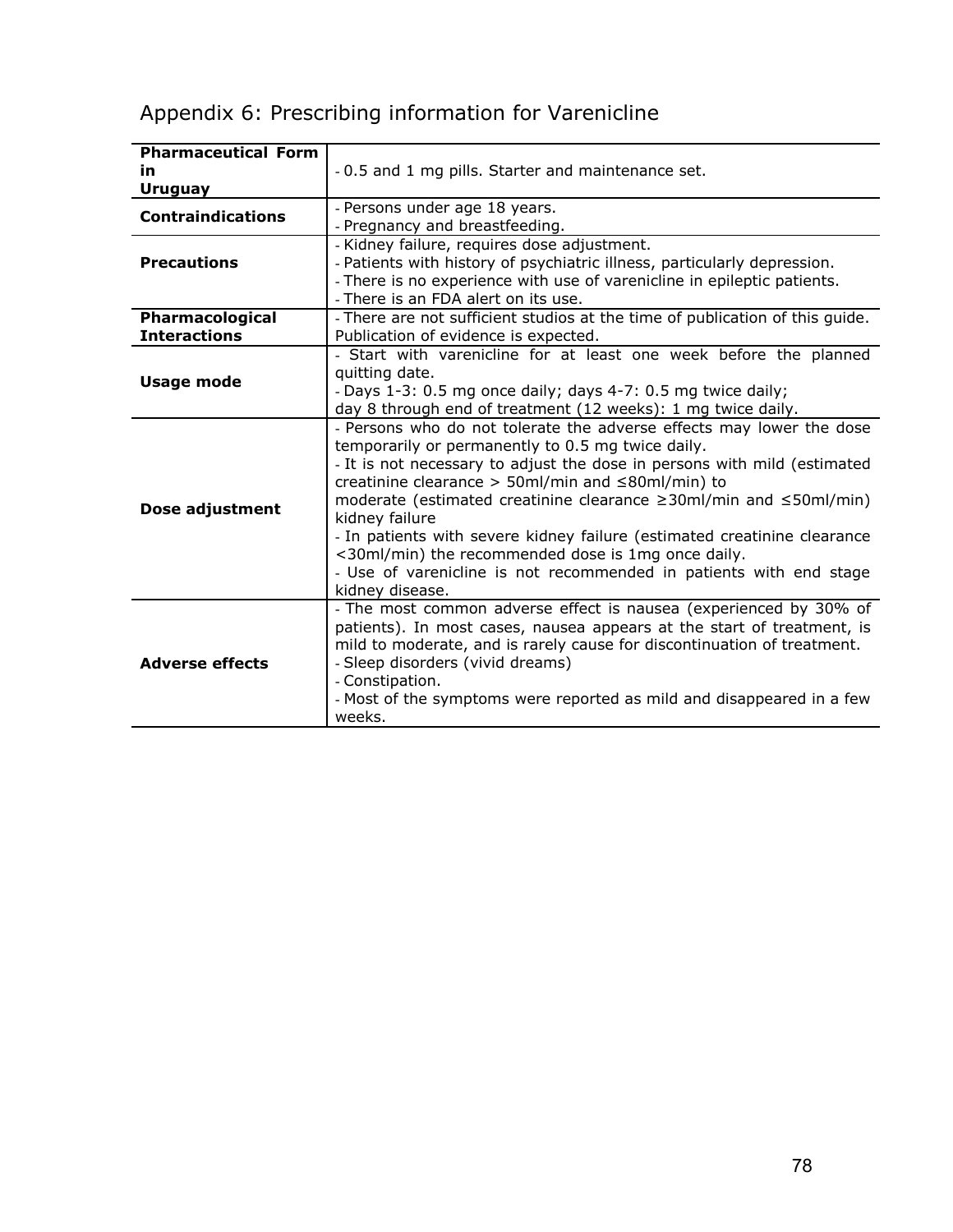# Appendix 7: Prescribing information for Nortriptyline

|                          | - Hypersensitivity to other tricyclic antidepressants                                                                         |
|--------------------------|-------------------------------------------------------------------------------------------------------------------------------|
| <b>Contraindications</b> | - Discontinuation of IMAO (within the previous 14 days)                                                                       |
|                          | - Recovery phase after an AMI                                                                                                 |
|                          |                                                                                                                               |
|                          | - Pregnancy and breastfeeding                                                                                                 |
|                          | - Children <12 years                                                                                                          |
|                          | - Pre-treatment ECG, monitor BP                                                                                               |
|                          | - Suicidal thoughts                                                                                                           |
|                          | - Bipolar disorder; patients with agitation, hyperactive                                                                      |
|                          | - Cardiovascular disease                                                                                                      |
|                          | - Hyperthyroidism                                                                                                             |
|                          | - Glaucoma                                                                                                                    |
| <b>Precautions</b>       | - History of urinary retention,                                                                                               |
|                          | - Traumatism of skull, seizures                                                                                               |
|                          | - Diabetes                                                                                                                    |
|                          | - Alcoholism                                                                                                                  |
|                          | - Recent surgery                                                                                                              |
|                          | - Elderly persons                                                                                                             |
|                          | - Women of sexually active age                                                                                                |
|                          | - Children < 18 years                                                                                                         |
|                          | - Alcohol                                                                                                                     |
|                          | - Sedatives, cimetidine, reserpine, anticolinergics, antihistaminics                                                          |
| Pharmacological          | sedatives, simpaticomimetics, stimulants, anorexigenic drugs,                                                                 |
|                          | guanetidine, CYP2D6 substrates, inhibitors, for example other                                                                 |
| <b>Interactions</b>      | antidepressants,<br>phenothiazines,<br>carbamazepine,<br>1 <sup>C</sup><br>class                                              |
|                          | antiarrhythmics, quinidine; drugs that lower the convulsive threshold,                                                        |
|                          | for example antipsychotics, tramadol, theophylin, steroids, quinolones;                                                       |
|                          |                                                                                                                               |
|                          | insulin, oral hypoglucemiants; thyroidal hormones.<br>- Adults: Start with 25 mg/day, start 10 to 28 days before the quitting |
|                          | date; gradually increase to 75-100 mg/day over 10-35 days; continue                                                           |
| <b>Dosage</b>            |                                                                                                                               |
|                          | for 12 weeks.                                                                                                                 |
|                          | - The dose should be lowered gradually at the end of the treatment to                                                         |
|                          | avoid symptoms that may appear if treatment is discontinued abruptly.                                                         |
| Dose adjustment          | - Elderly persons: reduce dosage frequency.                                                                                   |
|                          | gastrointestinal disorders,<br>Drowsiness,<br>medullar<br>depression,                                                         |
| <b>Adverse effects</b>   | anticolinergic effects, confusion, hallucinations, restlessness, anxiety,                                                     |
|                          | lack of coordination, seizures, extrapyramidal symptoms, allergic                                                             |
|                          | reactions, changes in glycemia, hypo/hypertension; IAM; arrhythmias;                                                          |
|                          | stroke; hepatitis; serotoninergic syndrome                                                                                    |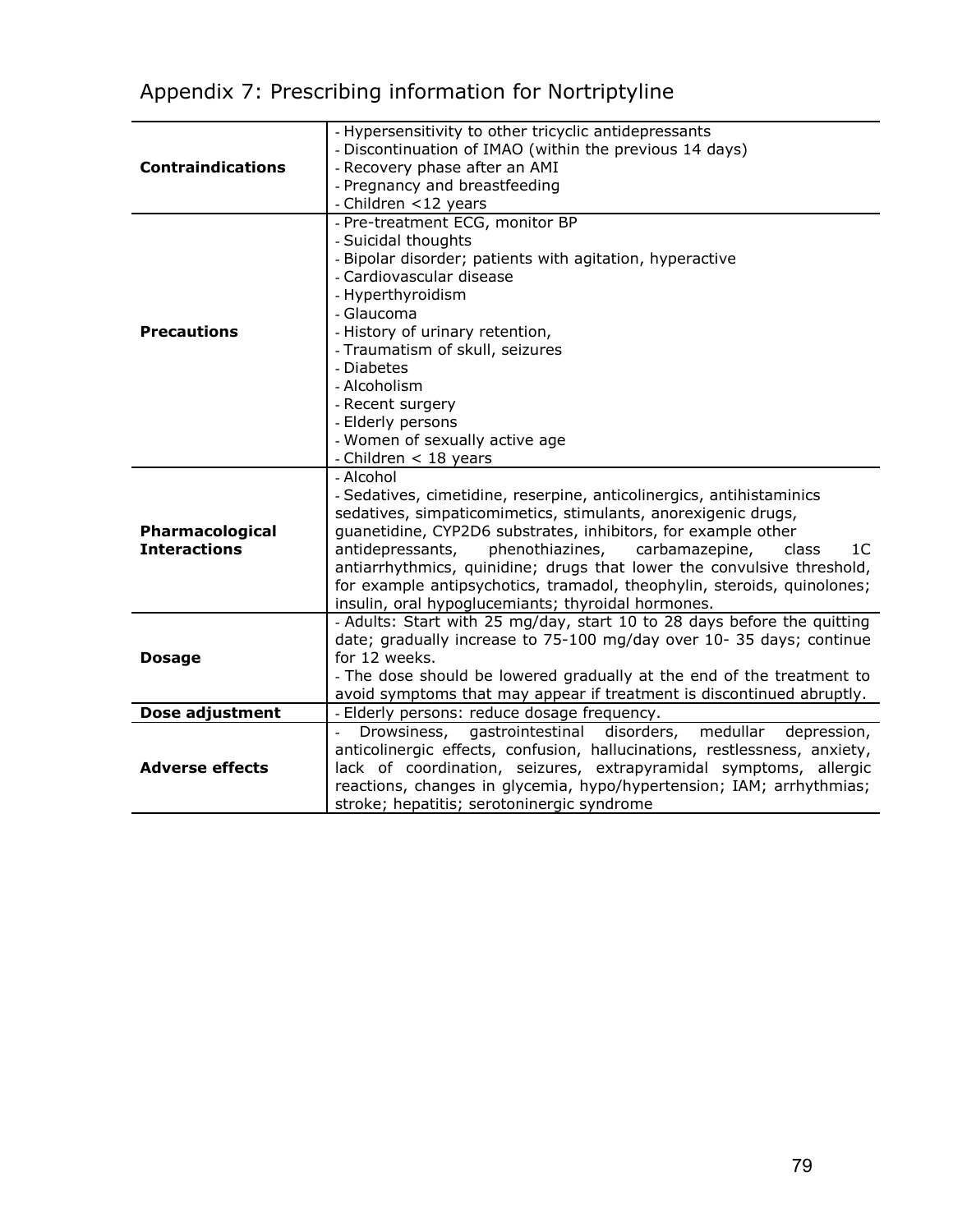Appendix 8: Adverse event report form

See instructions and electronic version of the form at http://www.msp.gub.uy/categoria\_108\_1\_1.html